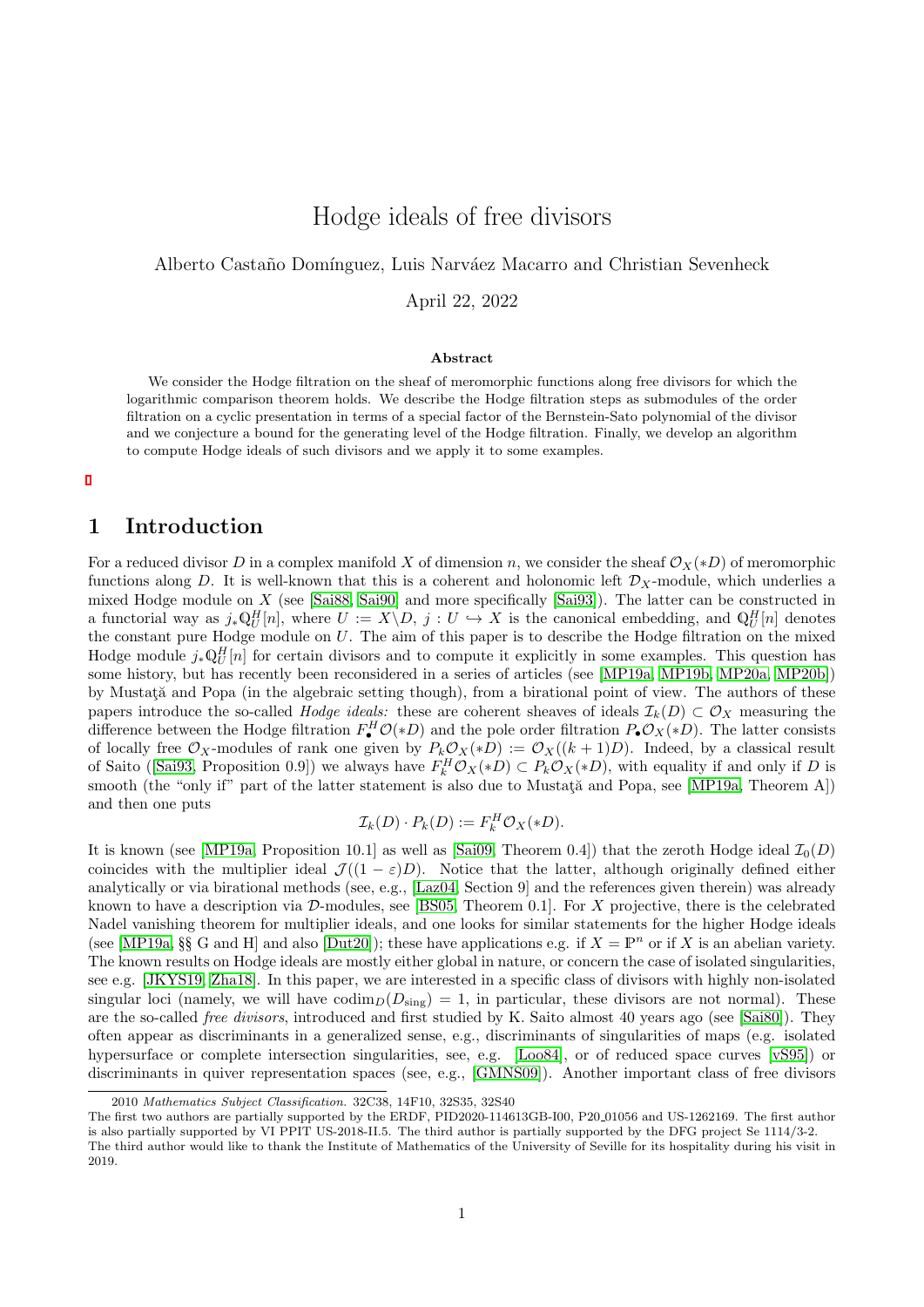are free hyperplane arrangements (see, e.g., [\[Dim17,](#page-40-4) Chapter 8]); we will perform some computations for Hodge ideals for low-dimensional examples of free arrangements in section [5](#page-30-0) below.

Although our methods are adapted to the special situation of free divisors, we believe that they have the potential to give insights into the structure of the Hodge filtration steps on  $\mathcal{O}_X(*D)$  in more general situations. As an example, we consider cases of divisors that are not free, but close to it at the very end of the paper. More generally, it is clear that the Hodge filtration on  $\mathcal{O}_X(*D)$  can always be accessed using the approach of our paper, that is, by some non-trivial use of the V -filtration along this divisor (see below), however, the concrete calculation of this V -filtration might sometimes be difficult. A related, though different approach, also using the V -filtration is found in [\[MP20a,](#page-41-5) [MP20b\]](#page-41-6). In concrete classes of examples, such as hyperplane arrangements, we hope that our results, and more generally the study of Hodge ideals will be useful for classical questions, like Terao's conjecture, or the homological characterization of freeness([\[DSS](#page-40-5)+13]).

Let us briefly recall the definition of free divisors. For a complex manifold X, we denote by  $\Omega_X^p$  resp. by  $\Theta_X$ the locally free  $\mathcal{O}_X$ -module of holomorphic p-forms resp. the locally free  $\mathcal{O}_X$ -module of tangent vector fields or of C-derivations of  $\mathcal{O}_X$ . If  $D \subset X$  is a reduced divisor, then we write  $\Omega^1_X(\log D)$  resp.  $\Theta_X(- \log D)$  for the sheaf of logarithmic one-forms resp. of logarithmic vector fields on  $X$ , that is:

$$
\Omega^1_X(\log D) := \left\{ \alpha \in \Omega^1_X(D) \, | \, d\alpha \in \Omega^2_X(D) \right\}, \qquad \Theta_X(-\log D) := \left\{ \theta \in \Theta_X \, | \, \theta(\mathcal{I}(D)) \subset \mathcal{I}(D) \right\},
$$

where  $\mathcal{I}(D) \subset \mathcal{O}_X$  is the ideal sheaf of D. These are coherent and reflexive  $\mathcal{O}_X$ -modules. The examples of divisors that we are studying in this paper are given by the following condition.

**Definition 1.1** (see [\[Sai80\]](#page-41-9)). A divisor  $D \subset X$  is called free if the sheaf  $\Omega_X^1(\log D)$  (or, equivalently, the sheaf  $\Theta_X(-\log D))$  is a locally free  $\mathcal{O}_X$ -module.

If  $D$  is free, then we have the equality

$$
\bigwedge^p \Omega^1_X(\log D) \cong \Omega^p_X(\log D) := \left\{ \alpha \in \Omega^p_X(D) \, | \, d\alpha \in \Omega^{p+1}_X(D) \right\}.
$$

Hence the terms of the so-called *logarithmic de Rham complex* of  $(X, D)$ , i.e., the complex  $(\Omega_X^{\bullet}(\log D), d)$ , are locally free  $\mathcal{O}_X$ -modules. Notice that the most basic example of a free divisor is a divisor with simple normal crossings, in which case the logarithmic de Rham complex is a well studied object. It is particularly useful for the construction (due to Deligne, see, e.g., [\[PS08,](#page-41-11) II.4]) of a mixed Hodge structure on the cohomology of the complement  $U = X \backslash D$ , in case it is quasi-projective. If D has simple normal crossings, then it is classical that the logarithmic de Rham complex computes the cohomology of  $U$ , in other words, we have a quasi-isomorphism  $Rj_*\mathbb{C}_U \cong (\Omega_X^{\bullet}(\log D), d)$ . This is not always true for any free divisor, but if it is, we say that the logarithmic comparison theorem holds for D (see [\[CJNMM96\]](#page-40-6)). This is in particular the case under a condition called *strongly Koszul* (see [\[NM15,](#page-41-12) Corollary 4.5]), which we recall in the next section (see Definition [2.3](#page-4-0) below). Strongly Koszul free divisors are the objects of study of this paper. Many interesting free divisors, such as free hyperplane arrangements, or more generally locally quasi-homogeneous free divisors satisfy the strong Koszul hypothesis. A nice feature of divisors in this class is that we have a natural isomorphism  $\mathcal{D}_X \otimes_{\mathcal{V}_X^D} \mathcal{O}_X(D) \cong \mathcal{O}_X(*D)$ , where  $\mathcal{V}_X^D$  is the sheaf of logarithmic differential operators with respect to  $D$ , from which we obtain an explicit representation of  $\mathcal{O}_X(*D) \cong \mathcal{D}_X/\mathcal{I}$ , where  $\mathcal I$  is a left ideal in  $\mathcal{D}_X$ . As a consequence, we can consider another filtration (besides the Hodge filtration)  $F^{\text{ord}}_{\bullet}\mathcal{O}_X(*D)$ , called the order filtration, which is simply given by the image of  $F_{\bullet}D_X$  (the filtration by order of differential operators) under the isomorphism  $\mathcal{D}_X \otimes_{\mathcal{V}_X^D} \mathcal{O}_X(D) \stackrel{\cong}{\to} \mathcal{O}_X(*D)$  (or, equivalently, is induced from  $F_{\bullet}\mathcal{D}_X$  when writing  $\mathcal{O}_X(*D) \cong \mathcal{D}_X/\mathcal{I}$  for the ideal  $\mathcal{I}$  mentioned above).

The main tool to describe the Hodge filtration  $F^H_\bullet \mathcal{O}_X(*D)$  is to look at the graph embedding  $i_h: X \hookrightarrow \mathbb{C}_t \times X$ , where h is a local defining equation of D, and to consider  $i_{h,+}\mathcal{O}_X(*D)$ . It also underlies a mixed Hodge module (on  $\mathbb{C}_t \times X$ ), and it is well-known that the Hodge filtration on  $\mathcal{O}_X(*D)$  can be deduced from the one on  $i_{h,+}\mathcal{O}_X(*D)$  (up to a shift by one), and vice versa. More precisely, recall that  $i_{h,+}\mathcal{O}_X(*D) \cong \mathcal{O}_X(*D)[\partial_t]$ (we recall the  $\mathcal{D}_{C_t\times X}$ -module structure on  $\mathcal{O}_X(*D)[\partial_t]$  in Formula [\(19\)](#page-14-0) on page [15](#page-13-0) below), and that under this isomorphism, we have

<span id="page-1-0"></span>
$$
F_{\bullet}^{H}\mathcal{O}_{X}(*D) = (F_{\bullet+1}^{H}i_{h,+}\mathcal{O}_{X}(*D)) \cap (\mathcal{O}_{X}(*D) \otimes 1). \tag{1}
$$

Hence we are reduced to determine  $F_{\bullet}^H i_{h,+}\mathcal{O}_X(*D)$ . In order to do so, we use a key property of mixed Hodge modules, which is known as strict specializability. It can be rephrased as a formula (see [\[Sai93,](#page-41-2) Proposition 4.2])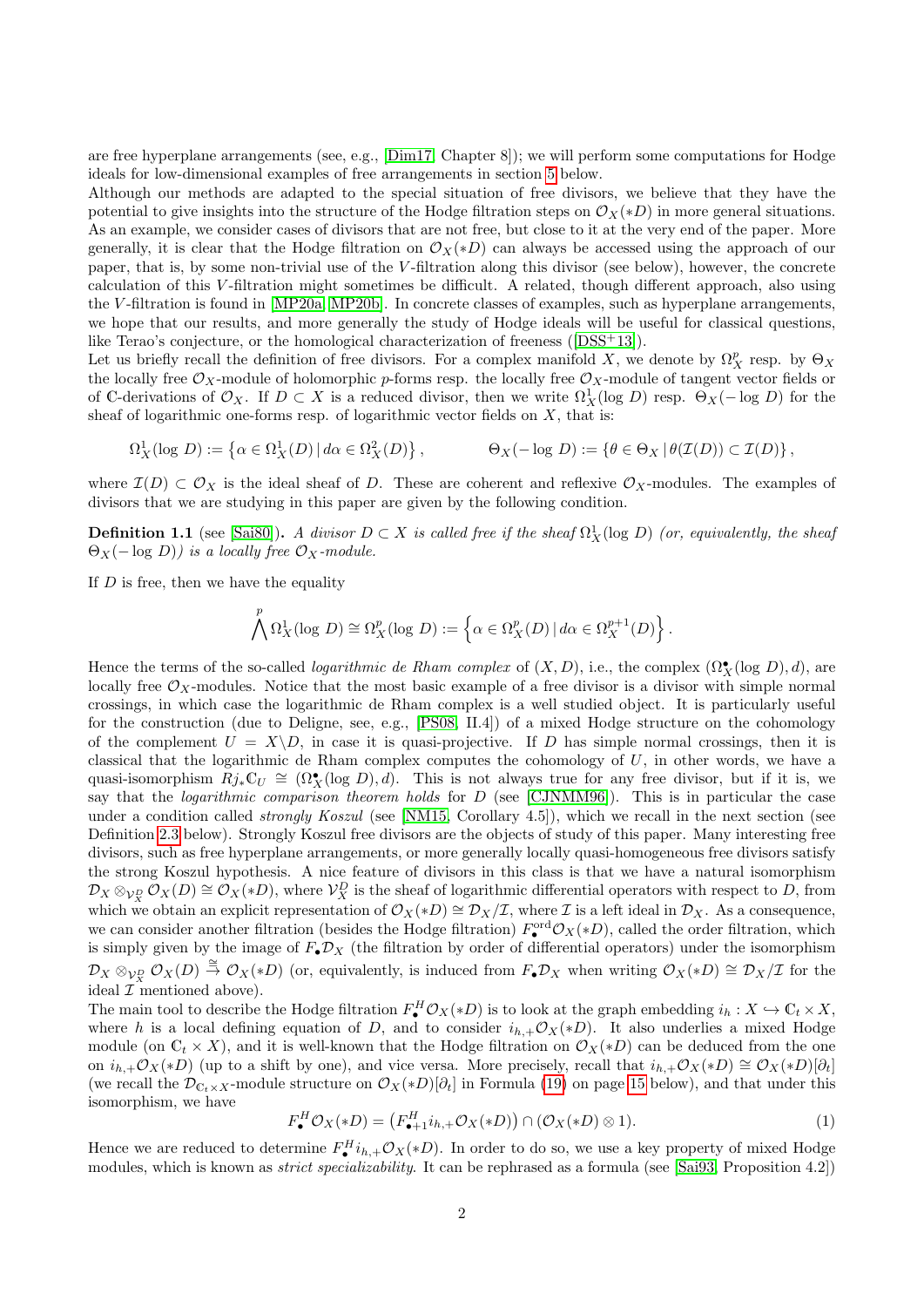describing the Hodge filtration on a module which is the extension of its restriction outside a smooth divisor (which is the hyperplane  $\{t = 0\} \subset \mathbb{C}_t \times X$  in our case). In order to use it, we have to compute some steps of the canonical V-filtration along  $\{t=0\}$  of the module  $i_{h,+}\mathcal{O}_X(*D)$ , denoted by  $V_{\text{can}}^{\bullet}i_{h,+}\mathcal{O}_X(*D)$ . Here we rely crucially on a previous result of the second named author([\[NM15,](#page-41-12) Theorem 4.1]), namely, that the roots of the Bernstein-Sato polynomial  $b_h(s)$  of h are contained in  $(-2, 0)$  and that they are symmetric around  $-1$ . As we will see below, the set of roots of  $b<sub>h</sub>(s)$  bigger than  $-1$  plays a particular role, and we put

<span id="page-2-1"></span>
$$
B'_h := \{ \alpha_i \in \mathbb{Q} \cap (0,1) \, | \, b_h(\alpha_i - 1) = 0 \} \,. \tag{2}
$$

for later reference. For an element  $\alpha_i \in B'_h$ , we write  $l_i$  for the multiplicity of the root  $\alpha_i - 1$  in  $b_h$ . The polynomial  $\prod_{\alpha_i\in B'_h}(s-\alpha_i+1)^{l_i}\in\mathbb{C}[s]$  is the special factor of the Bernstein-Sato polynomial  $b_h(s)$  mentioned in the abstract.

We can consider another V-filtration on the module  $i_{h,+}\mathcal{O}_X(*D)$ , induced from  $V^{\bullet}D_{\mathbb{C}_t\times X}$  for a cyclic presentation  $\mathcal{D}_{C_t\times X}/\mathcal{I}'$  of  $i_{h,+}\mathcal{O}_X(*D)$  obtained from the cyclic presentation  $\mathcal{D}_X/\mathcal{I}$  of  $\mathcal{O}_X(*D)$  mentioned above. We will denote it by  $V_{\text{ind}}^{\bullet}i_{h,+}\mathcal{O}_X(*D)$ . Knowing that  $b_h(s)$  is closely related to the b-function of  $V_{\text{ind}}^{\bullet}i_{h,+}\mathcal{O}_X(*D)$ (see Lemma [3.2](#page-14-1) below), we can describe  $V_{\text{can}}^k i_{h,+}\mathcal{O}_X(*D)$  at least for integer values of k as a submodule of  $V_{\text{ind}}^k i_{h,+} \mathcal{O}_X(*D).$ 

Our main result can then be summarized as follows:

**Theorem.** (see Proposition [3.3](#page-15-0) and Theorem [4.4](#page-26-0) below) Let  $D \subset X$  be a strongly Koszul free divisor, and suppose that it is globally given by a reduced equation  $h \in \mathcal{O}_X$ . Then:

1. We have the following inclusions of coherent  $\mathcal{O}_X$ -modules:

$$
F_{\bullet}^H \mathcal{O}_X(*D) \subset F_{\bullet}^{\text{ord}} \mathcal{O}_X(*D) \subset P_{\bullet} \mathcal{O}_X(*D).
$$

2. The zeroth step of the canonical V-filtration on  $i_h$ ,  $\mathcal{O}_X(*D)$  can be described as follows:

$$
V_{\operatorname{can}}^{0}i_{h,+}\mathcal{O}_X(*D) \cong V_{\operatorname{ind}}^{1}i_{h,+}\mathcal{O}_X(*D) + \prod_{\alpha_i \in B_h'} (\partial_t t + \alpha_i)^{l_i} V_{\operatorname{ind}}^{0}i_{h,+}\mathcal{O}_X(*D).
$$

3. For all  $k \in \mathbb{Z}$ , we have the following recursive formula for the Hodge filtration on  $\mathcal{O}_X(*D)$  (recall the shift convention between  $F^H_\bullet \mathcal{O}_X(*D)$  and  $F^H_\bullet i_{h,+} \mathcal{O}_X(*D)$ .

<span id="page-2-0"></span>
$$
F_k^H \mathcal{O}_X(*D) \cong \left[ \partial_t F_k^H i_{h,+} \mathcal{O}_X(*D) + V_{\text{can}}^0 i_{h,+} \mathcal{O}_X(*D) \right] \cap \left( F_k^{\text{ord}} \mathcal{O}_X(*D) \otimes 1 \right). \tag{3}
$$

Notice that part 2 actually holds under weaker assumptions on D, see Proposition [3.3](#page-15-0) below for more details. Combining these three results and taking into account equation [\(1\)](#page-1-0) allow us to determine the Hodge ideals of D. Theorem [5.2](#page-31-0) below (and specifically Formula [\(48\)](#page-32-0)) gives a concrete and explicit way to calculate the Hodge filtration steps on  $i_{h,+}\mathcal{O}_X(*D)$  resp. on  $\mathcal{O}_X(*D)$  and the Hodge ideals of D. In the second part of section [5,](#page-30-0) we apply our method to certain interesting examples.

In applications, it is sometimes useful to study the behaviour of a Hodge module under the duality functor. It is defined for objects of the category MHM, but it restricts to the usual holonomic dual of the underlying D-module. We give (see Theorem [4.10\)](#page-28-0) some statements estimating the Hodge filtration on the dual Hodge module with underlying  $\mathcal{D}_X$ -module  $\mathbb{D}\mathcal{O}_X(*)$ , following standard convention, this  $\mathcal{D}_X$ -module is denoted by  $\mathcal{O}_X(1D)$ . Interestingly, our results on the dual Hodge filtration also involve the cardinality of the set  $B'_h$ , i.e. the number of roots (counted with multiplicity) of  $b<sub>h</sub>$  lying strictly in the interval (-1,0). Finally, we state a conjecture (see Conjecture [4.12\)](#page-29-0) estimating the *generating level* of the Hodge filtration  $F^H_\bullet \mathcal{O}_X(*D)$ , namely, we expect that it is always generated at level  $|B'_h|$ . Computation of examples in section [5](#page-30-0) supports this conjecture.

The paper is organized as follows: In section [2,](#page-3-0) we first introduce rigorously the class of divisors we are interested in, and define the order filtration on  $\mathcal{O}_X(*D)$  globally. We prove an important fact for the filtered module  $(\mathcal{O}_X(*D), F^{\text{ord}}_{\bullet})$ , which is known as the Cohen-Macaulay property (see Proposition [2.9\)](#page-12-0). It is known from Saito's theory that the same property holds for  $(\mathcal{O}_X(*D), F^H_\bullet)$ , i.e., the filtered module underlying the mixed Hodge module  $j_*\mathbb{Q}_U^H[n]$ . We are using the Cohen-Macaulay property of both filtrations to give the estimation of the Hodge filtration on the dual module of  $\mathcal{O}_X(*D)$  (see Theorem [4.10\)](#page-28-0) referred to above.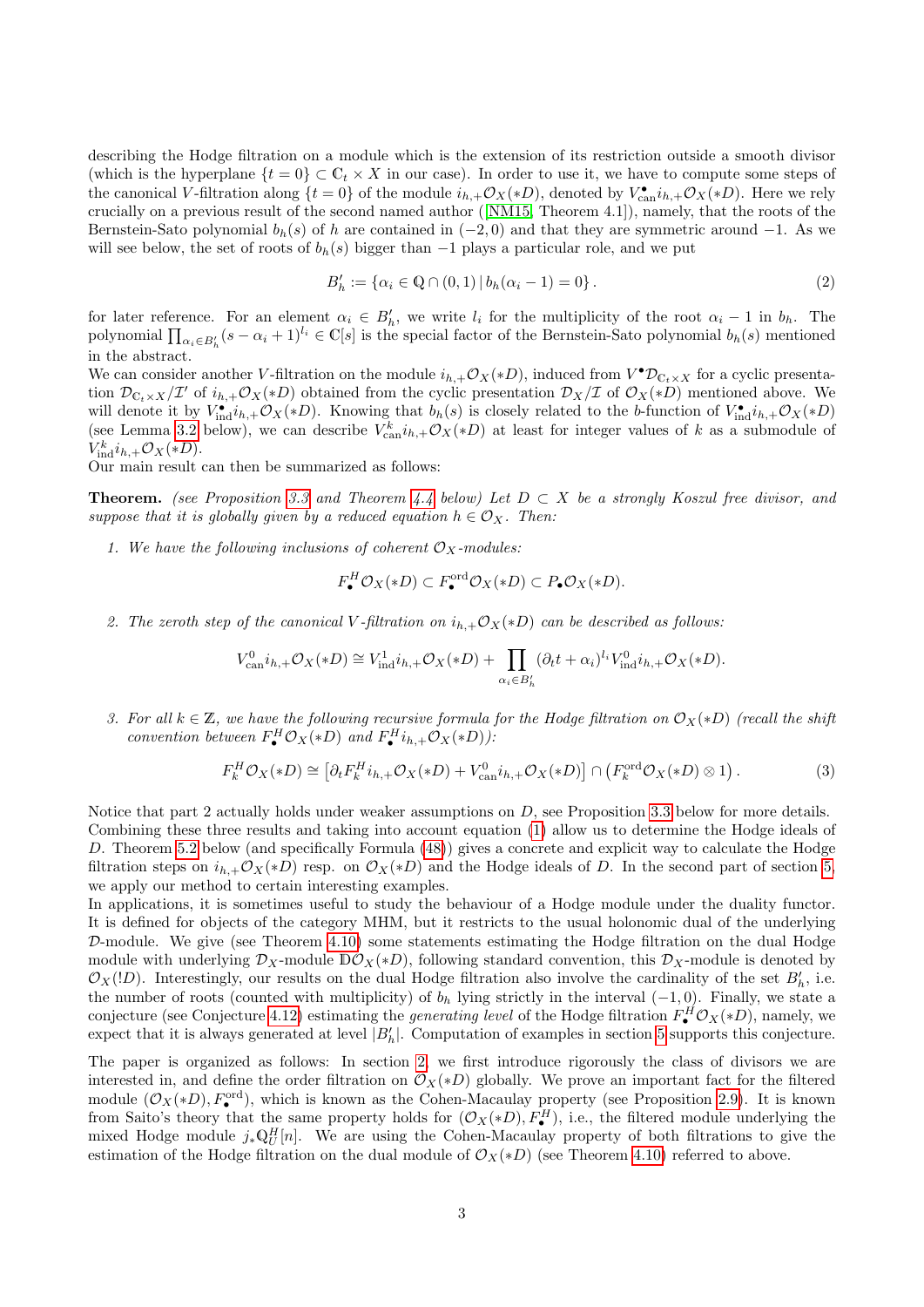In section [3,](#page-13-1) we recall some general facts on V-filtrations and then describe (see Proposition [3.3\)](#page-15-0) the canonical V-filtration on the graph embedding module of  $\mathcal{O}_X(*D)$ . In the subsequent section [4,](#page-22-0) we use these results to prove formula [\(3\)](#page-2-0) (see Theorem [4.4\)](#page-26-0). Finally, in section [5,](#page-30-0) we develop techniques for the computation of Hodge ideals, and perform them for some significant examples.

Acknowledgements: We would like to thank the anonymous referee for valuable suggestions to improve the readability, as well as for pointing out a mistake in the proof of Corollary [3.8](#page-19-0) in a former version of this paper.

## <span id="page-3-0"></span>2 Filtration by order on  $\mathcal{O}_X(*D)$

The purpose of this section is to introduce the class of divisors we are going to study in this paper, these are free divisors satisfying the strong Koszul hypothesis. In that case, we can define a particular good filtration  $F_{\bullet}^{\text{ord}}$  on the sheaf  $\mathcal{O}_X(*D)$ . We call it *order filtration*, because if locally we choose a reduced equation h for D, then the strong Koszul hypothesis implies that there is a canonical representation of  $\mathcal{O}_X(*D)$  as a cyclic left  $\mathcal{D}_X$ -module (generated by  $h^{-1}$ )  $\mathcal{D}_X/\mathcal{I}(h)$ , and then our order filtration is the filtration on  $\mathcal{D}_X/\mathcal{I}(h)$  induced by the filtration on  $\mathcal{D}_X$  by the order of differential operators. Nevertheless, as we will see below,  $F^{\text{ord}}_{\bullet}\mathcal{O}_X(*D)$ is globally well defined. As mentioned in the introduction, one of our main results is that for each  $k \in \mathbb{Z}$  the Hodge filtration  $F_k^H \mathcal{O}_X(*D)$  is a coherent  $\mathcal{O}_X$ -submodule of  $F_k^{\text{ord}} \mathcal{O}_X(*D)$  as well as a precise description of the inclusion  $F_k^H \mathcal{O}_X(*D) \subset F_k^{\text{ord}} \mathcal{O}_X(*D)$  (see Theorem [4.4](#page-26-0) below). We will also show in this section that the order filtration  $F_{\bullet}^{\text{ord}} \mathcal{O}_X(*D)$  shares a key feature with  $F_{\bullet}^H \mathcal{O}_X(*D)$ , known as the *Cohen-Macaulay property*. This is used in section [4](#page-22-0) (see the proof of Theorem [4.10\)](#page-28-0) to give some statement about the dual Hodge filtration.

For the remainder of this paper (except in subsection [5.4,](#page-39-0) where we explicitly relax these assumptions), we will assume X to be an *n*-dimensional complex manifold, and  $D \subset X$  a free divisor. We will be specifically working with those free divisors satisfying an additional hypothesis called *strongly Koszul*, that we define now.

Denote as before by  $\Theta_X$  the locally free  $\mathcal{O}_X$ -module of rank n of vector fields and by  $\mathcal{D}_X$  the sheaf of linear differential operators with holomorphic coefficients, endowed with the filtration  $F_{\bullet}\mathcal{D}_X$  by the order of differential operators. For each divisor  $D \subset X$  we write  $\mathcal{O}_X(*D)$  for the sheaf of meromorphic functions with poles along D and  $\Omega_X^{\bullet}(*D)$  the meromorphic de Rham complex. If D is a free divisor, we denote by  $\Theta_X(-\log D) \subset \Theta_X$ the locally free  $\mathcal{O}_X$ -module of rank n of logarithmic vector fields and by  $\Omega^{\bullet}_X(\log D)$  the logarithmic de Rham complex. Moreover, we let

$$
\mathcal{V}_X^D := \left\{ P \in \mathcal{D}_X \, | \, P(\mathcal{I}(D)^k) \subset \mathcal{I}(D)^k \, \, \forall k \in \mathbb{Z} \right\} \subset \mathcal{D}_X
$$

be the sheaf of rings of logarithmic differential operators with respect to D. It is filtered by the order of differential operators as well, namely  $F_k \mathcal{V}_X^D := \mathcal{V}_X^D \cap F_k \mathcal{D}_X$  for all  $k \in \mathbb{Z}$ , and there is a canonical isomorphism of graded  $\mathcal{O}_X$ -algebras (see [\[CM99,](#page-40-7) Remark 2.1.5])

$$
\mathrm{Sym}^{\bullet}_{\mathcal{O}_X} \Theta_X(-\log D) \xrightarrow{\sim} \mathrm{Gr}^F_{\bullet} \mathcal{V}^D_X.
$$

The sheaf  $\mathcal{O}_X(D) \subset \mathcal{O}_X(*D)$  of meromorphic functions with poles of order  $\leq 1$  is a left  $\mathcal{V}_X^D$ -module by the definitionof  $\mathcal{V}_X^D$  and we have a canonical  $\mathcal{D}_X$ -linear map ([\[CMNM05,](#page-40-8) §4])

<span id="page-3-1"></span>
$$
\mathcal{D}_X \stackrel{\mathbf{L}}{\otimes}_{\mathcal{V}_X^D} \mathcal{O}_X(D) \longrightarrow \mathcal{O}_X(*D). \tag{4}
$$

We quote the following result (see [\[CMNM05,](#page-40-8) Corollaire 4.2]):

<span id="page-3-2"></span>**Theorem 2.1.** Let  $D \subset X$  be a free divisor. The following properties are equivalent:

- (i) The logarithmic comparison theorem (LCT) holds for D (i.e. the inclusion  $\Omega_X^{\bullet}(\log D) \hookrightarrow \Omega_X^{\bullet}(*D)$  is a quasi-isomorphism of complexes of sheaves of C-vector spaces).
- (ii) The map [\(4\)](#page-3-1) is a quasi-isomorphism of complexes of left  $\mathcal{D}_X$ -modules.

Let us notice that property (ii) in the above theorem means that the complex  $\mathcal{D}_X \otimes_{\mathcal{V}_X^D} \mathcal{O}_X(D)$  is concentrated in degree 0 and the canonical  $\mathcal{D}_X$ -linear map

$$
\alpha: \mathcal{D}_X \otimes_{\mathcal{V}_X^D} \mathcal{O}_X(D) \longrightarrow \mathcal{O}_X(*D)
$$

is an isomorphism of left  $\mathcal{D}_X$ -modules.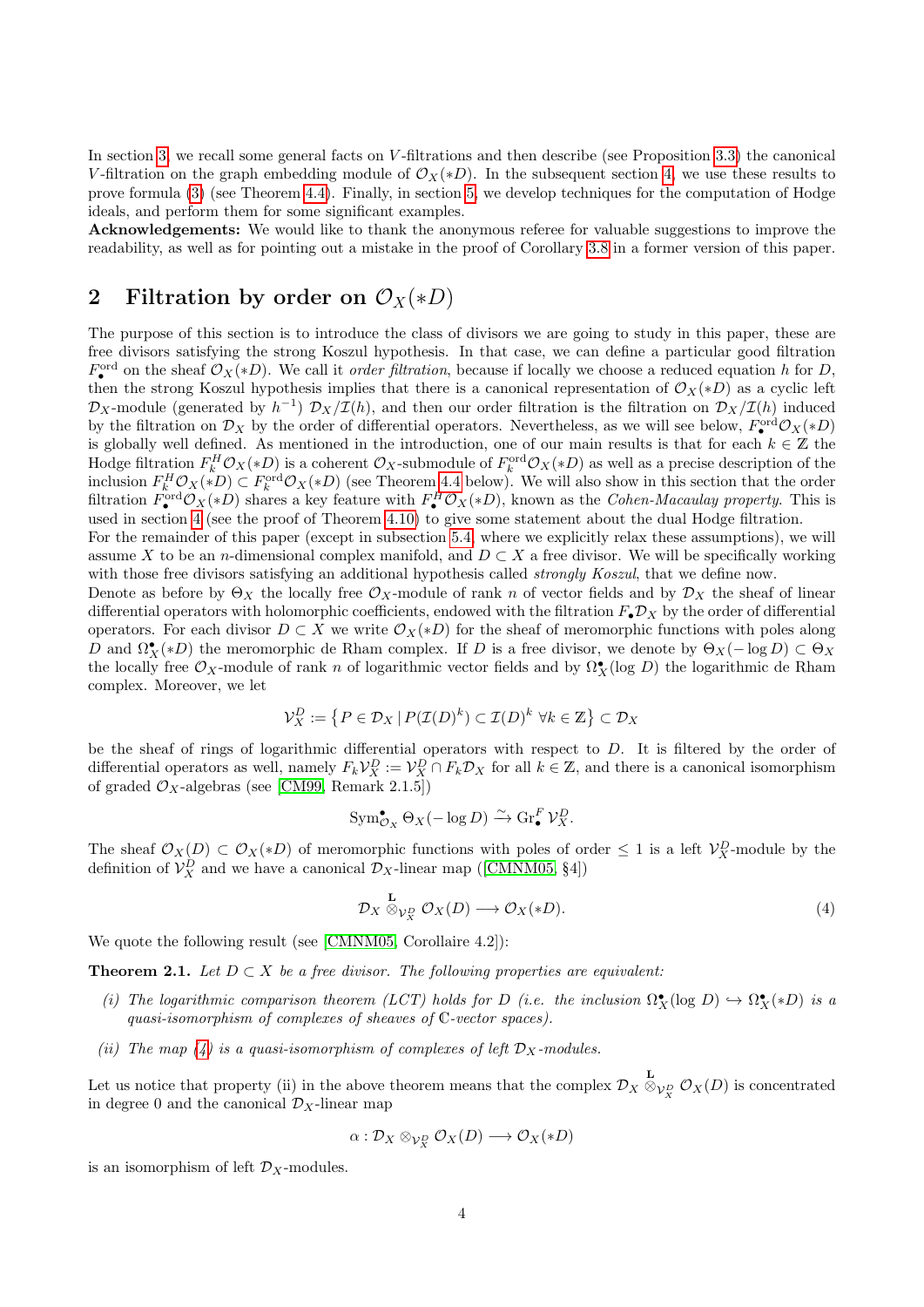<span id="page-4-2"></span>**Definition 2.2.** Assume that  $D \subset X$  is free and that the logarithmic comparison theorem holds for D. We *define the* order filtration  $F_{\bullet}^{\text{ord}} \mathcal{O}_X(*D)$  by

$$
F_{\bullet}^{\mathrm{ord}} \mathcal{O}_X(*D) := \alpha \left( (F_{\bullet} \mathcal{D}_X) \otimes_{\mathcal{V}_X^D} \mathcal{O}_X(D) \right) \subset \mathcal{O}_X(*D),
$$

which by definition is a filtration by  $\mathcal{O}_X$ -coherent submodules.

Let us give a more explicit local description. Let  $p \in D$ , and take a basis  $\delta_1, \ldots, \delta_n$  of  $\Theta_X(- \log D)_n$  as well as a local equation  $h \in \mathcal{O}_{X,p}$  of D around p, such that  $\delta_i(h) = \alpha_i h$ . Assume that the LCT holds for D, then we have the following explicit local presentation

<span id="page-4-1"></span>
$$
\mathcal{D}_{X,p}/\mathcal{D}_{X,p}(\delta_1 + \alpha_1, \dots, \delta_n + \alpha_n) \cong \mathcal{O}_{X,p}(*D),
$$
\n<sup>(5)</sup>

where the class [1] is send to  $h^{-1}$  (see the explanation after Corollaire 4.2 in [\[CMNM05\]](#page-40-8)). Under this isomorphism, the filtration  $F_{\bullet}^{\text{ord}} \mathcal{O}_X(*D)_p$  is the induced filtration on  $\mathcal{D}_{X,p}/\mathcal{D}_{X,p}(\delta_1 + \alpha_1, \ldots, \delta_n + \alpha_n)$  by  $F_{\bullet} \mathcal{D}_{X,p}$ , which explains its name.

We now introduce the strong Koszul hypothesis. It implies that the LCT holds for  $D \subset X$ , but it is stronger. Its additional assumptions will be needed in the next section.

<span id="page-4-0"></span>**Definition 2.3.** Let  $D \subset X$  be a free divisor and let  $p \in D$ . Let  $h \in \mathcal{O}_{X,p}$  be a local reduced equation of  $(D, p)$ and let  $\delta_1, \ldots, \delta_n$  be any  $\mathcal{O}_{X,p}$ -basis of  $\Theta_{X,p}(- \log D)$  with  $\delta_i(h) = \alpha_i h$ .

1. We say that D is Koszul at  $p \in D$  if the sequence

$$
\sigma(\delta_1),\ldots,\sigma(\delta_n)
$$

is regular in  $\text{Gr}_{\bullet}^{F} \mathcal{D}_{X,p}$ . (Here and at later occasions, for an element P in a filtered ring, we denote by  $\sigma(P)$  its symbol, i.e. its class in the associated graded ring.)

2. We say that D is strongly Koszul at  $p \in D$  if the sequence

$$
h, \sigma(\delta_1) - \alpha_1 s, \ldots, \sigma(\delta_n) - \alpha_n s
$$

is regular in  $\text{Gr}_{\bullet}^{T} \mathcal{D}_{X,p}[s]$  (where  $T_{\bullet} \mathcal{D}_{X,p}[s]$  is the filtration on  $\mathcal{D}_{X,p}[s]$  for which vector fields on X as well as the variable s have order 1, we will call it the total order filtration on  $\mathcal{D}_{X,p}[s]$ .

We say that D is Koszul resp. strongly Koszul if it is so at any  $p \in D$ . Since the strong Koszul assumption will be our main hypothesis later, we will sometimes abbreviate it by saying that D is an SK-free divisor.

Let us notice that, in the above definition, the ordering of the sequences is not relevant because their elements are homogeneous. Let us also notice that if D has an Euler local equation  $h \in \mathcal{O}_{X,p}$ , i.e. h belongs to its gradient ideal (with respect to some local coordinates), then there is a basis  $\delta_1, \ldots, \delta_{n-1}, \chi$  of  $\Theta_X(- \log D)_p$ with  $\delta_i(h) = 0$  and  $\chi(h) = h$ . In such a case, D is strongly Koszul at p if and only if  $h, \sigma(\delta_1), \ldots, \sigma(\delta_{n-1})$ is a regular sequence in  $\text{Gr}_{\bullet}^{F} \mathcal{D}_{X,p}$  (compare with Definition 7.1 and Proposition 7.2 of [\[GS10\]](#page-40-9) in the case of linear free divisors). For D to be strongly Koszul is equivalent to be of "linear Jacobian type", i.e. the ideal  $(h, h'_{x_1}, \ldots, h'_{x_1})$  is of linear type, and any strongly Koszul free divisor is Koszul (see Propositions (1.11) and (1.14) of [\[NM15\]](#page-41-12)).

Any plane curve is a Koszul free divisor. Any locally quasi-homogeneous free divisor is strongly Koszul [\[CMNM05,](#page-40-8) Theorem 5.6], and so are free hyperplane arrangements or discriminants of stable maps in Mather's "nice dimensions". In particular, any normal crossing divisor is strongly Koszul free. Let us recall the following properties of SK-free divisors.

<span id="page-4-3"></span>Proposition 2.4. If D is a strongly Koszul free divisor, then we have:

1. D is locally strongly Euler homogeneous, that is, for each  $p \in D$  there is a vector field  $\chi \in \Theta_{X,p}$  which vanishes at p and such that  $\chi(h) = h$  for some reduced local equation h of D at p.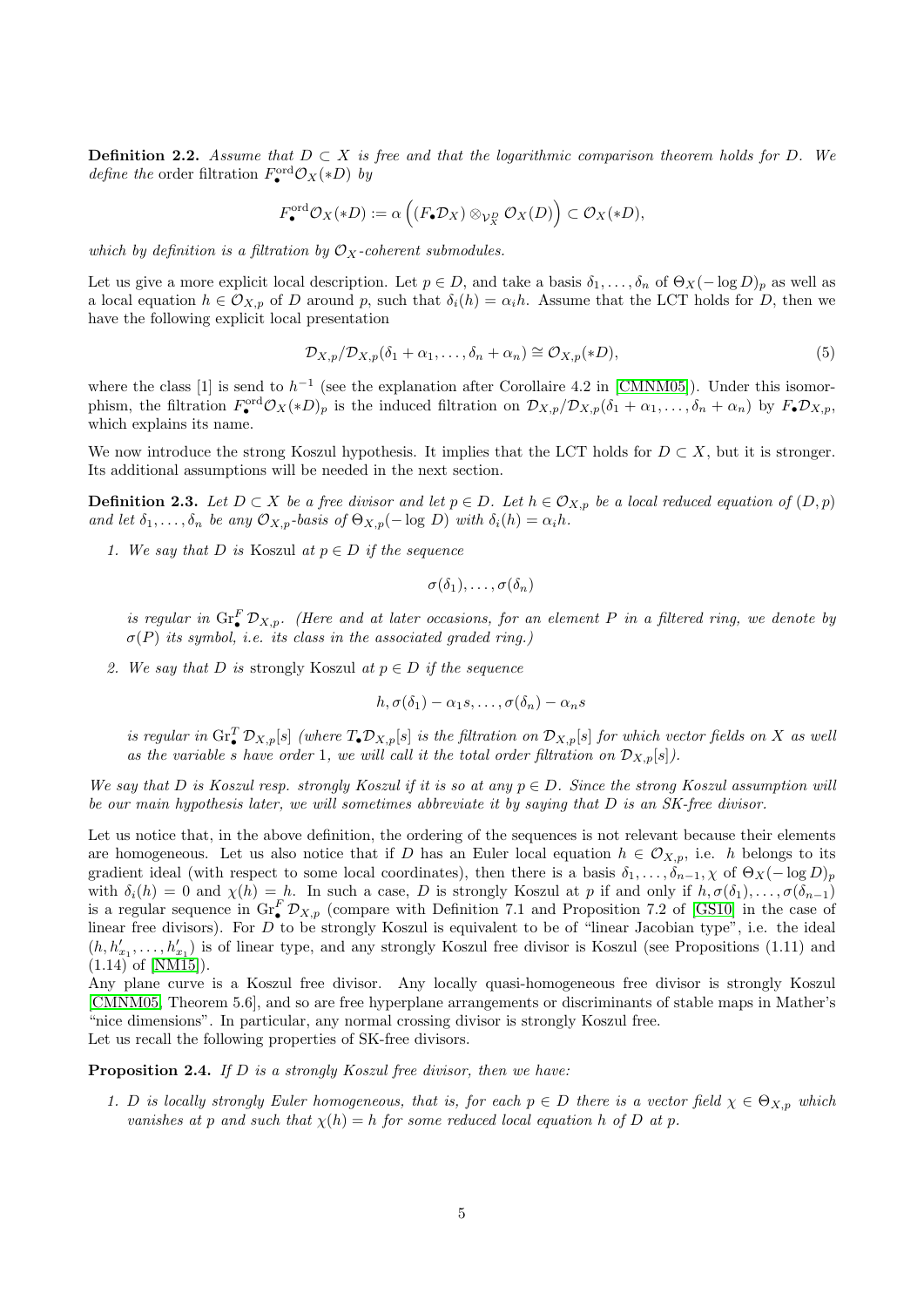2. The LCT holds for D, in particular, we have the local cyclic presentation of  $\mathcal{O}_X(*)D$  from formula [\(5\)](#page-4-1) above. More specifically, if for each  $p \in D$ , we take h and  $\chi$  as in point 1 and if we let  $\delta_1, \ldots, \delta_{n-1}$  to be a basis of germs at p of vector fields vanishing on h, in such a way that  $\delta_1, \ldots, \delta_{n-1}, \chi$  is a basis of  $\Theta_X(-\log D)_p$ , then there is an isomorphism of left  $\mathcal{D}_{X,p}$ -modules

<span id="page-5-0"></span>
$$
\frac{\mathcal{D}_{X,p}}{\mathcal{D}_{X,p}\left(\delta_{1},\ldots,\delta_{n-1},\chi+1\right)} \cong \mathcal{O}_{X,p}(*D),\tag{6}
$$

sending the class of  $1 \in \mathcal{D}_{X,p}$  to  $h^{-1} \in \mathcal{O}_{X,p}(*D)$ .

3. Let  $p \in D$  be a point,  $h \in \mathcal{O}_{X,p}$  be a reduced local equation of D at p and  $b_h(s)$  the Bernstein-Sato polynomial of h (i.e., the monic generator of the ideal of polynomials  $b(s) \in \mathbb{C}[s]$  satisfying  $P(s)h^{s+1} =$  $b(s)h^s$  for some  $P(s) \in \mathcal{D}_{X,p}[s]$ . Then we have  $b_h(-s-2) = \pm b_h(s)$ . In particular, if  $\{\alpha_1, \ldots, \alpha_k\} \subset \mathbb{Q}$ is the set of roots of  $b_h(s)$ , with  $\alpha_1 \leq \ldots \leq \alpha_k$ , we have  $\alpha_i \in (-2,0)$  and  $\alpha_i + \alpha_{k+1-i} = -2$  for all i.

Proof. Part 1 is a consequence of Propositions (1.9) and (1.11) of [\[NM15\]](#page-41-12). Part 2 is a consequence of Corollary (4.5) of [\[NM15\]](#page-41-12). Part 3 is a consequence of Corollary (4.2) of [\[NM15\]](#page-41-12).  $\Box$ 

**Remark 2.5.** Definition [2.3](#page-4-0) is purely algebraic and makes sense in rings other than analytic local rings  $\mathcal{O}_{X,p}$ , for instance in polynomial rings  $R := \mathbb{C}[x_1,\ldots,x_n]$ , algebraic local rings of polynomial rings at maximal ideals or formal power series rings. Under this scope, if  $h \in \mathbb{C}[x_1,\ldots,x_n]$  is a non-constant reduced polynomial,  $D = V(h)$  is the affine algebraic hypersurface with equation  $h = 0$  and  $D^{an} \subset \mathbb{C}^n$  is the corresponding analytic hypersurface, we know that D is a (algebraic) free divisor if and only if  $D^{an}$  is a (analytic) free divisor, and if so, the following properties are equivalent:

(a) The (affine algebraic) divisor D is strongly Koszul, i.e. for some (and hence for any) basis  $\delta_1, \ldots, \delta_n$  of  $\mathcal{D}er(-\log D) = \{\delta \in \mathcal{D}er_{\mathbb{C}}(R) \mid \delta(h) \in (h)\},\$ the sequence

$$
h, \sigma(\delta_1) - a_1 s, \dots, \sigma(\delta_n) - a_n s, \quad with \quad \delta_i(h) = a_i h, \quad a_i \in R,
$$

is regular in  $\text{Gr}_{\bullet}^T \mathbb{W}[s]$ , where  $\mathbb{W} = R \langle \partial_1, \ldots, \partial_n \rangle$  is the Weyl algebra and  $\text{Gr}_{\bullet}^T \mathbb{W}[s] = R[\sigma(\partial_1), \ldots, \sigma(\partial_n), s]$ is the graded ring of  $W[s]$  with respect to the total order filtration.

(b) For each maximal ideal  $\mathfrak{m} \subset R$  containing h, D is strongly Koszul at  $\mathfrak{m}$ , i.e. for some (and hence for any) basis  $\delta_1, \ldots, \delta_n$  of  $\mathcal{D}er(-\log D)_\mathfrak{m} = \mathcal{D}er(-\log D_\mathfrak{m}) = \{\delta \in \mathcal{D}er_{\mathbb{C}}(R_\mathfrak{m}) \mid \delta(h) \in (h)\}\$ , the sequence

$$
h, \sigma(\delta_1) - a_1 s, \dots, \sigma(\delta_n) - a_n s, \quad with \quad \delta_i(h) = a_i h, \quad a_i \in R_{\mathfrak{m}},
$$

is regular in  $\operatorname{Gr}_{\bullet}^{T} \mathbb{W}_{\mathfrak{m}}[s]$ , where  $\mathbb{W}_{\mathfrak{m}} = R_{\mathfrak{m}} \langle \partial_1, \ldots, \partial_n \rangle$ , and  $\operatorname{Gr}_{\bullet}^{T} \mathbb{W}_{\mathfrak{m}}[s] = R_{\mathfrak{m}}[\sigma(\partial_1), \ldots, \sigma(\partial_n), s]$  is the graded ring of  $\mathbb{W}_{\mathfrak{m}}[s]$  with respect to the total order filtration.

(c) The (analytic) divisor  $D^{an}$  is strongly Koszul (in the sense of Definition [2.3](#page-4-0) above).

The next step is to discuss some deeper properties of the order filtration  $F^{\text{ord}}_{\bullet}O_X(*D)$ . The main result is Proposition [2.9](#page-12-0) below, which is concerned with the dual *filtered* module  $\mathbb{D}(\mathcal{O}_X(*D), F_{\bullet}^{\text{ord}})$ . In order to do this, we need to recall a few facts about the duality theory of filtered modules. The original reference is [\[Sai88,](#page-41-0) Section 2.4, but for what follows below, [\[Sch14,](#page-42-2) § 29] provides enough background information.

For any complex manifold X, we consider the (sheaf of) Rees ring(s)  $\mathcal{R}_F \mathcal{D}_X$  of the filtered ring  $(\mathcal{D}_X, F_{\bullet})$ , that is  $\mathcal{R}_F \mathcal{D}_X := \bigoplus_{k \in \mathbb{Z}} F_k \mathcal{D}_X \cdot z^k \subset \mathcal{D}_X[z]$ . In local coordinates  $x_1, \ldots, x_n$  on  $U \subset X$ , we have

<span id="page-5-1"></span>
$$
R_U = \Gamma(U, \mathcal{R}_F \mathcal{D}_X) = \mathcal{O}_U[z] \langle z \partial_{x_1}, \dots, z \partial_{x_n} \rangle \subset \Gamma(U, \mathcal{D}_X[z]) = \mathcal{O}_U[z] \langle \partial_{x_1}, \dots, \partial_{x_n} \rangle.
$$
 (7)

The ring  $\mathcal{R}_F \mathcal{D}_X$  will be denoted by  $\widetilde{\mathcal{D}}_X$ . For what follows, we will need an interpretation of this sheaf in terms of Lie algebroids, more precisely, we will use the fact that  $\tilde{\mathcal{D}}_X$  is the enveloping algebra of the Lie algebroid  $z\Theta_X[z] \subset \mathcal{D}erc_{[z]}(\mathcal{O}_X[z])$  of rank  $n = \dim X$  over the  $\mathbb{C}[z]$ -algebra  $\mathcal{O}_X[z]$ .

Lie algebroids are the sheaf version of Lie-Rinehart algebras (see [\[Rin63\]](#page-41-13)). They were originally studied in the setting of Differential Geometry (the book [\[Mac05\]](#page-41-14) is a complete reference here), and for instance in [\[Che99\]](#page-40-10) the complex analytic case is considered.

For the ease of the reader, let us recall the notions of Lie-Rinehart algebras and Lie algebroids. Let us take a commutative base ring k and a commutative k-algebra A (resp. a sheaf of commutative k-algebras A over a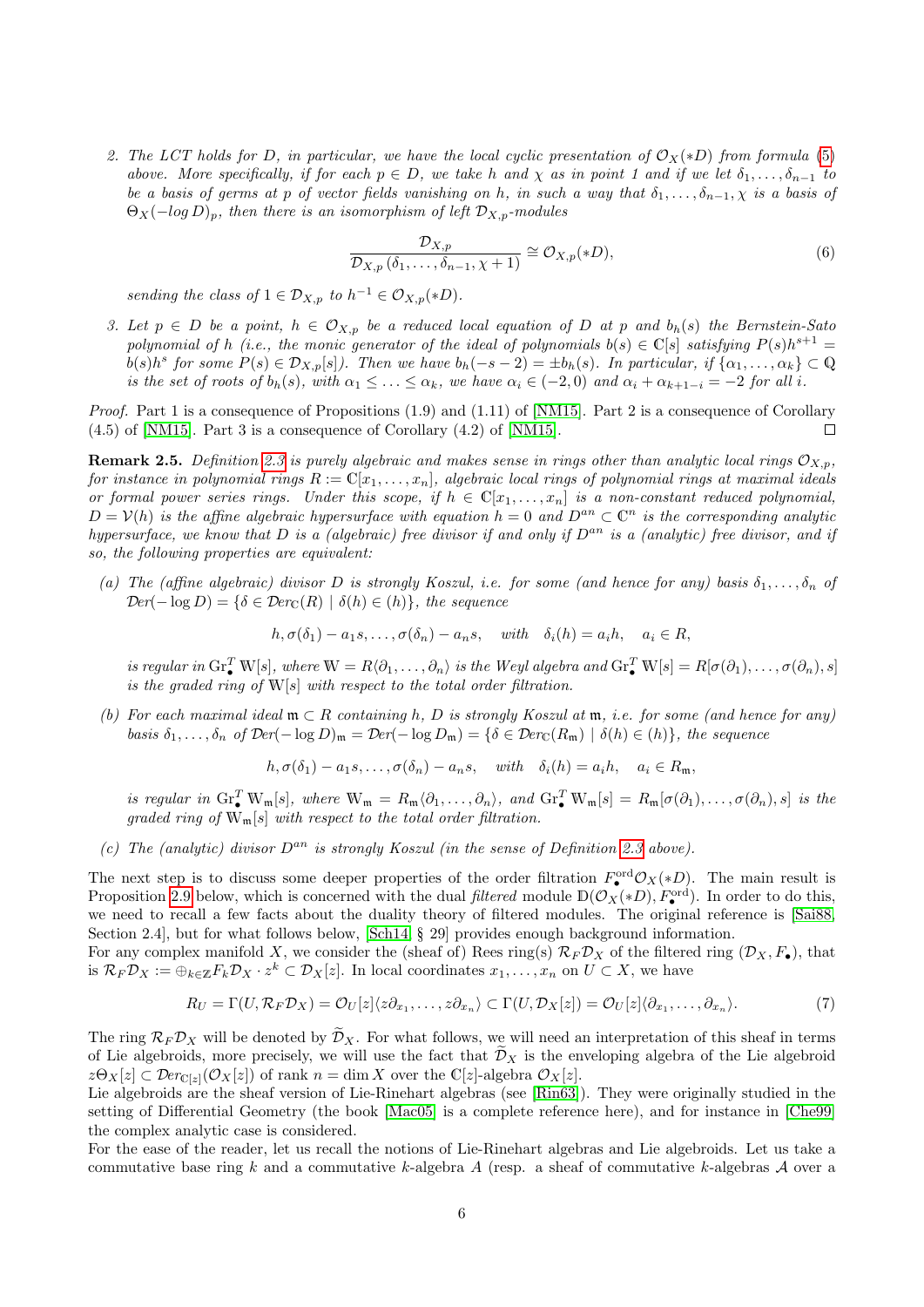topological space X). A Lie-Rinehart algebra over  $(k, A)$  is a (left) A-module L which is also a k-Lie algebra, endowed with an anchor map  $\varrho : L \to \mathcal{D}er_k(A)$ : a (left) A-linear morphism of k-Lie algebras such that

$$
[\lambda, a\lambda'] = a[\lambda, \lambda'] + \varrho(\lambda)(a)\lambda'
$$

for all  $\lambda, \lambda' \in L$  and  $a \in A$ . Respectively, a Lie algebroid over  $(k, A)$  is a (left) A-module L which is also a sheaf of k-Lie algebras, endowed with an anchor map  $\varrho : \mathcal{L} \to \mathcal{D}er_k(\mathcal{A})$ : a (left) A-linear morphism of sheaves of k-Lie algebras such that

$$
[\lambda, a\lambda'] = a[\lambda, \lambda'] + \varrho(\lambda)(a)\lambda'
$$

for all local sections  $\lambda$ ,  $\lambda'$  of  $\mathcal L$  and a of  $\mathcal A$ .

We usually assume that L is a projective A-module (resp.  $\mathcal L$  is a locally free A-module) of finite rank. It is clear that for each point  $p \in X$ , by using the natural morphism  $\mathcal{D}er_k(\mathcal{A})_p \to \mathcal{D}er_k(\mathcal{A}_p)$ , any Lie algebroid  $\mathcal{L}$ over  $(k, \mathcal{A})$  gives rise to a Lie-Rinehart algebra  $\mathcal{L}_p$  over  $(k, \mathcal{A}_p)$ .

For any Lie-Rinehart algebra L over  $(k, A)$  (resp. for any Lie algebroid L over  $(k, A)$ ), there is a universal k-algebra  $U(L)$  (resp. sheaf of k-algebras  $U(\mathcal{L})$ ), endowed with canonical maps  $A \to U(L)$  and  $L \to U(L)$  (resp.  $\mathcal{A} \to \mathcal{U}(\mathcal{L})$  and  $\mathcal{L} \to \mathcal{U}(\mathcal{L})$ , called the *enveloping algebra* of L (resp. of L). One easily proves that for each  $p \in X$ , there is a canonical isomorphism  $\mathcal{U}(\mathcal{L}_p) \cong \mathcal{U}(\mathcal{L})_p$ . Enveloping algebras are naturally (positively) filtered. Over a complex analytic manifold X, our basic example is  $k = \mathbb{C}$ ,  $\mathcal{A} = \mathcal{O}_X$  and  $\mathcal{L} = \Theta_X = \mathcal{D}er_{\mathbb{C}}(\mathcal{O}_X)$ , where the anchor is the identity. In this case, the corresponding enveloping algebra is the sheaf of differential operators  $\mathcal{D}_X$ (cf. [\[Che99,](#page-40-10) § 2]). The fact that  $\mathcal{R}_F \mathcal{D}_X$  is the enveloping algebra of the Lie algebroid  $z\Theta_X[z]$  over  $(\mathbb{C}[z], \mathcal{O}_X[z])$ , where the anchor map is given by the inclusion  $z\Theta_X[z] \subset \mathcal{D}er_{\mathbb{C}[z]}(\mathcal{O}_X[z])$ , is easy (it is basically [\[SS19,](#page-41-15) Exercise 8.7]). In general, the enveloping algebra of any Lie algebroid comes equipped with a natural filtration, but in the case of  $\mathcal{R}_F \mathcal{D}_X$ , we have an additional structure: the grading by z. All the objects  $\mathbb{C}[z], \mathcal{O}_X[z], z\Theta_X[z]$  are graded by the powers of z, and the enveloping algebra of  $z\Theta_X[z]$  inherits a graded structure which coincides with the original one in  $\mathcal{R}_F \mathcal{D}_X$ . Later, we will come back to the role of graded structures on our Lie algebroid (or our Lie-Rinehart algebra).

On the other hand, the natural filtration on  $\widetilde{\mathcal{D}}_X$  as enveloping algebra of  $z\Theta_X[z]$  can be derived from its graded structure in the following way (notice that it is not the usual filtration associated to the grading):

$$
F_k \widetilde{\mathcal{D}}_X = \left( \bigoplus_{i=0}^{k-1} F_i \mathcal{D}_X \cdot z^i \right) \bigoplus \left( \bigoplus_{i=k}^{\infty} F_k \mathcal{D}_X \cdot z^i \right).
$$

We have a canonical commutative diagram of graded  $\mathcal{O}_X[z]$ -algebras

<span id="page-6-0"></span>
$$
\text{Sym}^{\bullet}_{\mathcal{O}_X[z]}(z\Theta_X[z]) \xrightarrow{\cong} \text{Gr}^F_{\bullet}\widetilde{\mathcal{D}}_X
$$
\n
$$
\downarrow \qquad \qquad \downarrow
$$
\n
$$
\text{Sym}^{\bullet}_{\mathcal{O}_X[z]}(\Theta_X[z]) \xrightarrow{\cong} \text{Gr}^F_{\bullet}(\mathcal{D}_X[z])
$$
\n
$$
\cong \qquad \qquad \downarrow \cong
$$
\n
$$
\text{Sym}^{\bullet}_{\mathcal{O}_X}(\Theta_X)[z] \xrightarrow{\cong} \text{Gr}^F_{\bullet}(\mathcal{D}_X)[z],
$$
\n
$$
(8)
$$

where  $F_{\bullet}(\mathcal{D}_X[z]) := (F_{\bullet} \mathcal{D}_X)[z]$  and where the horizontal arrows are isomorphisms by the Poincaré-Birkhoff-Witt theorem for Lie algebroids resp. Lie-Rinehart algebras (see, e.g., [\[Rin63,](#page-41-13) Theorem 3.1]). Let us notice that all objects in the above diagram are bigraded (where the additional grading is given by the z-degree), and all maps in the diagram are morphisms of bigraded algebras.

For a filtered left (resp. right)  $\mathcal{D}_X$ -module  $(\mathcal{M}, F_{\bullet})$ , we write  $\mathcal{R}(\mathcal{M}, F_{\bullet}) := \mathcal{R}_F \mathcal{M} := \bigoplus_{k \in \mathbb{Z}} F_k \mathcal{M} \cdot z^k$  for its associated Rees module, which is naturally a graded (by degree in z) left (resp. right)  $\mathcal{D}_X$ -module. A graded left (or right)  $\mathcal{D}_X$ -module  $\mathcal M$  is called *strict* if it has no z-torsion. Associating  $\mathcal{R}(\mathcal{M}, F_{\bullet})$  to  $(\mathcal{M}, F_{\bullet})$  defines a faithful functor from the category of filtered left (resp. right)  $\mathcal{D}_X$ -modules to the category of graded left (resp. right)  $\widetilde{\mathcal{D}}_X$ -modules. It is readily verified that a graded left (resp. right)  $\widetilde{\mathcal{D}}_X$ -module  $\widetilde{\mathcal{M}}$  is the Rees module of a filtered left (resp. right)  $\mathcal{D}_X$ -module  $(\mathcal{M}, F_{\bullet})$  iff it has no z-torsion. Notice that in this case we naturally have

$$
\widetilde{\mathcal{M}}/(z-1)\widetilde{\mathcal{M}} \cong \mathcal{M} \quad \text{and} \quad \widetilde{\mathcal{M}}/z\widetilde{\mathcal{M}} \cong \operatorname{Gr}_{\bullet}^{F} \mathcal{M}. \tag{9}
$$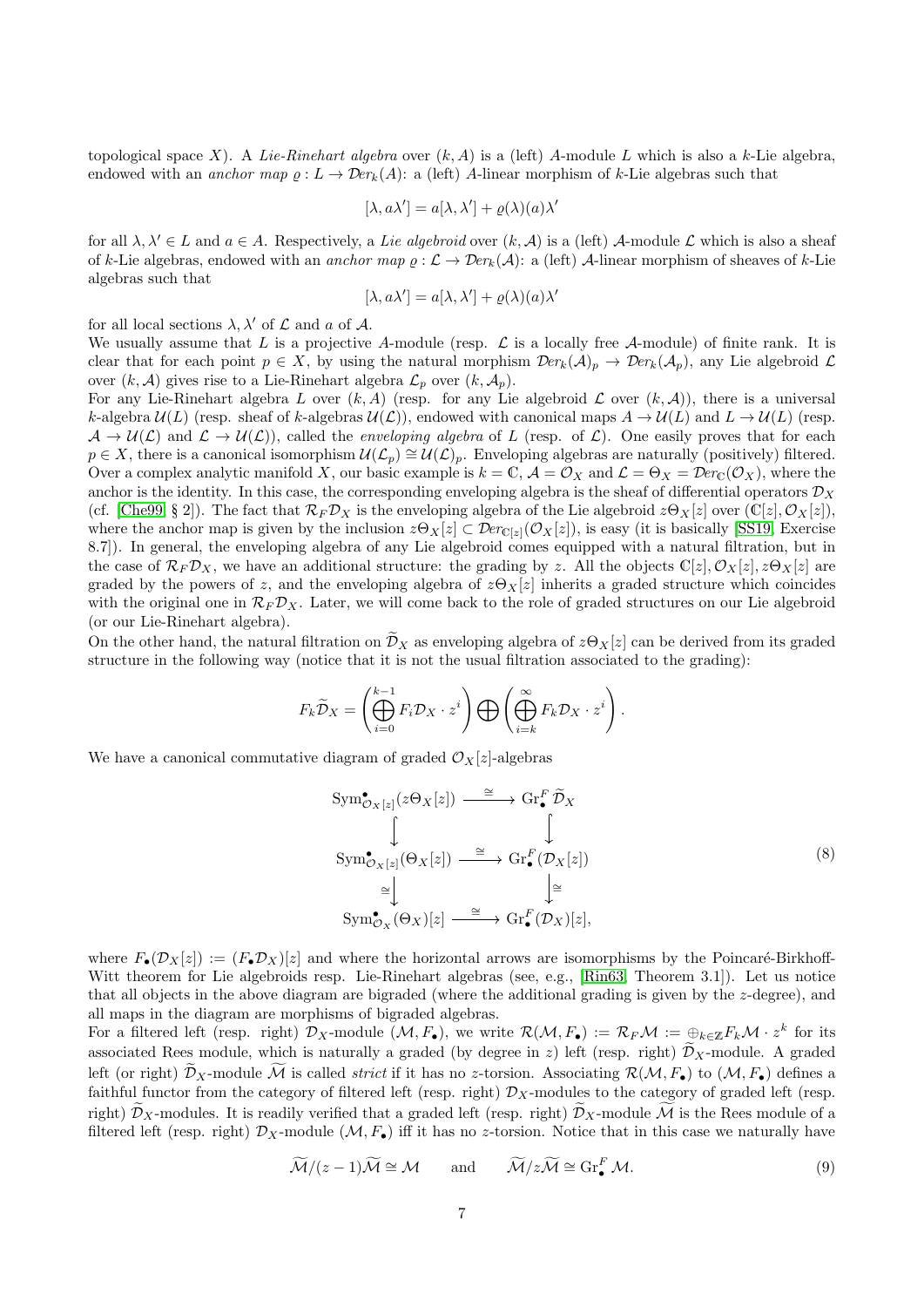Moreover, for a sequence of filtered  $\mathcal{D}_X$ -modules

$$
(\mathcal{M}', F'_{\bullet}) \xrightarrow{i} (\mathcal{M}, F_{\bullet}) \xrightarrow{p} (\mathcal{M}'', F''_{\bullet}), \text{ with } p \circ i = 0,
$$

the following properties are equivalent:

- 1. The underlying sequence of  $\mathcal{D}_X$ -modules  $\mathcal{M}' \stackrel{i}{\rightarrow} \mathcal{M} \stackrel{p}{\rightarrow} \mathcal{M}''$  is exact and strict with respect to  $F_{\bullet}$  (i.e.  $F_k \mathcal{M} \cap (\ker p) = i(F'_k \mathcal{M}')$  for all  $k \in \mathbb{Z}$ ).
- 2. The associated sequence of  $\widetilde{\mathcal{D}}_X$ -modules  $\mathcal{R}_{F'}\mathcal{M}' \xrightarrow{\mathcal{R}_i} \mathcal{R}_F\mathcal{M} \xrightarrow{\mathcal{R}_{P'}} \mathcal{R}_{F''}\mathcal{M}''$  is exact.
- 3. The associated sequence of  $\operatorname{Gr}_{\bullet}^{F} \mathcal{D}_{X}$ -modules  $\operatorname{Gr}_{\bullet}^{F'} \mathcal{M}' \xrightarrow{\operatorname{Gr}_{\bullet}^{F}} \operatorname{Gr}_{\bullet}^{F} \mathcal{M} \xrightarrow{\operatorname{Gr}_{P}} \operatorname{Gr}_{\bullet}^{F''} \mathcal{M}''$  is exact.

The left  $\mathcal{D}_X$ -module  $\mathcal{O}_X$  will be always endowed with the trivial filtration

$$
F_k \mathcal{O}_X = \begin{cases} 0 & \text{if } k < 0\\ \mathcal{O}_X & \text{if } k \ge 0, \end{cases}
$$

such that  $\mathcal{R}_F \mathcal{O}_X = \mathcal{O}_X[z]$  is a graded left  $\mathcal{D}_X$ -module with the usual z-grading, that will be denoted by  $\mathcal{O}_X$ . The canonical right  $\widetilde{\mathcal{D}}_X\text{-module}$  (see [\[SS19,](#page-41-15) Example 8.1.9])

$$
\widetilde{\omega}_X := \bigwedge^n (z \Theta_X[z])^* = z^{-n} \omega_X[z],
$$

can also be seen as the Rees module  $\mathcal{R}_F \omega_X$  associated with the canonical right  $\mathcal{D}_X$ -module  $\omega_X$  endowed with the filtration

<span id="page-7-0"></span>
$$
F_k \omega_X = \begin{cases} 0 & \text{if } k < -n \\ \omega_X & \text{if } k \ge -n. \end{cases}
$$
 (10)

The main advantage to work with (graded)  $\mathcal{D}_X$ -modules rather than with filtered  $\mathcal{D}_X$ -modules is that the former category is abelian whereas the latter is not.

Let k be a commutative graded ring (e.g.,  $k = \mathbb{C}[z]$ ) and  $\widetilde{\mathcal{B}}$  a sheaf of graded k-algebras over a topological space X (e.g.,  $\widetilde{\mathcal{B}} = \widetilde{\mathcal{D}}_X$  or  $\widetilde{\mathcal{B}} = \widetilde{\mathcal{O}}_X$  for X a complex manifold). We recall the sheaf version of some well-known definitions for graded modules over graded rings (cf. [\[FF74,](#page-40-11) §1]).

For any graded left resp. right  $\widetilde{\mathcal{B}}$ -modules  $\widetilde{\mathcal{M}}, \widetilde{\mathcal{N}}$ , let us denote by  $\mathcal{H}om_{\widetilde{\mathcal{B}}}(\widetilde{\mathcal{M}}, \widetilde{\mathcal{N}})$  the sheaf of graded k-modules

$$
\bigoplus_{i\in\mathbb{Z}}\mathcal{H}omgr_{\widetilde{\mathcal{B}}}(\widetilde{\mathcal{M}},\widetilde{\mathcal{N}}(i))\subset\mathcal{H}om_{\widetilde{\mathcal{B}}}(\widetilde{\mathcal{M}},\widetilde{\mathcal{N}}),
$$

where the  $\widetilde{\mathcal{N}}(i)$  is the shifted graded module defined as  $\widetilde{\mathcal{N}}(i)_j = \widetilde{\mathcal{N}}(i + j)$  for all  $i, j \in \mathbb{Z}$ . The above inclusion is an equality whenever  $\widetilde{\mathcal{M}}$  is locally of finite presentation.

For any graded right  $\widetilde{\mathcal{B}}$ -module  $\widetilde{\mathcal{Q}}$  and any left  $\widetilde{\mathcal{B}}$ -module  $\widetilde{\mathcal{M}}$ , the graded tensor product  $\widetilde{\mathcal{Q}}$ <sup>\*</sup> $\otimes_{\widetilde{\mathcal{B}}} \widetilde{\mathcal{M}}$  is the sheaf of *k*-modules  $\mathcal{Q} \otimes_{\widetilde{\mathcal{B}}} \mathcal{M}$  endowed with the grading

$$
\left[\widetilde{\mathcal{Q}}_p \overset{*}{\otimes}_{\widetilde{\mathcal{B}}_p} \widetilde{\mathcal{M}}_p\right]_d = \langle x \otimes y \mid x \in [\widetilde{\mathcal{Q}}_p]_i, y \in [\widetilde{\mathcal{M}}_p]_j, i+j=d \rangle, \quad \forall p \in X.
$$

Clearly,  $^*\!\!\operatorname{\mathcal{H}\!\!\mathit{om}}_{\widetilde{\mathcal{B}}}(\widetilde{\mathcal{M}}(i),\widetilde{\mathcal{N}}(j)) = \mathcal{H}\!\!\operatorname{\mathcal{H}\!\!\mathit{om}}_{\widetilde{\mathcal{B}}}(\widetilde{\mathcal{M}},\widetilde{\mathcal{N}})(j-i)$  and  $\widetilde{\mathcal{Q}}(i) \otimes_{\widetilde{\mathcal{B}}} \widetilde{\mathcal{M}}(j) = \left(\widetilde{\mathcal{Q}} \otimes_{\widetilde{\mathcal{B}}} \widetilde{\mathcal{M}}\right)(i+j)$  for If  $\widetilde{\mathcal{M}}$  is a left resp. right  $\widetilde{\mathcal{B}}$ -module, then  $\widetilde{\mathcal{H}}$ om<sub> $\widetilde{\mathcal{B}}(\widetilde{\mathcal{M}}, \widetilde{\mathcal{B}})$  is a graded right resp. left  $\widetilde{\mathcal{B}}$ -module.</sub>

The complex  $\mathbf{R}^*\text{Hom}_{\tilde{\mathcal{D}}_X}(\tilde{\mathcal{O}}_X,\tilde{\mathcal{D}}_X)$  can be computed by means of the Spencer resolution of  $\tilde{\mathcal{O}}_X$ 

$$
\mathrm{Sp}_{\widetilde{\mathcal{D}}_X}^{\bullet}(\widetilde{\mathcal{O}}_X) := \cdots \to \widetilde{\mathcal{D}}_X \otimes_{\widetilde{\mathcal{O}}_X} \bigwedge^{n} z \Theta_X[z] \to \cdots \to \widetilde{\mathcal{D}}_X \otimes_{\widetilde{\mathcal{O}}_X} z \Theta_X[z] \to \widetilde{\mathcal{D}}_X \to 0,
$$

graded by

$$
\left[\widetilde{\mathcal{D}}_X\otimes_{\widetilde{\mathcal{O}}_X}\bigwedge^i z\Theta_X[z]\right]_k = \left[\widetilde{\mathcal{D}}_X\right]_{k-i}\otimes_{\mathcal{O}_X}\bigwedge^i \Theta_X, \ i = 0,\ldots,n.
$$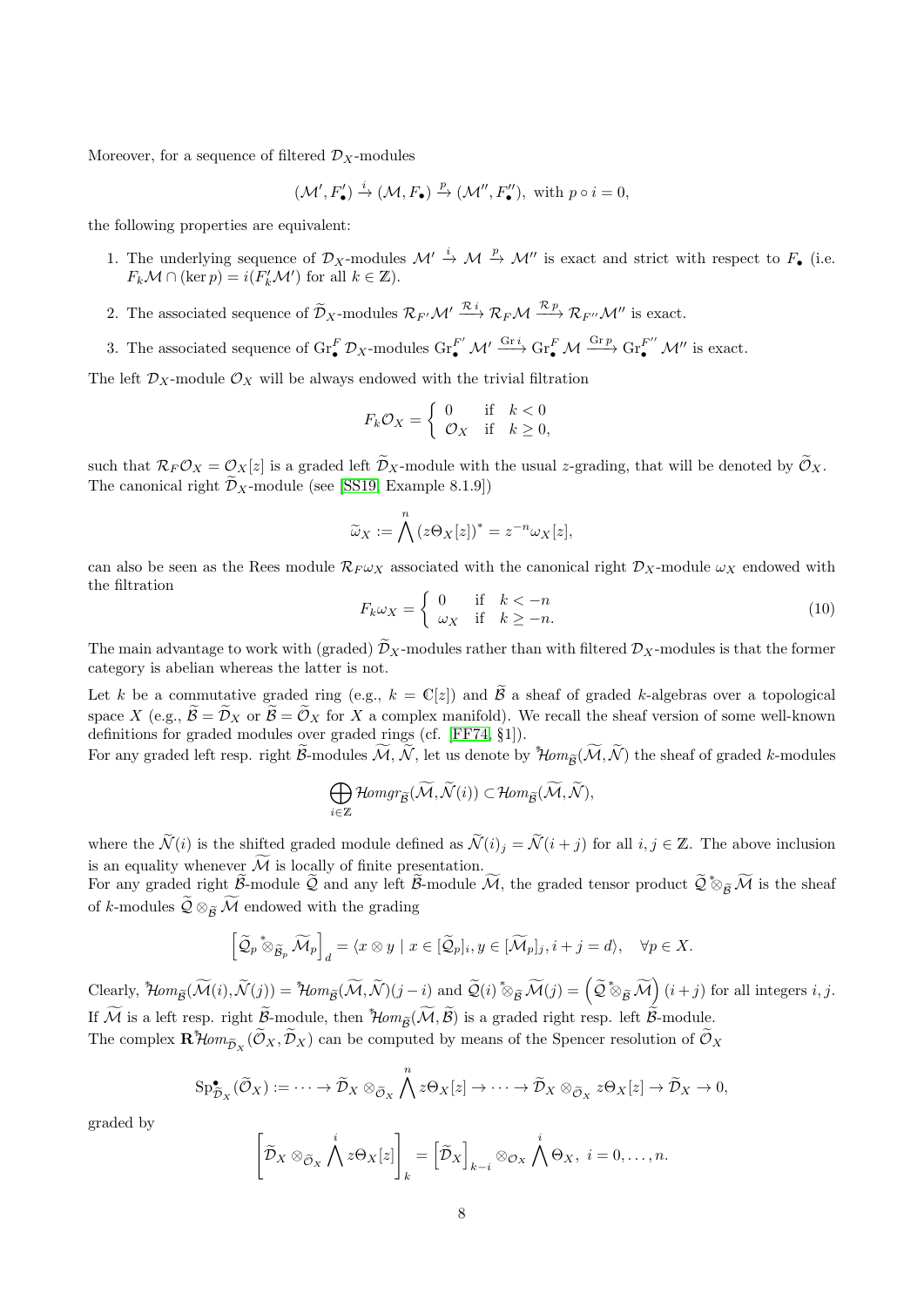The complex  $\mathbf{R}^*\!\!\!\not\!Hom_{\widetilde{\mathcal{D}}_X}(\widetilde{\mathcal{O}}_X,\widetilde{\mathcal{D}}_X)$  is concentrated in homological degree n and we have a canonical isomorphism of graded right  $\widetilde{\mathcal{D}}_X$ -modules

$$
\widetilde{\omega}_X \cong \mathcal{H}^n \mathbf{R}^* \mathcal{H} \text{om}_{\widetilde{\mathcal{D}}_X} (\widetilde{\mathcal{O}}_X, \widetilde{\mathcal{D}}_X) =: {}^* \mathcal{E} \text{at}_{\widetilde{\mathcal{D}}_X}^n (\widetilde{\mathcal{O}}_X, \widetilde{\mathcal{D}}_X).
$$

As for the non-graded case, we have natural equivalences of categories between graded left  $\widetilde{\mathcal{D}}_X$ -modules and graded right  $\mathcal{D}_X$ -modules:

1. For any graded left  $\widetilde{\mathcal{D}}_X$ -module  $\widetilde{\mathcal{M}}$ , we define

$$
\widetilde{\mathcal{M}}^{\text{right}} := \widetilde{\omega}_X \overset{*}{\otimes}_{\widetilde{\mathcal{O}}_X} \widetilde{\mathcal{M}} \cong \omega_X \otimes_{\mathcal{O}_X} \widetilde{\mathcal{M}}
$$

with grading  $\left[\widetilde{\mathcal{M}}^{\text{right}}\right]_i = \omega_X \otimes_{\mathcal{O}_X} \widetilde{\mathcal{M}}_{i+n}.$ 

2. For any graded right  $\widetilde{\mathcal{D}}_X$ -module  $\widetilde{\mathcal{M}}$ , we define

$$
\widetilde{\mathcal{M}}^{\text{left}} := {}^*\!\!\mathcal{H}\text{om}_{\widetilde{\mathcal{O}}_X}(\widetilde{\omega}_X, \widetilde{\mathcal{M}}) \cong \mathcal{H}\text{om}_{\mathcal{O}_X}(\omega_X, \widetilde{\mathcal{M}})
$$

with grading  $\left[\widetilde{\mathcal{M}}^{\text{left}}\right]_i = \mathcal{H}om_{\mathcal{O}_X}(\omega_X, \widetilde{\mathcal{M}}_{i-n}).$ 

For a complex of graded left (resp. right)  $\widetilde{\mathcal{D}}_X$ -modules  $\widetilde{\mathcal{M}}$  (which may not come from a complex of filtered  $\mathcal{D}_X$ -modules  $(\mathcal{M}, F_{\bullet})$ , we define its dual complex to be

<span id="page-8-3"></span>
$$
^{\ast}\mathbb{D}\widetilde{\mathcal{M}} := \mathbf{R}^{\ast}\mathcal{H}om_{\widetilde{\mathcal{D}}_{X}}(\widetilde{\mathcal{M}}, \widetilde{\mathcal{D}}_{X})^{\text{left}}[\dim X] \tag{11}
$$

$$
(\text{resp. } \text{*D}\widetilde{\mathcal{M}} := \mathbf{R}\text{*Hom}_{\widetilde{\mathcal{D}}_X}(\widetilde{\mathcal{M}}, \widetilde{\mathcal{D}}_X)^{\text{right}}[\dim X] = \mathbf{R}\text{*Hom}_{\widetilde{\mathcal{D}}_X}(\widetilde{\mathcal{M}}, \widetilde{\omega}_X \text{*}\otimes_{\widetilde{\mathcal{O}}_X} \widetilde{\mathcal{D}}_X)[\dim X]).\tag{12}
$$

We have canonical isomorphisms of graded left (resp. right)  $\widetilde{\mathcal{D}}_X$ -modules (actually, complexes concentrated in degree 0)

<span id="page-8-0"></span>
$$
\mathbb{D}\widetilde{\mathcal{O}}_X \cong \widetilde{\mathcal{O}}_X \quad \text{(resp. } \mathbb{D}\widetilde{\omega}_X \cong \widetilde{\omega}_X\text{)}.\tag{13}
$$

We also have canonical isomorphisms

<span id="page-8-1"></span>
$$
^*\mathbb{D}(\widetilde{\mathcal{M}}(i)) \cong (^*\mathbb{D}\widetilde{\mathcal{M}})(-i)
$$
\n(14)

for all  $i \in \mathbb{Z}$ .

Given a filtered holonomic module, one can consider the dual of its Rees module. However, this is not in general the Rees module of a filtered module. The next lemma gives a criterion to know when this is the case.

**Lemma 2.6** (see, e.g., [\[SS19,](#page-41-15) 8.8.22]). Let  $(M, F_{\bullet})$  be a filtered left or right holonomic  $\mathcal{D}_X$ -module, and  $\widetilde{\mathcal{M}} := \mathcal{R}(\mathcal{M}, F_{\bullet})$  its associated Rees module. Then  $\mathcal{H}^{i}(\mathcal{D}\widetilde{\mathcal{M}}) = 0$  for all  $i \neq 0$  and  $\mathcal{H}^{0}(\mathcal{D}\widetilde{\mathcal{M}})$  has no z-torsion iff  $(M, F_{\bullet})$  has the Cohen-Macaulay property, that is, iff  $\text{Gr}_{\bullet}^{F} M$  is a Cohen-Macaulay  $\text{Gr}_{\bullet}^{F} \mathcal{D}_{X}$ -module.

In this case,  $\mathcal{H}^0(\mathbb{A})$  is the Rees module of a filtered module, the underlying  $\mathcal{D}_X$ -module of which is DM and we denote the filtration thus defined by  $F_{\bullet}^{\mathbb{D}} \mathbb{D} \mathcal{M}$ . We call  $(\mathbb{D} \mathcal{M}, F_{\bullet}^{\mathbb{D}})$  the dual filtered module, and  $F_{\bullet}^{\mathbb{D}} \mathbb{D} \mathcal{M}$  the dual filtration on  $F_{\bullet}\mathcal{M}$ .

From [\(13\)](#page-8-0), the canonical left (resp. right)  $\mathcal{D}_X$ -module  $\mathcal{O}_X$  (resp.  $\omega_X$ ) is self-dual as filtered module with the trivial filtration (resp. with the filtration [\(10\)](#page-7-0)).

It is clear that if  $(M, F_{\bullet})$  is a filtered holonomic  $\mathcal{D}_X$ -module having the Cohen-Macaulay property, then  $(\mathcal{M}, F(i_{\bullet})$  also has the Cohen-Macaulay property and (see [\(14\)](#page-8-1) above)

<span id="page-8-2"></span>
$$
(F_{\bullet+i})^{\mathbb{D}} = F_{\bullet-i}^{\mathbb{D}} \tag{15}
$$

for any integer i.

Let us come back to the situation of a free divisor  $D \subset X$ . The sheaf of logarithmic differential operators  $\mathcal{V}_X^D \subset \mathcal{D}_X$  is the enveloping algebra of the Lie algebroid  $\Theta_X(-\log D) \subset \Theta_X$  over the C-algebra  $\mathcal{O}_X$  (this is basically [\[CM99,](#page-40-7) Corollary 2.2.6]). The Rees ring  $\tilde{V}_X^D$  of the filtered ring  $(V_X^D, F_{\bullet})$  turns out to be the enveloping algebra of the Lie algebroid  $z\Theta_X(-\log D)[z] \subset \mathcal{D}er_{\mathbb{C}[z]}(\mathcal{O}_X[z])$  of rank n over the  $(\mathbb{C}[z], \mathcal{O}_X[z])$ .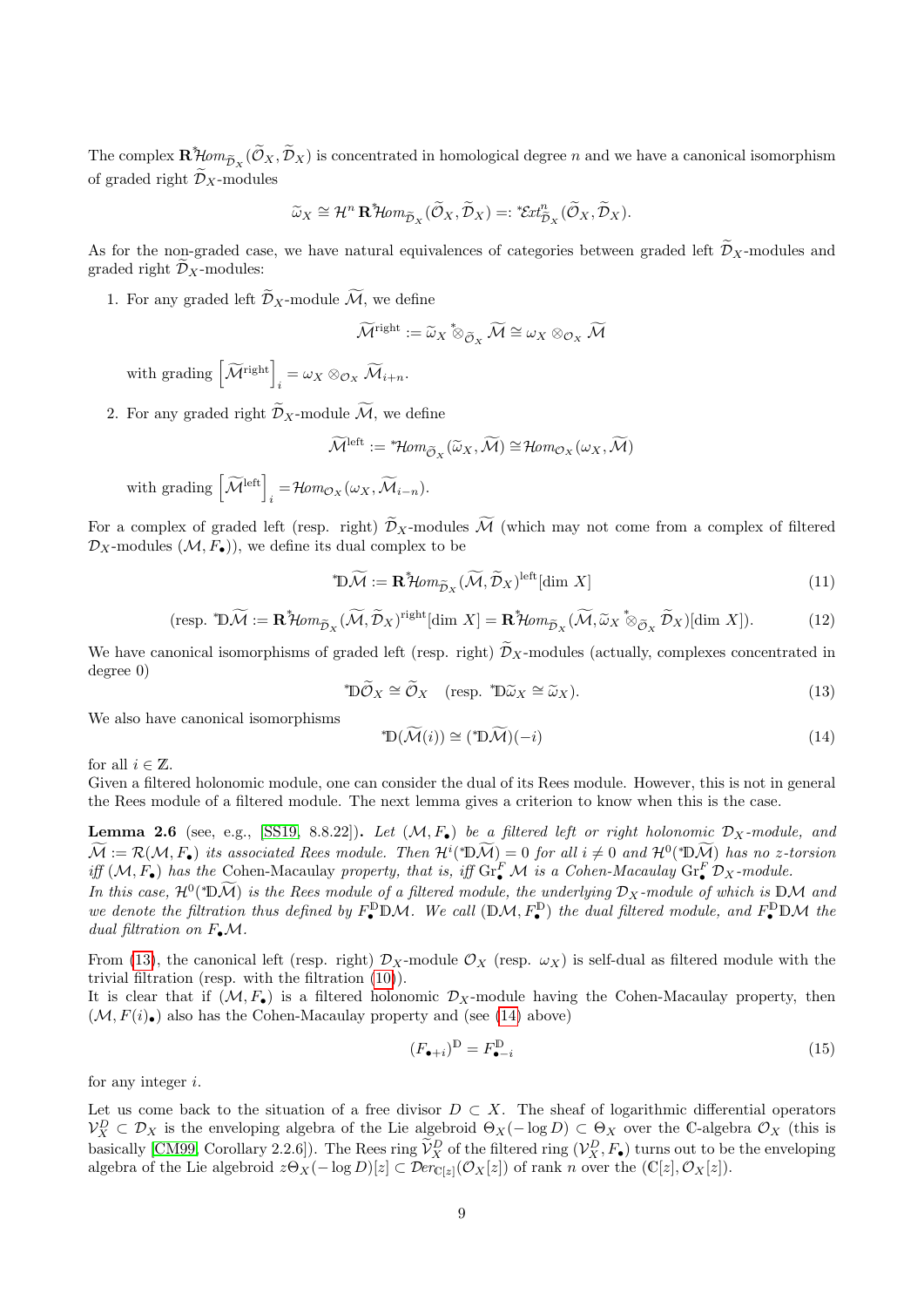The Lie algebroids  $z\Theta_X[z]$  and  $z\Theta_X(-\log D)[z]$  with their z-grading are graded Lie algebroids in the sense that they are graded as  $\mathcal{O}_X[z]$ -modules and as sheaves of C[z]-Lie algebras, and that their anchor maps

$$
z\Theta_X(-\log D)[z],\ z\Theta_X[z] \xrightarrow{\text{nat.}} \mathcal{D}er_{\mathbb{C}[z]}(\mathcal{O}_X[z])
$$

are graded too. Moreover, the inclusion  $z\Theta_X(-\log D)[z] \subset z\Theta_X[z]$  is graded and so is a map of graded Lie algebroids in the sense we leave the reader to write down.

We know that the *relative dualizing module* (see Definition  $(A.28)$  of [\[NM15\]](#page-41-12)) for the inclusion of Lie algebroids  $\mathcal{L}_0 := \Theta_X(-\log D) \subset \mathcal{L} := \Theta_X$  is  $\omega_{\mathcal{L}/\mathcal{L}_0} = \mathcal{H}om_{\mathcal{O}_X}(\omega_{\mathcal{L}}, \omega_{\mathcal{L}_0})$  with  $\omega_{\mathcal{L}} = \bigwedge^n \mathcal{L}^* = \omega_X, \ \omega_{\mathcal{L}_0} = \bigwedge^n \mathcal{L}_0^* =$  $\omega_X(\log D)$ , and so  $\omega_{\mathcal{L}/\mathcal{L}_0} = \mathcal{O}_X(D)$ .

In a completely similar way, the relative dualizing module of the inclusion  $\widetilde{\mathcal{L}}_0 := z\Theta_X(-\log D)[z] \subset \widetilde{\mathcal{L}} := z\Theta_X[z]$ is  $\omega_{\tilde{\mathcal{L}}/\tilde{\mathcal{L}}_0} = \mathcal{H}om_{\tilde{\mathcal{O}}_X}(\omega_{\tilde{\mathcal{L}}}, \omega_{\tilde{\mathcal{L}}_0})$  with  $\omega_{\tilde{\mathcal{L}}} = \bigwedge^n \tilde{\mathcal{L}}^* = z^{-n} \omega_X[z] = \tilde{\omega}_X, \ \omega_{\tilde{\mathcal{L}}_0} = \bigwedge^n \tilde{\mathcal{L}}_0^* = z^{-n} \omega_X(\log D)[z]$  = :  $\tilde{\omega}_X(\log D)$ , and so we have a canonical isomorphism  $\omega_{\tilde{L}/\tilde{L}_0} = \mathcal{O}_X(D)[z]$ , but in this case, due to the graded structures, this relative dualizing module is also naturally graded since it can be defined by using  $\partial \theta m_{\tilde{\sigma}_{\infty}}$ instead of  $\mathcal{H}om_{\widetilde{\mathcal{O}}_X}$ , and of course, this grading coincides with the z-grading of  $\mathcal{O}_X(D)[z]$ .

We have seen before (see Theorem [2.1\)](#page-3-2) that if  $D \subset X$  is such that the LCT holds (e.g. if D is strongly Koszul), then there is an isomorphism of left  $\mathcal{D}_X$ -modules  $\mathcal{D}_X \otimes_{\mathcal{V}_X^D} \mathcal{O}_X(D) \cong \mathcal{O}_X(*D)$ . Clearly,  $\mathcal{O}_X(D)$  is a left  $\mathcal{V}_X^D$ -module that is locally free (actually, of rank one) over  $\mathcal{O}_X$ .

This situation can be generalized by replacing  $\mathcal{O}_X(D)$  by an *integrable logarithmic connection* (ILC)  $\mathcal E$  with respect to D, which by definition is a locally free  $\mathcal{O}_X$ -module of finite rank endowed with a left  $\mathcal{V}_X^D$ -module structure. This notion is useful when one aims at studying the cohomology of  $X\setminus D$  with respect to some local coefficient system (i.e., the local system of horizontal sections of  $\mathcal{E}$ ). The next two results will be stated and proved in this greater generality. Although we will use them in this paper only for the case  $\mathcal{E} = \mathcal{O}_X(D)$ , we believe that they may be useful for future applications. Moreover, for the final proof of Proposition [2.9](#page-12-0) below (even if we are only interested in the case  $\mathcal{E} = \mathcal{O}_X(D)$ ) some intermediate steps need to be carried out for an arbitrary ILC.

Given an ILC  $\mathcal E$  with respect to D, we define (in complete analogy to Definition [2.2\)](#page-4-2) the *order filtration* on  $\mathcal{D}_X\otimes_{\mathcal{V}_X^D}\mathcal{E}$  to be:

$$
F_k^{\operatorname{ord}}\left(\mathcal{D}_X\otimes_{\mathcal{V}_X^D}\mathcal{E}\right):=\operatorname{im}\left(F_k\mathcal{D}_X\otimes_{\mathcal{O}_X}\mathcal{E}\right)\subset \mathcal{D}_X\otimes_{\mathcal{V}_X^D}\mathcal{E}.
$$

In other words,  $(\mathcal{D}_X \otimes_{\mathcal{V}_X^D} \mathcal{E}, F^{\text{ord}}_{\bullet})$  is the filtered tensor product of  $\mathcal{D}_X$  with its order filtration and  $\mathcal{E}$  with its trivial filtration given by  $F_k \mathcal{E} = \mathcal{E}$  for  $k \geq 0$  and  $F_k \mathcal{E} = 0$  for  $k < 0$ . We have a natural  $\mathcal{D}_X$ -linear graded map

<span id="page-9-0"></span>
$$
\widetilde{\mathcal{D}}_X \stackrel{\ast}{\otimes}_{\widetilde{V}_X^D} \widetilde{\mathcal{E}} \longrightarrow \mathcal{R}(\mathcal{D}_X \otimes_{\mathcal{V}_X^D} \mathcal{E}, F^{\text{ord}}_{\bullet})
$$
\n(16)

induced by the  $\widetilde{\mathcal{V}}_X^D$ -linear graded map

$$
\widetilde{\mathcal{E}} = \mathcal{E}[z] \longrightarrow \mathcal{R}(\mathcal{D}_X \otimes_{\mathcal{V}_X^D} \mathcal{E}, F^{\text{ord}}_{\bullet})
$$
  

$$
\sum_i e_i z^i \longmapsto \sum_i (1 \otimes e_i) z^i.
$$

Notice that  $\mathcal{R}(\mathcal{D}_X \otimes_{\mathcal{V}_X^D} \mathcal{E}, F^{\text{ord}}_{\bullet})$  is a left graded  $\widetilde{\mathcal{V}}_X^D$ -module through the inclusion  $\widetilde{\mathcal{V}}_X^D \subset \widetilde{\mathcal{D}}_X$ .

<span id="page-9-1"></span>**Lemma 2.7.** Let D be a Koszul free divisor, and let  $\mathcal{E}$  be an ILC with respect to D. Then:

- 1. The map [\(16\)](#page-9-0) is an isomorphism of graded  $\widetilde{D}_X$ -modules
- 2. The complex  $\mathcal{D}_X$ L<br> $*_{\Im\widetilde{\mathcal{V}}_\mathcal{X}}\widetilde{\mathcal{E}}$  is concentrated in degree 0 and so we have an isomorphism in the derived category of complexes of left graded  $\widetilde{\mathcal{D}}_X$ -modules

$$
\widetilde{\mathcal{D}}_X\overset{\mathbf{L}}{\underset{\tilde{\mathcal{V}}_X}{\otimes}}\widetilde{\mathcal{E}}\overset{\cong}{\longrightarrow}\widetilde{\mathcal{D}}_X\overset{*}{\otimes}_{\widetilde{\mathcal{V}}_X^D}\widetilde{\mathcal{E}}.
$$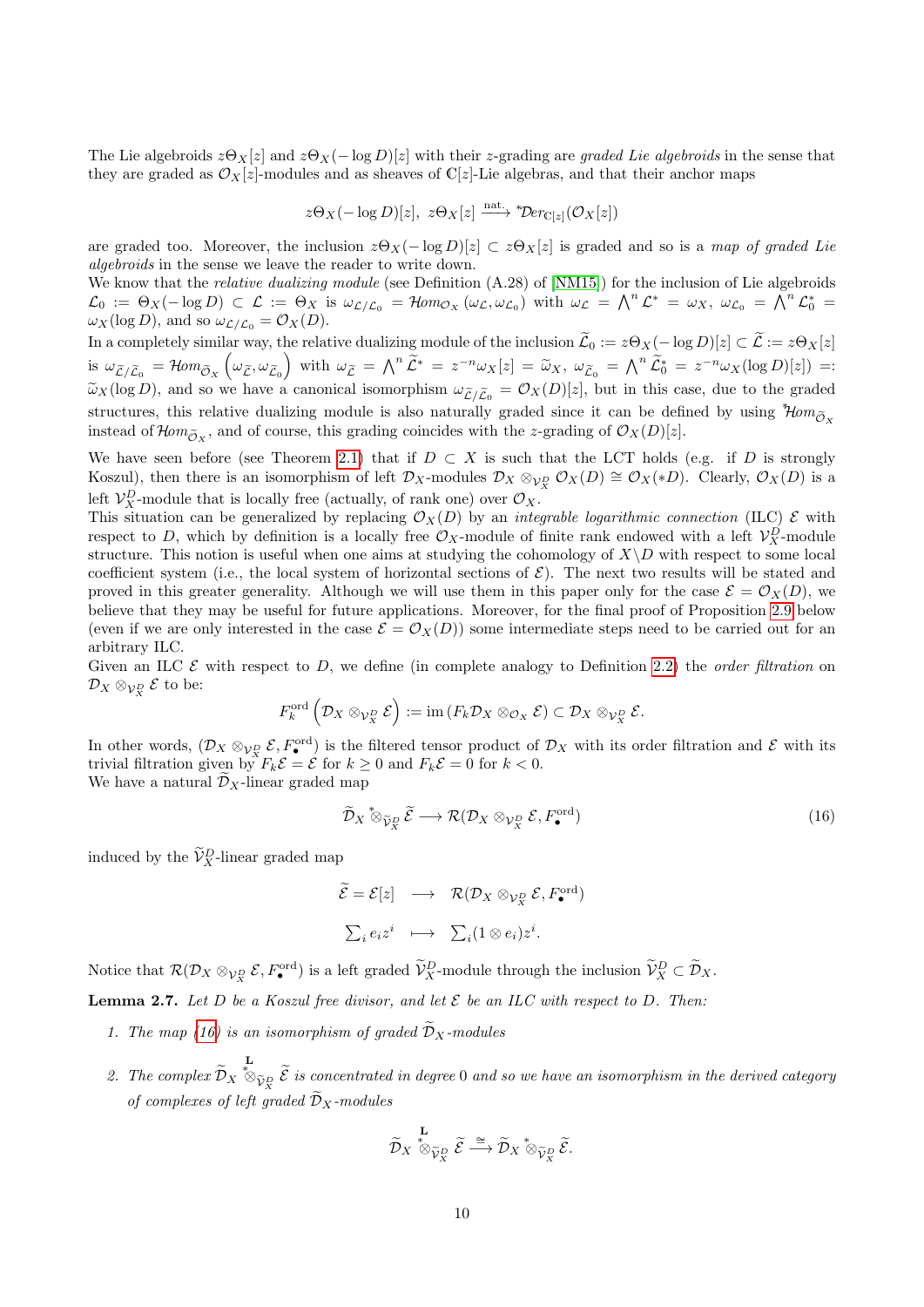Proof. Both properties can be proved by forgetting the graded structures. It is easy to see that under the Koszul hypothesis on D, the inclusion of Lie algebroids (over the C[z]-algebra  $\mathcal{O}_X[z]$ )

$$
z\Theta_X(-\log D)[z] \subset z\Theta_X[z]
$$

is a Koszul pair in the sense of [\[CMNM09,](#page-40-12) Definition 1.16], i.e., some (or any) local  $\mathcal{O}_X[z]$ -basis of  $z\Theta_X(- \log D)[z]$ forms a regular sequence in  $\text{Sym}^{\bullet}_{\mathcal{O}_X[z]}(z\Theta_X[z])$ , namely, by using the inclusion  $\text{Sym}^{\bullet}_{\mathcal{O}_X[z]}(z\Theta_X[z]) \hookrightarrow \text{Sym}^{\bullet}_{\mathcal{O}_X}(\Theta_X)[z])$ (see diagram [\(8\)](#page-6-0) above) and the fact that the Koszul property means exactly that the inclusion of Lie algebroids (over  $\mathcal{O}_X$ )  $\Theta_X(-\log D) \subset \Theta_X$  is a Koszul pair.

Following [\[CMNM09,](#page-40-12) § 1.1.2], we can define for both inclusions of Lie algebroids  $\Theta_X(- \log D) \subset \Theta_X$  and  $z\Theta_X(-\log D)[z] \subset z\Theta_X[z]$ , for an ILC  $\mathcal E$  (which is a left  $\mathcal V_X^D$ -module) and the corresponding Rees module  $\tilde{\mathcal E}$ (which is a  $\widetilde{\mathcal{V}}_{X}^{D}$ -module) the Spencer complexes  $\mathrm{Sp}_{\mathcal{V}_{X}^{D}}^{\bullet}(\mathcal{E})$  and  $\mathrm{Sp}_{\widetilde{\mathcal{V}}_{X}^{D}}^{\bullet}(\widetilde{\mathcal{E}})$ , which are, respectively,

 $\mathrm{Sp}^\bullet_{\mathcal{V}^D_X}(\mathcal{E})$  :

$$
\cdots \to \mathcal{V}_X^D \otimes_{\mathcal{O}_X} \bigwedge^n \Theta_X(-\log D) \otimes_{\mathcal{O}_X} \mathcal{E} \to \cdots \to \mathcal{V}_X^D \otimes_{\mathcal{O}_X} \Theta_X(-\log D) \otimes_{\mathcal{O}_X} \mathcal{E} \to \mathcal{V}_X^D \otimes_{\mathcal{O}_X} \mathcal{E} \to 0,
$$

and

$$
\mathrm{Sp}_{\widetilde{V}_X}^{\bullet}(\widetilde{\mathcal{E}}):
$$
  

$$
\cdots \to \widetilde{V}_X^D \otimes_{\widetilde{\mathcal{O}}_X} \bigwedge^n z \Theta_X(-\log D)[z] \otimes_{\widetilde{\mathcal{O}}_X} \widetilde{\mathcal{E}} \to \cdots \to \widetilde{V}_X^D \otimes_{\widetilde{\mathcal{O}}_X} z \Theta_X(-\log D)[z] \otimes_{\widetilde{\mathcal{O}}_X} \widetilde{\mathcal{E}} \to \widetilde{V}_X^D \otimes_{\widetilde{\mathcal{O}}_X} \widetilde{\mathcal{E}} \to 0.
$$

They have augmentations to  $\mathcal E$  resp. to  $\mathcal E$  and are a locally free  $\mathcal V_X^D$ -resp.  $\mathcal V_X^D$ -resolution of  $\mathcal E$  resp.  $\mathcal E$ . We can also consider the complex  $\mathrm{Sp}^{\bullet}_{\mathcal{V}_{X}^D, \mathcal{D}_X}(\mathcal{E}) := \mathcal{D}_X \otimes_{\mathcal{V}_{X}^D} \mathrm{Sp}^{\bullet}_{\mathcal{V}_{X}^D}(\mathcal{E})$  resp.  $\mathrm{Sp}^{\bullet}_{\widetilde{\mathcal{V}}_{X}^D, \widetilde{\mathcal{D}}_X}(\widetilde{\mathcal{E}}) := \widetilde{\mathcal{D}}_X \otimes_{\widetilde{\mathcal{V}}_{X}^D} \mathrm{Sp}^{\bullet}_{\widetilde$ which are

$$
Sp^{\bullet}_{V_X, \mathcal{D}_X}(\mathcal{E}) : \longrightarrow \mathcal{D}_X \otimes_{\mathcal{O}_X} \bigwedge^n \Theta_X(-\log D) \otimes_{\mathcal{O}_X} \mathcal{E} \to \cdots \to \mathcal{D}_X \otimes_{\mathcal{O}_X} \Theta_X(-\log D) \otimes_{\mathcal{O}_X} \mathcal{E} \to \mathcal{D}_X \otimes_{\mathcal{O}_X} \mathcal{E} \to 0,
$$

and

$$
\mathrm{Sp}_{\tilde{V}_X^D, \tilde{D}_X}^{\bullet}(\tilde{\mathcal{E}}):
$$
  

$$
\cdots \to \tilde{\mathcal{D}}_X \otimes_{\tilde{\mathcal{O}}_X} \bigwedge^n z \Theta_X(-\log D)[z] \otimes_{\tilde{\mathcal{O}}_X} \tilde{\mathcal{E}} \to \cdots \to \tilde{\mathcal{D}}_X \otimes_{\tilde{\mathcal{O}}_X} z \Theta_X(-\log D)[z] \otimes_{\tilde{\mathcal{O}}_X} \tilde{\mathcal{E}} \to \tilde{\mathcal{D}}_X \otimes_{\tilde{\mathcal{O}}_X} \tilde{\mathcal{E}} \to 0,
$$

respectively. According to [\[CMNM09,](#page-40-12) Proposition 1.18], since both inclusions of Lie algebroids are Koszul pairs, the cohomology of both complexes is concentrated in degree 0, and equal to  $\mathcal{D} \otimes_{\mathcal{V}_X^D} \mathcal{E}$  and  $\mathcal{D} \otimes_{\widetilde{\mathcal{V}}_X^D} \mathcal{E}$ , respectively. This proves in particular the second statement.

But actually the proof of this result in loc. cit. gives us an additional strictness property for  $\mathrm{Sp}^\bullet_{V_X,\mathcal{D}_X}(\mathcal{E})$ . Namely, if we filter this complex as

$$
F_k^i\left(\mathcal{D}_X\otimes_{\mathcal{O}_X}\bigwedge^i\Theta_X(-\log D)\otimes_{\mathcal{O}_X}\mathcal{E}\right)=F_{k-i}\mathcal{D}_X\otimes_{\mathcal{O}_X}\bigwedge^i\Theta_X(-\log D)\otimes_{\mathcal{O}_X}\mathcal{E},\ i=0,\ldots,n,
$$

we obtain that

$$
\operatorname{Gr}_{\bullet}^{F}\left(\mathcal{D}_{X}\otimes_{\mathcal{V}_{X}^{D}}\operatorname{Sp}_{\mathcal{V}_{X}^{D}}^{\bullet}(\mathcal{E})\right) \cong \left(\operatorname{Gr}_{\bullet}^{F}\mathcal{D}_{X}\otimes_{\mathcal{O}_{X}}\bigwedge^{\bullet}\Theta_{X}(-\log D)\right)\otimes_{\mathcal{O}_{X}}\mathcal{E},
$$

and this complex is concentrated in degree 0 by the Koszul hypothesis (and so is  $\mathrm{Sp}^{\bullet}_{\mathcal{V}_{X}^{D},\mathcal{D}_{X}}(\mathcal{E})$ ), but this result also implies that the differentials

$$
\mathcal{D}_X\otimes_{\mathcal{O}_X}\bigwedge^i\Theta_X(-\log D)\otimes_{\mathcal{O}_X}\mathcal{E}\xrightarrow{d^{-i}}\mathcal{D}_X\otimes_{\mathcal{O}_X}\bigwedge^{i-1}\Theta_X(-\log D)\otimes_{\mathcal{O}_X}\mathcal{E},\ i=1,\ldots,n
$$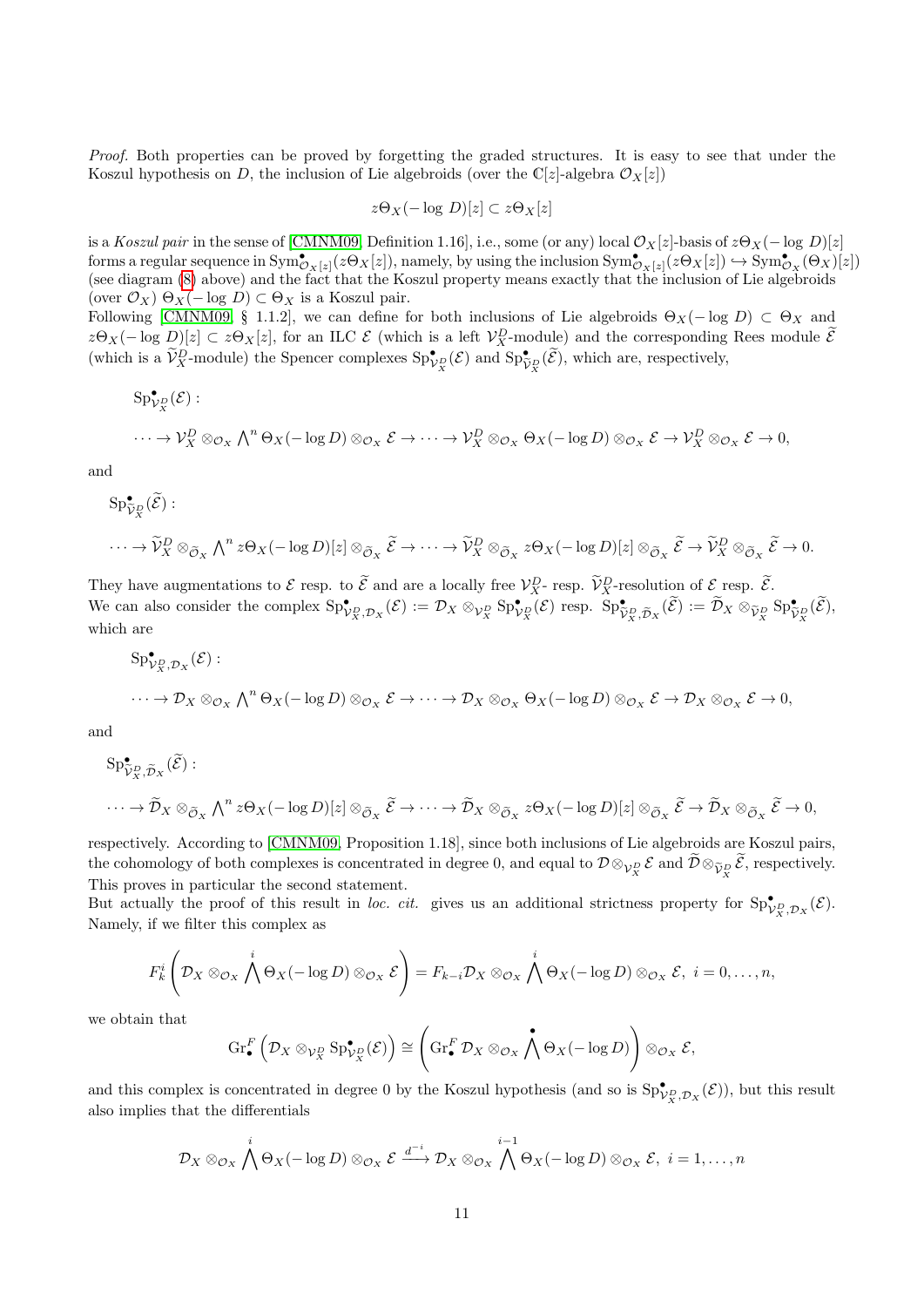are strict for the above filtrations. In particular, the right exact sequence

$$
(\mathcal{D}_X \otimes_{\mathcal{O}_X} \Theta_X(-\log D) \otimes_{\mathcal{O}_X} \mathcal{E}, F^1) \xrightarrow{d^{-1}} (\mathcal{D}_X \otimes_{\mathcal{O}_X} \mathcal{E}, F^0) \to (\mathcal{D}_X \otimes_{\mathcal{V}_X^D} \mathcal{E}, F^{\text{ord}}_{\bullet}) \to 0
$$

is strict, or equivalently, the sequence

<span id="page-11-0"></span>
$$
\mathcal{R}_{F^1}(\mathcal{D}_X \otimes_{\mathcal{O}_X} \Theta_X(-\log D) \otimes_{\mathcal{O}_X} \mathcal{E}) \to \mathcal{R}_{F^0}(\mathcal{D}_X \otimes_{\mathcal{O}_X} \mathcal{E}) \to \mathcal{R}_{F^{\text{ord}}_{\bullet}}(\mathcal{D}_X \otimes_{\mathcal{V}_X^D} \mathcal{E}) \to 0
$$
\n(17)

is exact. Notice also that we clearly have

<span id="page-11-1"></span>
$$
\mathcal{R}_{F^i}\left(\mathcal{D}_X\otimes_{\mathcal{O}_X}\bigwedge^i\Theta_X(-\log D)\otimes_{\mathcal{O}_X}\mathcal{E}\right)\cong\widetilde{\mathcal{D}}_X\otimes_{\widetilde{\mathcal{O}}_X}\bigwedge^i z\Theta_X(-\log D)[z]\otimes_{\widetilde{\mathcal{O}}_X}\widetilde{\mathcal{E}}\tag{18}
$$

for all  $i \in \{0, \ldots, n\}$ , since  $F_k \mathcal{D}_X$ ,  $\Theta_X(-\log D)$  as well as  $\mathcal E$  are  $\mathcal O_X$ -locally free (hence, flat over  $\mathcal O_X$ ). To finish, consider the commutative diagram of graded left  $\mathcal{D}_X$ -modules

$$
\widetilde{\mathcal{D}}_{X}\otimes_{\widetilde{\mathcal{O}}_{X}}(z\Theta_{X}(-\log D)[z])\otimes_{\widetilde{\mathcal{O}}_{X}}\widetilde{\mathcal{E}}\longrightarrow \widetilde{\mathcal{D}}_{X}\otimes_{\widetilde{\mathcal{O}}_{X}}\widetilde{\mathcal{E}}\longrightarrow \widetilde{\mathcal{D}}_{X}\otimes_{\widetilde{\mathcal{V}}_{X}^D}\widetilde{\mathcal{E}}\longrightarrow 0
$$
\n
$$
\downarrow \qquad \qquad \downarrow
$$
\n
$$
\mathcal{R}_{F^{1}}(\mathcal{D}_{X}\otimes_{\mathcal{O}_{X}}\Theta_{X}(-\log D)\otimes_{\mathcal{O}_{X}}\mathcal{E})\longrightarrow \mathcal{R}_{F^{0}}(\mathcal{D}_{X}\otimes_{\mathcal{O}_{X}}\mathcal{E})\longrightarrow \mathcal{R}_{F_{Y}^{\text{ord}}}(\mathcal{D}_{X}\otimes_{\mathcal{V}_{X}^D}\mathcal{E})\longrightarrow 0.
$$

The first row is exact since  $\text{Sp}_{\tilde{Y}_X}^{\bullet}$ ,  $\tilde{\mathcal{D}}_X$  ( $\tilde{\mathcal{E}}$ ) is a resolution of  $\tilde{\mathcal{D}}_X \otimes_{\tilde{Y}_X^D} \tilde{\mathcal{E}}$ , the second row is so as we have just explained (sequence [\(17\)](#page-11-0) above). By [\(18\)](#page-11-1), the first and second vertical arrows are isomorphisms and so is the third one.  $\Box$ 

To prove our main result in this section, we will use a graded (and Lie-algebroid) version of Theorem (A.32) of [\[NM15\]](#page-41-12). However, instead of stating it in full generality (for general graded Lie algebroids or Lie-Rinehart algebras), we will only state it for the case we need, namely, the inclusion of graded Lie algebroids  $\tilde{\mathcal{L}}_0$  =  $z\Theta_X(-\log D)[z] \subset \tilde{\mathcal{L}} = z\Theta_X[z]$  and the corresponding map of graded enveloping algebras  $\tilde{\mathcal{V}}_X^D \subset \tilde{\mathcal{D}}_X$ .

<span id="page-11-2"></span>**Proposition 2.8.** Let F be a graded locally free  $\widetilde{\mathcal{O}}_X$ -module of finite rank endowed with a graded left module structure over  $\widetilde{\mathcal{V}}_X^D$ . We have a canonical isomorphism in the derived category of graded  $\widetilde{\mathcal{D}}_X$ -modules

$$
\widetilde{\mathcal{D}}_X \overset{\mathbf{L}}{\otimes}_{\widetilde{\mathcal{V}}_X^D} \left( \mathcal{O}_X(D)[z] \overset{*}{\otimes}_{\widetilde{\mathcal{O}}_X} \mathcal{F}^* \right) \cong \overset{*}{\mathbb{D}}_{\widetilde{\mathcal{D}}_X} \left( \widetilde{\mathcal{D}}_X \overset{\mathbf{L}}{\otimes}_{\widetilde{\mathcal{V}}_X^D} \mathcal{F} \right),
$$

where  $\mathcal{F}^* = {}^*\!\!\operatorname{\mathcal{H}\!\!\mathit{om}}_{\widetilde{\mathcal{O}}_X}(\mathcal{F}, \widetilde{\mathcal{O}}_X)$  as graded left  $\widetilde{\mathcal{V}}^D_X$ -module.

Proof (Outline). This proof is a straightforward translation of the proof of Theorem (A.32) of [\[NM15\]](#page-41-12) to the graded case. It essentially consists of replacing functors  $\mathcal{H}om$  and  $\otimes$  by  $\mathcal{H}om$  and  $\otimes$  in all the constructions in the Appendix of loc. cit., as well as the fact that the relative dualizing module  $\omega_{\tilde{\mathcal{L}}/\tilde{\mathcal{L}}_0}$  is naturally graded. We sketch it for the convenience of the reader, and, actually, we propose a shorter and slightly different approach. Let us recall that  $\omega_{\widetilde{\mathcal{L}}/\widetilde{\mathcal{L}}_0} = {}^*\!\!\mathcal{H}om_{\widetilde{\mathcal{O}}_X}(\widetilde{\omega}_X,\widetilde{\omega}_X(\log D)) \cong \mathcal{O}_X(D)[z]$ . For each left graded  $\widetilde{\mathcal{V}}_X^D$ -module N, the natural graded  $\widetilde{\mathcal{O}}_X$ -linear map

$$
\omega_{\widetilde{\mathcal{L}}/\widetilde{\mathcal{L}}_0} \stackrel{*}{\otimes}_{\widetilde{\mathcal{O}}_X} \stackrel{*}{\uparrow} \text{Hom}_{\widetilde{\mathcal{O}}_X} \left( \widetilde{\omega}_X (\log D), \stackrel{*}{\uparrow} \text{Hom}_{\widetilde{\mathcal{V}}_X^D} (\mathcal{N}, \widetilde{\mathcal{V}}_X^D) \right) \longrightarrow \stackrel{*}{\to} \text{Hom}_{\widetilde{\mathcal{O}}_X} \left( \widetilde{\omega}_X, \stackrel{*}{\uparrow} \text{Hom}_{\widetilde{\mathcal{V}}_X^D} (\mathcal{N}, \widetilde{\mathcal{D}}_X) \right)
$$
\n
$$
f \otimes g \longrightarrow i \circ g \circ f,
$$

where  $i: \mathcal{V}_X^D \to \mathcal{D}_X$  is the inclusion, turns out to be left  $\mathcal{V}_X^D$ -linear. It induces a natural graded  $\mathcal{D}_X$ -linear map

$$
\widetilde{\mathcal{D}}_{X} \stackrel{\ast}{\otimes}_{\widetilde{\mathcal{V}}_{X}^{D}} \left( \omega_{\widetilde{\mathcal{L}}/\widetilde{\mathcal{L}}_{0}} \stackrel{\ast}{\otimes}_{\widetilde{\mathcal{O}}_{X}} \left[ \stackrel{\ast}{\mathcal{H}} \text{ dom}_{\widetilde{\mathcal{V}}_{X}^{D}}(\mathcal{N}, \widetilde{\mathcal{V}}_{X}^{D}) \right]^{left}} \right) \longrightarrow \left[ \stackrel{\ast}{\mathcal{H}} \text{ dom}_{\widetilde{\mathcal{V}}_{X}^{D}}(\mathcal{N}, \widetilde{\mathcal{D}}_{X}) \right]^{left}} = \left[ \stackrel{\ast}{\mathcal{H}} \text{ dom}_{\widetilde{\mathcal{D}}_{X}}(\widetilde{\mathcal{D}}_{X} \stackrel{\ast}{\otimes}_{\widetilde{\mathcal{V}}_{X}^{D}} \mathcal{N}, \widetilde{\mathcal{D}}_{X}) \right]^{left}} ,
$$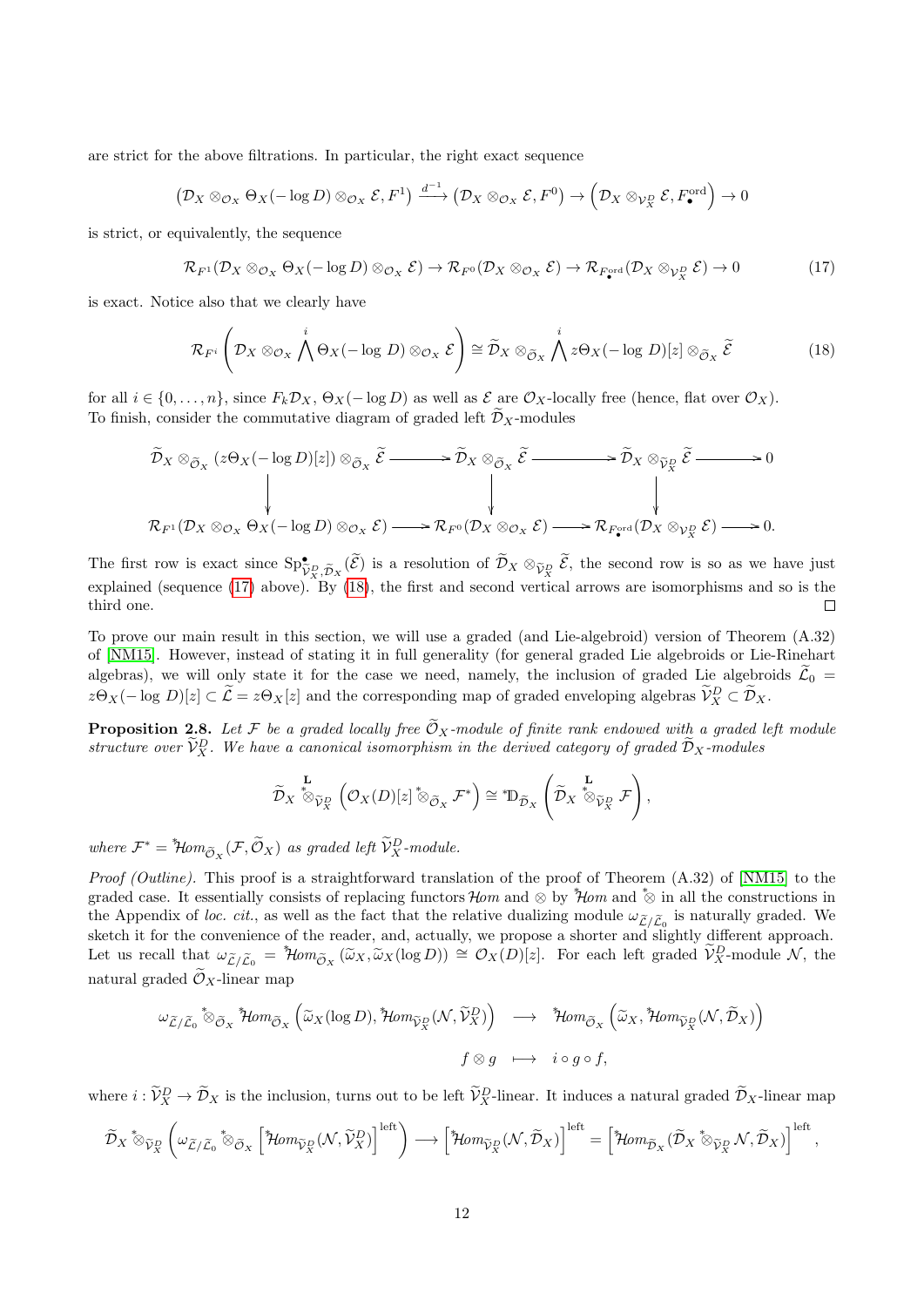and so a natural map in the derived category of left graded  $\widetilde{\mathcal{D}}_X$ -modules

$$
\widetilde{\mathcal{D}}_X \overset{\ast}{\otimes}_{\widetilde{\mathcal{V}}_X^D} \left( \omega_{\widetilde{\mathcal{L}}/\widetilde{\mathcal{L}}_0} \overset{\ast}{\otimes}_{\widetilde{\mathcal{O}}_X} \overset{\ast}{\mathbb{D}}_{\widetilde{\mathcal{V}}_X} (\mathcal{N}) \right) \longrightarrow \overset{\ast}{\mathbb{D}}_{\widetilde{\mathcal{D}}_X} \left( \widetilde{\mathcal{D}}_X \overset{\mathbf{L}}{\otimes}_{\widetilde{\mathcal{V}}_X^D} \mathcal{N} \right),
$$

which, by standard reasons, is an isomorphism whenever  $\mathcal N$  is coherent. To finish, notice that if  $\mathcal N$  is a graded locally free  $\widetilde{\mathcal{O}}_X$ -module, then we have a canonical isomorphism

$$
^*\!{\mathbb D}_{\widetilde {\mathcal V}_X}({\mathcal N})\cong {}^*\!\!\mathcal Hom_{\widetilde {\mathcal O}_X}({\mathcal N}, \widetilde {\mathcal O}_X)={\mathcal N}^*
$$

(cf. Corollary  $(A.24)$  of [\[NM15\]](#page-41-12)).

We are now ready to prove the announced result on the dual of the filtered module  $(\mathcal{D}_X \otimes_{\mathcal{V}_X^D} \mathcal{E}, F^{\text{ord}}_{\bullet}).$ 

<span id="page-12-0"></span>**Proposition 2.9.** Assume that  $D \subset X$  is a Koszul free divisor and that  $\mathcal{E}$  is an ILC with respect to D. Consider the filtered holonomic  $\mathcal{D}_X$ -module  $\mathcal{M} := (\mathcal{D}_X \otimes_{\mathcal{V}_X^D} \mathcal{E}, F^{\text{ord}}_{\bullet}),$  and its corresponding Rees module  $\widetilde{\mathcal{M}} :=$  $\mathcal{R}(\mathcal{D}_X \otimes_{\mathcal{V}_X^D} \mathcal{E}, F^{\text{ord}}_{\bullet}).$  Then the dual module \*D $\widetilde{\mathcal{M}}$  is strict, that is,  $\mathcal{H}^i$ (\*D $\widetilde{\mathcal{M}}$ ) = 0 for  $i \neq 0$  and  $\mathcal{H}^0$ (\*D $\widetilde{\mathcal{M}}$ ) has no z-torsion. Moreover, we have an isomorphism of graded left  $\mathcal{D}_X$ -modules

$$
\mathcal{H}^0({}^*\mathbb{D}\widetilde{\mathcal{M}})=\mathcal{R}(\mathcal{D}_X\otimes_{\mathcal{V}_X^D}\mathcal{E}^*(D),F^{\text{ord}}_{\bullet}).
$$

In particular, the filtered module  $(\mathcal{D}_X \otimes_{\mathcal{V}_X^D} \mathcal{E}, F^{\text{ord}}_{\bullet})$  satisfies the Cohen-Macaulay property and its dual filtered module is isomorphic to  $(\mathcal{D}_X \otimes_{\mathcal{V}_X^D} \mathcal{E}^*(D), F_{\bullet}^{\text{ord}}).$ 

Proof. By Lemma [2.7,](#page-9-1) we have

$$
\widetilde{\mathcal{D}}_X\overset{\mathbf{L}}{\otimes}_{\widetilde{\mathcal{V}}^D_X}\widetilde{\mathcal{E}}\overset{\sim}{\hookrightarrow}\widetilde{\mathcal{D}}_X\overset{*}{\otimes}_{\widetilde{\mathcal{V}}^D_X}\widetilde{\mathcal{E}}\overset{\sim}{\to}\widetilde{\mathcal{M}},
$$

and so we have

$$
\mathbb{D}_{\widetilde{\mathcal{D}}_{X}}\widetilde{\mathcal{M}} \cong \mathbb{D}_{\widetilde{\mathcal{D}}_{X}}\left(\widetilde{\mathcal{D}}_{X} \stackrel{\mathbf{L}}{\otimes}_{\widetilde{\mathcal{V}}_{X}^{D}} \widetilde{\mathcal{E}}\right)
$$
\n
$$
\cong \widetilde{\mathcal{D}}_{X} \stackrel{\mathbf{L}}{\otimes}_{\widetilde{\mathcal{V}}_{X}^{D}} \left(\mathcal{O}_{X}(D)[z] \stackrel{\ast}{\otimes}_{\widetilde{\mathcal{O}}_{X}} \widetilde{\mathcal{E}}^{*}\right)
$$
\n
$$
\cong \widetilde{\mathcal{D}}_{X} \stackrel{\mathbf{L}}{\otimes}_{\widetilde{\mathcal{V}}_{X}^{D}} \left(\mathcal{O}_{X}(D)[z] \stackrel{\ast}{\otimes}_{\widetilde{\mathcal{O}}_{X}} \widetilde{\mathcal{E}}^{*}\right)
$$
\n
$$
\cong \widetilde{\mathcal{D}}_{X} \stackrel{\mathbf{L}}{\otimes}_{\widetilde{\mathcal{V}}_{X}^{D}} \widetilde{\mathcal{E}}^{*}(D)
$$
\n
$$
\cong \widetilde{\mathcal{D}}_{X} \stackrel{\ast}{\otimes}_{\widetilde{\mathcal{V}}_{X}^{D}} \widetilde{\mathcal{E}}^{*}(D)
$$
\n
$$
\cong \mathcal{R}(\mathcal{D}_{X} \otimes_{\mathcal{V}_{X}^{D}} \mathcal{E}^{*}(D), F_{\bullet}^{\text{ord}})
$$
\n
$$
\cong \mathcal{R}(\mathcal{D}_{X} \otimes_{\mathcal{V}_{X}^{D}} \mathcal{E}^{*}(D), F_{\bullet}^{\text{ord}})
$$
\n
$$
\cong \mathcal{L}(\mathcal{D}_{X} \otimes_{\mathcal{V}_{X}^{D}} \mathcal{E}^{*}(D), F_{\bullet}^{\text{ord}})
$$
\n
$$
\cong \mathcal{L}(\mathcal{D}_{X} \otimes_{\mathcal{V}_{X}^{D}} \mathcal{E}^{*}(D), F_{\bullet}^{\text{ord}})
$$
\n
$$
\cong \mathcal{L}(\mathcal{D}_{X} \otimes_{\mathcal{V}_{X}^{D}} \mathcal{E}^{*}(D), F_{\bullet}^
$$

Notice that we write  $\mathcal{E}^* = \mathcal{H}om_{\mathcal{O}_X}(\mathcal{E}, \mathcal{O}_X)$  and similarly  $\widetilde{\mathcal{E}}^* = \mathcal{H}om_{\widetilde{\mathcal{O}}_X}(\widetilde{\mathcal{E}}, \widetilde{\mathcal{O}}_X)$ . In conclusion, the dual  $\widetilde{\mathcal{D}}_X$ -module of  $\widetilde{\mathcal{M}}$  is strict, and the dual filtration  $F^{\mathbb{D}}_{\bullet}$  DM is given as the order filtration  $F_{\bullet}^{\text{ord}}$  on  $\mathbb{D}\mathcal{M} \cong \mathcal{D}_X \otimes_{\mathcal{V}_X^D} \mathcal{E}^*(D)$ .  $\Box$ 

**Remark 2.10.** For the case  $\mathcal{E} = \mathcal{O}_X(D)$ , we can directly deduce from the local representation

$$
\mathcal{D}_{X,p} \otimes_{\mathcal{V}_{X,p}^D} \mathcal{O}_{X,p}(D) \cong \mathcal{O}_{X,p}(*D) \cong \mathcal{D}_{X,p}/(\delta_1,\ldots,\delta_{n-1},\chi+1)
$$

(see formula [\(6\)](#page-5-0)) that  $\operatorname{Gr}_{\bullet}^{F^{\text{ord}}}$  $\int_{\bullet}^{F^{ord}}(\mathcal{D}_{X}\otimes_{\mathcal{V}^{D}}\mathcal{O}(D))$  is a Cohen-Macaulay  $\mathrm{Gr}^F_{\bullet}\mathcal{D}_{X}$ -module, since the symbols in  $\text{Gr}_{\bullet}^{F}$   $\mathcal{D}_{X}$  of the operators  $\delta_{1},\ldots,\delta_{n-1},\chi+1$  form a regular sequence. However, later (see the proof of The-orem [4.10](#page-28-0) below) we need to know that the dual filtration  $F_{\bullet}^{\mathbb{D}} \mathbb{D}(\mathcal{D}_X \otimes_{\mathcal{V}_X^D} \mathcal{O}_X(D))$  is  $F_{\bullet}^{\text{ord}}(\mathcal{D}_X \otimes_{\mathcal{V}_X^D} \mathcal{O}_X)$ , which is provided by the proof above.

The following is an easy variant of Proposition [2.9](#page-12-0) which we will need later in section [4.](#page-22-0)

 $\Box$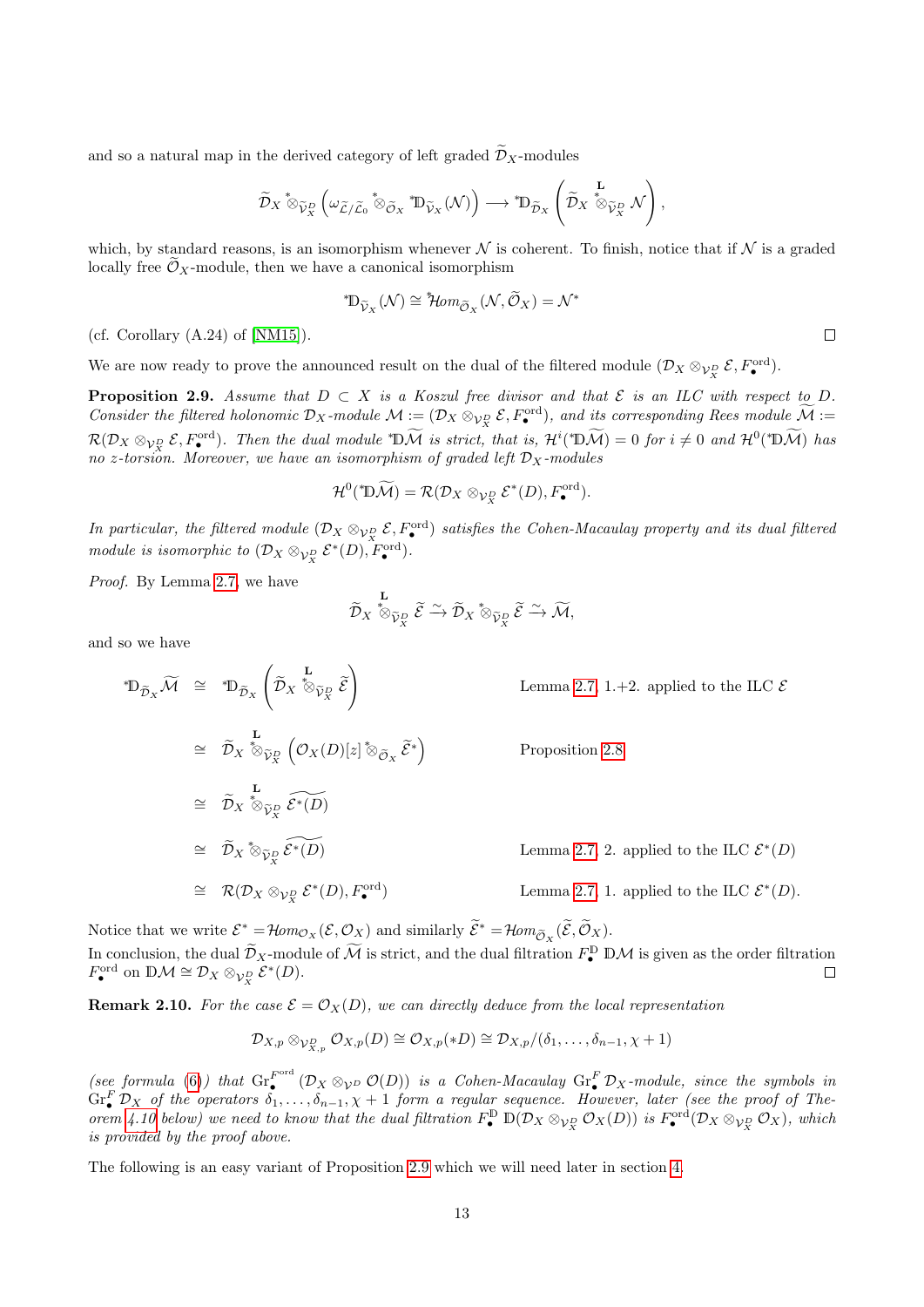<span id="page-13-2"></span>**Corollary 2.11.** Let, as above,  $D \subset X$  be a Koszul free divisor and  $\mathcal{E}$  be an ILC. Then for any  $k \in \mathbb{Z}$ , the filtered holonomic module  $(\mathcal{D} \otimes_{\mathcal{V}_X^D} \mathcal{E}, F^{\mathrm{ord}}_{\bullet+k})$  has the Cohen-Macaulay property, and its dual filtered module is given by  $(\mathcal{D}_X \otimes_{\mathcal{V}_X^D} \mathcal{E}^*(D), F_{\bullet-k}^{\text{ord}})$ .

Proof. The statement of the corollary follows simply by combining the proof of Proposition [2.9](#page-12-0) with formula [\(15\)](#page-8-2) and the remark that surrounds it.  $\Box$ 

### <span id="page-13-1"></span>3 Canonical and induced V -filtration

In this section we are discussing in detail the V-filtration on the module  $i_{h,+}\mathcal{O}_X(*D)$ , where  $i_h$  is the graph embedding for some local reduced equation h of  $D \subset X$ . This will be used in the next section in order to obtain information on the Hodge filtration on  $i_{h,+}\mathcal{O}_X(*D)$ , and on  $\mathcal{O}_X(*D)$  itself.

Recall that for any complex manifold M, and for a divisor  $H \subset M$  with  $\mathcal{I} = \mathcal{I}(H)$ , we have the filtration  $V^{\bullet} \mathcal{D}_M$ defined by

$$
V^k \mathcal{D}_M := \left\{ P \in \mathcal{D}_M \, | \, P \mathcal{I}^i \subset \mathcal{I}^{i+k} \right\}.
$$

 $V^{0}\mathcal{D}_{M}$  is a sheaf of rings, notice that it equals the sheaf of logarithmic differential operators (with respect to H), which was denoted by  $\mathcal{V}_X^H$  in the previous chapter. Moreover, all  $V^k \mathcal{D}_M$  are sheaves of  $V^0 \mathcal{D}_M$ -modules. We will usually suppose that H is smooth, and moreover that it is given by a globally defined equation  $t \in \Gamma(M, \mathcal{O}_M)$ . For any holonomic  $\mathcal{D}_M$ -module M, and any section  $m \in \mathcal{M}$ , we write  $b_m^{\mathcal{M}}(s)$  for the unique monic polynomial of minimal degree satisfying  $b_m^{\mathcal{M}}(\partial_t t)m \in tV^0\mathcal{D}_M \cdot m$ . Moreover, if  $U^{\bullet}\mathcal{M}$  is a good V-filtration on  $\mathcal{M}$ , then it has (locally) a Bernstein polynomial denoted by  $b_{U^{\bullet}}^{\mathcal{M}}(s)$ , which is the minimal monic polynomial satisfying

$$
b_{U^{\bullet}}^{\mathcal{M}}(s)(\partial_{t}t-k)U^{k}\mathcal{M}\subset U^{k+1}\mathcal{M}.
$$

We start by recalling the canonical V-filtration on a holonomic  $\mathcal{D}_M$ -module. In general, it is indexed by the complex numbers, and in order to define it, one needs to choose an ordering on C such that for all  $\alpha, \beta \in \mathbb{C}$ , we have  $\alpha < \alpha + 1$ ,  $\alpha < \beta \Longleftrightarrow \alpha + 1 < \beta + 1$  and  $\alpha < \beta + m$  for some  $m \in \mathbb{Z}$ . Notice however that for Hodge modules, only rational indices can occur. Moreover, we will later only use the integer parts of this filtration.

**Definition-Lemma 3.1.** Let M and  $H = \{t = 0\}$  as above, and let M be a holonomic  $\mathcal{D}_M$ -module.

- 1. (See [\[Sai88,](#page-41-0) Definition 3.1.1], [\[Sai94,](#page-41-16) Section 1.2] and [\[MM04,](#page-41-17) § 4]) Then there exists a filtration  $(V_{\text{can}}^{\alpha} \mathcal{M})_{\alpha \in \mathbb{C}}$  uniquely defined by the following properties:
	- (a)  $\bigcup_{\alpha \in \mathbb{C}} V^{\alpha} \mathcal{M} = \mathcal{M},$
	- (b)  $(V^k \mathcal{D}_M) \cdot (V_{\text{can}}^{\alpha} \mathcal{M}) \subset V_{\text{can}}^{\alpha+k} \mathcal{M},$
	- (c) For all  $\alpha \in \mathbb{C}$ , the module  $V_{\text{can}}^{\alpha} \mathcal{M}$  is  $V^0 \mathcal{D}_M$ -coherent,
	- (d)  $t \cdot V_{\text{can}}^{\alpha} \mathcal{M} = V_{\text{can}}^{\alpha+1} \mathcal{M}$  for  $\alpha > 0$ ,
	- (e) The action of the operator  $\partial_t \cdot t \alpha$  on  $\text{Gr}_{V_{\text{can}}}^{\alpha} \mathcal{M} := V_{\text{can}}^{\alpha} \mathcal{M}/V_{\text{can}}^{>\alpha} \mathcal{M}$  is nilpotent, where  $V_{\text{can}}^{>\alpha} \mathcal{M} :=$  $\cup_{\beta>\alpha}V_{\mathrm{can}}^{\beta}\mathcal{M}.$

 $V_{\text{can}}^{\bullet}$ M is called the canonical V-filtration or Kashiwara-Malgrange filtration on M with respect to H or to t. It can be characterized by

$$
V_{\text{can}}^{\alpha} \mathcal{M} = \left\{ m \in \mathcal{M} \, | \, \text{roots of } b_m^{\mathcal{M}}(s) \subset [\alpha, \infty] \right\},
$$

where  $[\alpha, \infty) := \{c \in \mathbb{C} \mid \alpha \leq c\}.$ 

<span id="page-13-0"></span>2. If  $\mathcal{M} = \mathcal{D}_M/\mathcal{I}$  is a cyclic  $\mathcal{D}_M$ -module, where  $\mathcal{I}$  is a sheaf of left ideals of  $\mathcal{D}_M$ , then we put for any  $k \in \mathbb{Z}$ 

$$
V_{\text{ind}}^k \mathcal{M} := \frac{V^k \mathcal{D}_M}{\mathcal{I} \cap V^k \mathcal{D}_M} \cong \frac{V^k \mathcal{D}_M + \mathcal{I}}{\mathcal{I}},
$$

and we call the filtration  $V_{ind}^{\bullet}M$  the induced V-filtration on M. In particular, if M is holonomic, then  $V_{\text{ind}}^{\bullet} \mathcal{M}$  has a (minimal and monic) Bernstein polynomial  $b_{V_{\text{ind}}^{\bullet}}^{\mathcal{M}}(s) \in \mathbb{C}[s]$ .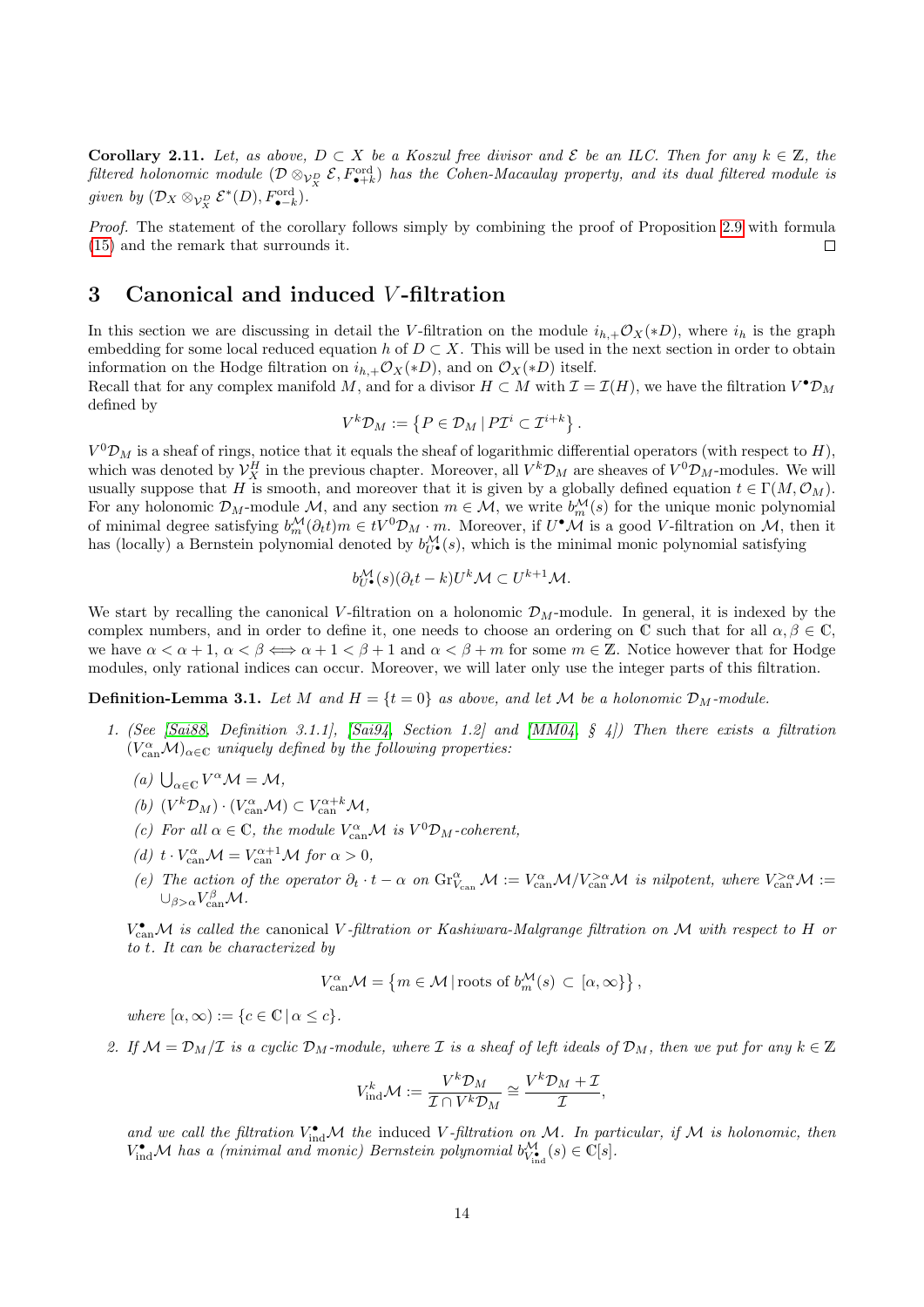We will mainly use the above definitions for the case where H is the divisor  $\{t = 0\} \subset M = \mathbb{C}_t \times X$  and where  $\mathcal{M} = i_{h,+}\mathcal{O}_X(*D), i_h$  being the graph embedding of a defining equation for a divisor  $D \subset X$ . Using a construction that goes back to Malgrange (see [\[Mal75\]](#page-41-18)), one can find a cyclic generator for this module, so that it has an induced V -filtration. It is essentially well-known that the Bernstein polynomial of this filtration is given by the Bernstein polynomial  $b_h(s)$  of the equation h defining D, up to a change of variables. However, we recall the proof for the convenience of the reader. Notice also that this result holds quite generally for any divisor, and does not depend on freeness or any Koszul assumption.

We therefore let  $D \subset X$  be a divisor defined locally at a point  $p \in X$  by a reduced equation  $h = 0$ , and we denote by  $i_h: X \to \mathbb{C}_t \times X$  its graph embedding. We put

$$
N(h) := (i_{h,+} \mathcal{O}_{X,p}(*D))_{(0,p)},
$$

then  $N(h)$  is a holonomic  $\mathcal{D}_{\mathbb{C}_t \times X,(0,p)}$ -module. Since  $i_h$  is a closed immersion, we have that

$$
N(h) \cong (i_{h,*} \mathcal{O}_X(*D))_{(0,p)}[\partial_t]
$$

as  $\mathcal{O}_{\mathbb{C}_t\times X,(0,p)}$ -modules. It becomes an isomorphism of  $\mathcal{D}_{\mathbb{C}_t\times X,(0,p)}$ -modules when equipping the right hand side with the  $\mathcal{D}_{\mathbb{C}_t \times X, (0,p)}$ -structure given by

<span id="page-14-0"></span>
$$
a \cdot (m \partial_t^k) = (a \, m) \, \partial_t^k, \qquad \partial_{x_i} \cdot (m \, \partial_t^k) = (\partial_{x_i} m) \, \partial_t^k - (h'_{x_i} m) \, \partial_t^{k+1} \, \forall \, i = 1, \dots, n,
$$
  

$$
t \cdot (m \, \partial_t^k) = (h \, m) \, \partial_t^k - (k \, m) \, \partial_t^{k-1}, \quad \partial_t \cdot (m \, \partial_t^k) = m \, \partial_t^{k+1},
$$
 (19)

for any  $m \in \mathcal{O}_{X,p}(*D)$  and any  $a \in \mathcal{O}_{X,p}$ .

<span id="page-14-1"></span>**Lemma 3.2.** In the above situation, write  $j \in \mathbb{Z}_{>0}$  for the negative of the smallest integer root of  $b_h(s)$ . Then we have

$$
b_h(-s-j) = b_{V_{\text{ind}}^{\bullet}}^{N(h)}(s).
$$

*Proof.* Following the constructions in [\[Mal75,](#page-41-18) § 4], one can show that  $N(h) \cong (i_{h,*} \mathcal{O}_X(*D))_{(0,p)}[s] \cdot h^s$ , using that  $t = h$  is invertible in  $N(h)$  and substituting  $-\partial_t t$  by s, where  $h^s$  is a symbol on which tangent fields  $\xi$  act as  $\xi(h^s) = sh^{-1}\xi(h) \cdot h^s$ .

The fact that  $-j$  is the smallest integer root of  $b_h(s)$  is equivalent to say that  $\mathcal{O}_{X,p}(*D)$  is generated as a  $\mathcal{D}_{X,p}$ -module by  $h^{-j}$ . Therefore,  $N(h)$  is generated by  $h^{-j} \cdot h^s$ , that we will write  $h^{s-j}$  from now on. Hence we can consider the filtration  $V_{ind}^{\bullet}N(h) = V^{\bullet}D_{\mathbb{C}_t\times X,(0,p)}\cdot h^{s-j}$ . The V-filtration on  $\mathcal{D}_{\mathbb{C}\times X,(0,p)}$  can be written as  $V^0 \mathcal{D}_{\mathbb{C} \times X,(0,p)} = \mathcal{D}_{X,p}[\partial_t t], V^k \mathcal{D}_{\mathbb{C} \times X,(0,p)} = V^0 \mathcal{D}_{\mathbb{C} \times X,(0,p)} \cdot t^k$  for  $k \geq 0$  and  $V^k = \sum_{i=0}^{-k} V^0 \mathcal{D}_{\mathbb{C} \times X,(0,p)} \cdot \partial_t^i$  for  $k \leq 0$ . Therefore, we obtain that

$$
V_{\text{ind}}^k N(h) = \left\{ \begin{array}{ll} (i_{h, *} \mathcal{D}_X)_{(0,p)}[s] h^{s-j} & k=0,\\ (i_{h, *} \mathcal{D}_X)_{(0,p)}[s] h^{s-j+k} & k>0,\\ \sum_{i=0}^{-k} (i_{h, *} \mathcal{D}_X)_{(0,p)}[s] s^i h^{s-j-i} & k<0, \end{array} \right.
$$

where we have used that  $s = -\partial_t t$  and  $t = h$  in our alternative representation of  $N(h)$ . As a consequence, we have isomorphisms

<span id="page-14-2"></span>
$$
\frac{(i_{h,*}\mathcal{D}_X)_{(0,p)}h^{s-j+k}}{(i_{h,*}\mathcal{D}_X)_{(0,p)}h^{s-j+k+1}} \cong \frac{V_{\text{ind}}^k N(h)}{V_{\text{ind}}^{k+1} N(h)}\tag{20}
$$

for every  $k > 0$ . On the other hand, for  $k \leq 0$ , we have that

$$
V_{\text{ind}}^{k-1} N(h) = (i_{h,*} \mathcal{D}_X)_{(0,p)}[s] s^{-k+1} h^{s-j+k-1} + V_{\text{ind}}^k N(h),
$$

so we obtain surjections

$$
\varphi_k : (i_{h,*} \mathcal{D}_X)_{(0,p)}[s] s^{-k+1} h^{s-j+k-1} \twoheadrightarrow \frac{V_{\text{ind}}^{k-1} N(h)}{V_{\text{ind}}^k N(h)}.
$$

Since

$$
(i_{h,*}\mathcal{D}_X)_{(0,p)}[s]s^{-k+1}h^{s-j+k} \subset (i_{h,*}\mathcal{D}_X)_{(0,p)}[s]s^{-k}h^{s-j-k} \subset V_{\text{ind}}^k N(h),
$$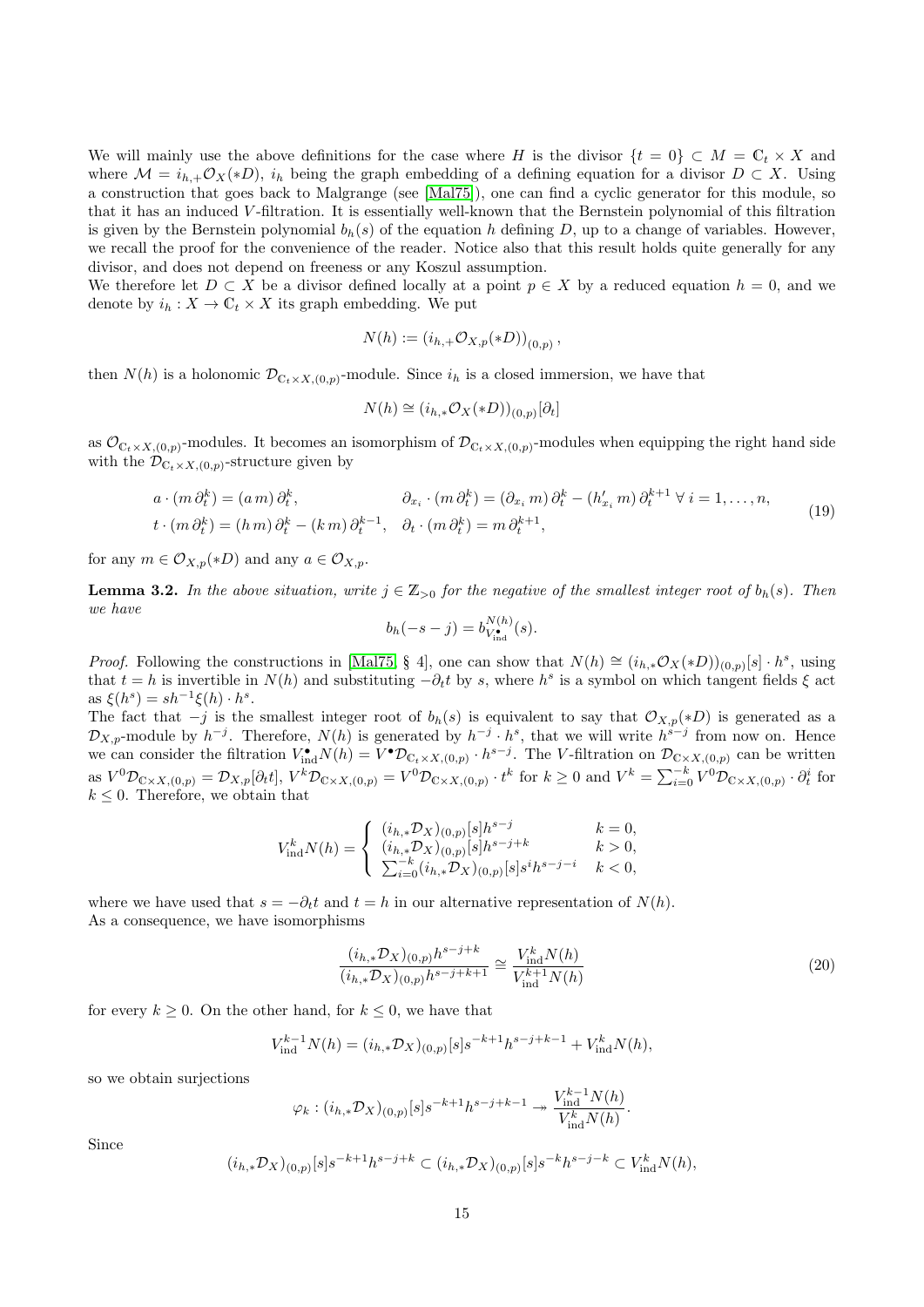we see that  $\varphi_k((i_{h,*}\mathcal{D}_X)_{(0,p)}[s]s^{-k+1}h^{s-j+k})=0$ . As a consequence, we obtain a surjection

$$
\overline{\varphi}_k: \frac{(i_{h,*}\mathcal{D}_X)_{(0,p)}[s]s^{-k+1}h^{s-j+k-1}}{(i_{h,*}\mathcal{D}_X)_{(0,p)}[s]s^{-k+1}h^{s-j+k}}\rightarrow\frac{V_{\text{ind}}^{k-1}N(h)}{V_{\text{ind}}^kN(h)}
$$

for any  $k \leq 0$ .

We finally obtain surjections

<span id="page-15-1"></span>
$$
\frac{(i_{h,*}\mathcal{D}_X)_{(0,p)}[s]h^{s-j+k-1}}{(i_{h,*}\mathcal{D}_X)_{(0,p)}[s]h^{s-j+k}} \cong \frac{(i_{h,*}\mathcal{D}_X)_{(0,p)}[s]s^{-k+1}h^{s-j+k-1}}{(i_{h,*}\mathcal{D}_X)_{(0,p)}[s]s^{-k+1}h^{s-j+k}} \stackrel{\overline{\varphi}_k}{\longrightarrow} \frac{V_{\text{ind}}^{k-1}N(h)}{V_{\text{ind}}^kN(h)}\tag{21}
$$

for any  $k \leq 0$ , where the first isomorphism holds because for any  $l \geq 0$  and any  $l' \in \mathbb{Z}$ , s is a non-zero divisor on the modules  $(i_{h,*}\mathcal{D}_X)_{(0,p)}[s]s^lh^{s+l^{\prime}}.$ 

By the Bernstein functional equation, we know that  $b_h(s)$  sends  $h^s$  to  $\mathcal{D}_{X,p}[s]h^{s+1}$ , hence  $b_h(-\partial_t t - j + k)$ annihilates the left-hand side of equation [\(20\)](#page-14-2) and  $b_h(-\partial_t t - j + k - 1)$  annihilates the left-hand side of the surjection [\(21\)](#page-15-1), so they annihilate the respective right-hand sides as well. In other words,  $b_h(-\partial_t t - j + k)$  kills the quotient  $V_{\text{ind}}^{k} N(h)/V_{\text{ind}}^{k+1} N(h)$  for any  $k \in \mathbb{Z}$ . This means precisely that  $b_h(-s-j) = b_{V_{\text{ind}}^{k}}^{N(h)}$  $V_{V_{\text{ind}}}^{N(h)}(s)$ , as desired.  $\Box$ 

The next result gives a precise description of the canonical V-filtration for  $N(h)$  for divisors satisfying the additional assumption that the roots of  $b<sub>h</sub>$  are included in the open interval  $(-2, 0)$ .

<span id="page-15-0"></span>**Proposition 3.3.** Let X, D, h and  $N(h)$  be as in the previous lemma. Assume moreover that the roots of  $b_h(s)$  are contained in (−2,0). Then for all  $k \in \mathbb{Z}$ , we have

<span id="page-15-3"></span>
$$
V_{\text{can}}^{k} N(h) = V_{\text{ind}}^{k+1} N(h) + \prod_{\alpha_i \in B_h'} (\partial_t t - k + \alpha_i)^{l_i} V_{\text{ind}}^{k} N(h); \tag{22}
$$

recall from the introduction (see Formula [\(2\)](#page-2-1)) that  $B'_h := {\alpha_i \in \mathbb{Q} \cap (0,1) | b_h(\alpha_i - 1) = 0}.$ In particular, we have

$$
V_{\text{can}}^k N(h) \subset V_{\text{ind}}^k N(h).
$$

for all  $k \in \mathbb{Z}$ .

*Proof.* Since the roots of  $b_h(s)$  are in  $(-2, 0)$ , we know thanks to Lemma [3.2](#page-14-1) that the roots of  $b_{V_{\bullet}}^{N(h)}$ .  $V^{N(h)}_{V_{ind}}(s) =$  $b_h(-s-1)$  are contained in  $(-1, 1)$ . Now we argue as in the proof of [\[Kas83,](#page-40-13) Theorem I] (cf. also [\[MM04,](#page-41-17) Proposition 4.2-6]): Let  $\lambda_1 < \ldots < \lambda_c$  be the set of roots of  $b_{V_{\bullet}}^{N(h)}$ .  $V^{\mathcal{N}(h)}_{\mathbf{v}_{\mathbf{n}\mathbf{d}}}(\mathbf{s})$  with  $-1 < \lambda_i < 0$ , with respective multiplicities  $l_1, \ldots, l_c$ . We write

$$
b_{V_{\text{ind}}^{\bullet}}^{N(h)}(s) = \prod_{i=1}^{c} (s - \lambda_i)^{l_i} \cdot b'(s)
$$

with  $b'(\lambda_i) \neq 0$  for all  $i \in \{1, ..., c\}$ . Then for each  $k \in \mathbb{Z}$  put

<span id="page-15-2"></span>
$$
\overline{V}^k N(h) := V_{\text{ind}}^{k+1} N(h) + \prod_{i=1}^c (\partial_t t - k - \lambda_i)^{l_i} V_{\text{ind}}^k N(h) \subset V_{\text{ind}}^k N(h). \tag{23}
$$

Then  $\overline{V}^{\bullet}N(h)$  is a good V-filtration on  $N(h)$  and moreover,  $\prod_{i=1}^{c}(s-(\lambda_i+1))^{l_i}\cdot b'(s)$  is a Bernstein polynomial for  $\overline{V}^{\bullet}N(h)$ , namely we have that

$$
\prod_{i=1}^{c} (\partial_t t - (\lambda_i + 1) - k))^{l_i} \cdot b' (\partial_t t - k) \left[ V_{\text{ind}}^{k+1} N(h) \right] = b' (\partial_t t - k) \prod_{i=1}^{c} (\partial_t t - (\lambda_i + 1) - k))^{l_i} V_{\text{ind}}^{k+1} N(h)
$$
  

$$
\stackrel{*}{\subset} b' (\partial_t t - k) \overline{V}^{k+1} N(h) \subset \overline{V}^{k+1} N(h)
$$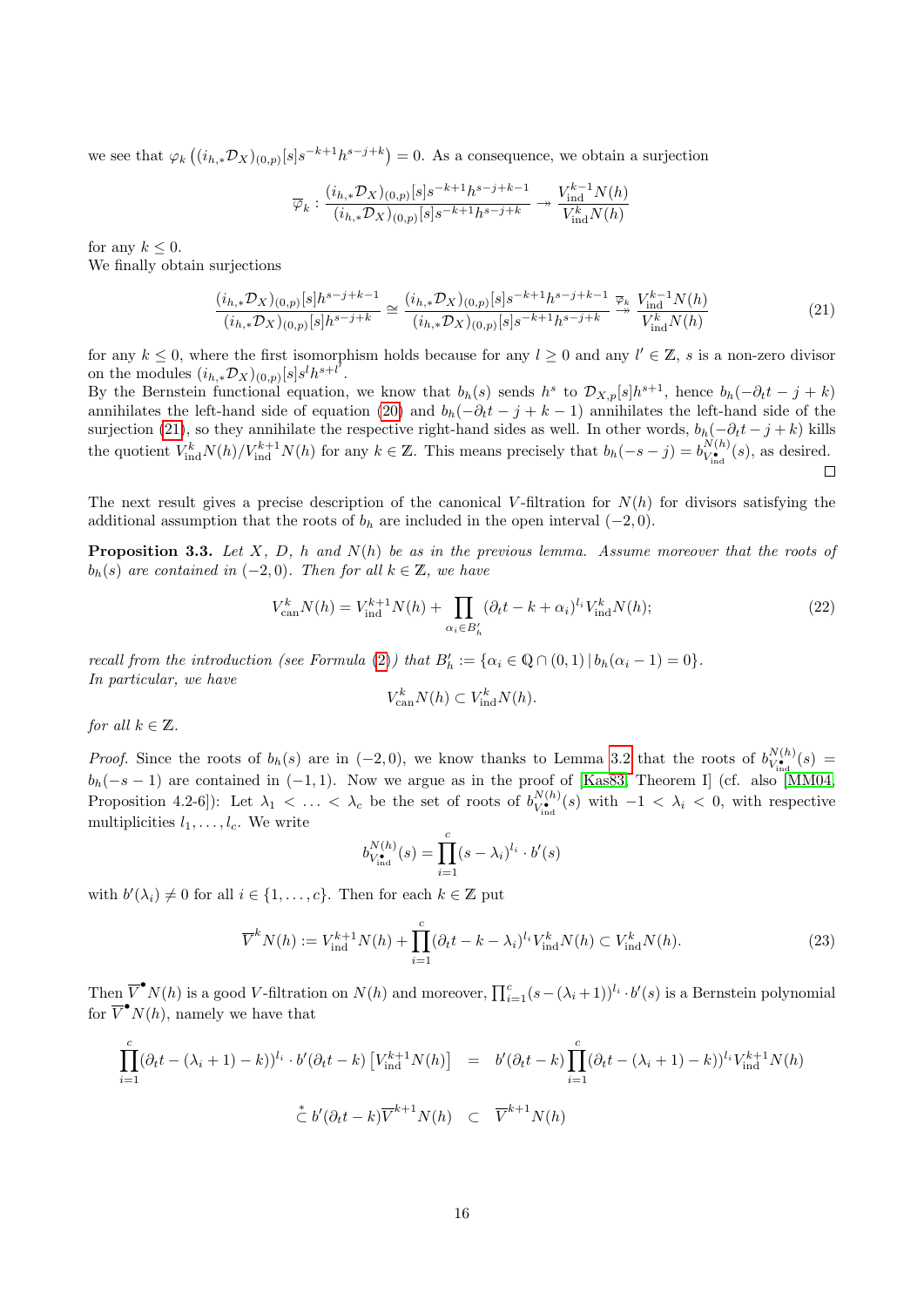and

$$
\prod_{i=1}^{c} (\partial_t t - (\lambda_i + 1) - k)^{l_i} \cdot b'(\partial_t t - k) \left[ \prod_{i=1}^{c} (\partial_t t - k - \lambda_i)^{l_i} V_{\text{ind}}^k N(h) \right]
$$
  

$$
= \prod_{i=1}^{c} (\partial_t t - (\lambda_i + 1) - k)^{l_i} \cdot b_{V_{\text{ind}}}^{N(h)} (\partial_t t - k) V_{\text{ind}}^k N(h)
$$
  

$$
\subset \prod_{i=1}^{c} (\partial_t t - (\lambda_i + 1) - k)^{l_i} V_{\text{ind}}^{k+1} N(h) \stackrel{*}{\subset} \overline{V}^{k+1} N(h),
$$

where the two inclusions marked as  $\stackrel{*}{\subset}$  are due to the definition of the filtration  $\overline{V}^{\bullet}N(h)$ , i.e., due to formula [\(23\)](#page-15-2). Hence we obtain that

$$
\left(\prod_{i=1}^c (\partial_t t - (\lambda_i + 1) - k)^{l_i} \cdot b' (\partial_t t - k)\right) \left(\overline{V}^k N(h)\right) \subset \overline{V}^{k+1} N(h),
$$

that is,  $\prod_{i=1}^{c} (s - (\lambda_i + 1))^{l_i} \cdot b'(s)$  is a Bernstein polynomial for  $\overline{V}^{\bullet} N(h)$ . We conclude that  $\overline{V}^{\bullet} N(h)$  is a good V-filtration on  $N(h)$  such that its Bernstein polynomial has all its roots in the interval  $[0, 1)$ . Now by [\[MM04,](#page-41-17) Proposition 4.3-5] we conclude that

$$
V_{\text{can}}^k N(h) = \overline{V}^k N(h).
$$

holds for all  $k \in \mathbb{Z}$ , and this shows Formula [\(22\)](#page-15-3).

**Remark 3.4.** Without the assumption that the roots of  $b_h(s)$  are in (−2,0) (i.e., for general  $h \in \mathcal{O}_{X,p}$ ) the previous result is no longer true in general. Namely, since in general the roots of  $b_h(s)$  are negative rational numbers, we know by Lemma [3.2](#page-14-1) that the roots of  $b_{V^{\bullet}}^{N(h)}$  $\frac{U(N+h)}{V_{\text{ind}}^{\bullet}}$  are contained in  $(-j,\infty)$ , where  $-j$  is the smallest integer root of  $b_h(s)$ . It can thus happen that  $b_{V\bullet}^{N(h)}$  $V_{\text{ind}}^{N(h)}$  has roots bigger than 1, and this prevents the inclusion  $V_{\text{can}}^k N(h) \subset V_{\text{ind}}^k N(h)$  to hold in general. The roots of  $b_h(s)$  are contained in  $(-2,0)$  for the class of SK free divisors (see point 3 of Proposition [2.4](#page-4-3) and [\[NM15,](#page-41-12) Theorem 4.1]), but it also holds for instance when h defines a central hyperplane arrangement by [\[Sai16,](#page-41-19) Theorem 1] (which is not necessarily a free divisor).

In the remaining part of this section, we restrict our attention to SK free divisors. We study more in detail the induced V-filtration on the module  $N(h)$ , since as we have seen, it helps to understand (at least the integer steps of) the canonical V -filtration on that module. In particular, we will prove (see Proposition [3.10](#page-21-0) below) a compatibility property between the induced V -filtration and the order filtration on that module (which is similar to the order filtration  $F_{\bullet}^{\text{ord}} \mathcal{O}_X(*D)$  studied in section [2\)](#page-3-0). Its statement is similar to [\[RS20,](#page-41-20) Proposition 4.9]), although the presentation of the proof is slightly different.

We first give a concrete cyclic presentation of the graph embedding module for equations defining an SK free divisor, starting from the presentation for  $\mathcal{O}_X(*D)$  discussed in the previous section (see Equation [\(5\)](#page-4-1) above).

<span id="page-16-0"></span>**Lemma 3.5.** Let  $D \subset X$  be a free divisor and let  $p \in D$  be such that D is strongly Koszul at p. Let  $h \in \mathcal{O}_{X,p}$ be a reduced equation for D near p. Let  $i_h : X \hookrightarrow \mathbb{C}_t \times X$ ,  $x \mapsto (h(x), x)$  be the graph embedding of h, then we have an isomorphism of  $\mathcal{D}_{\mathbb{C}_{t}\times X, (0,p)}$ -modules

$$
(i_{h,+}\mathcal{O}_X(*D))_{(0,p)} \cong \frac{\mathcal{D}_{\mathbb{C}_t \times X,(0,p)}}{(t-h,\delta_1,\ldots,\delta_{n-1},\chi+\partial_t t+1)}.
$$

We still denote this module (resp. this cyclic presentation) by  $N(h)$ .

Proof. This is a consequence of the logarithmic comparison theorem, as stated in point 2 of Proposition [2.4.](#page-4-3) Namely, we know that

$$
\mathcal{O}_{X,p}(*D) \cong \frac{\mathcal{D}_{X,p}}{(\delta_1,\ldots,\delta_{n-1},\chi+1)}.
$$

 $\Box$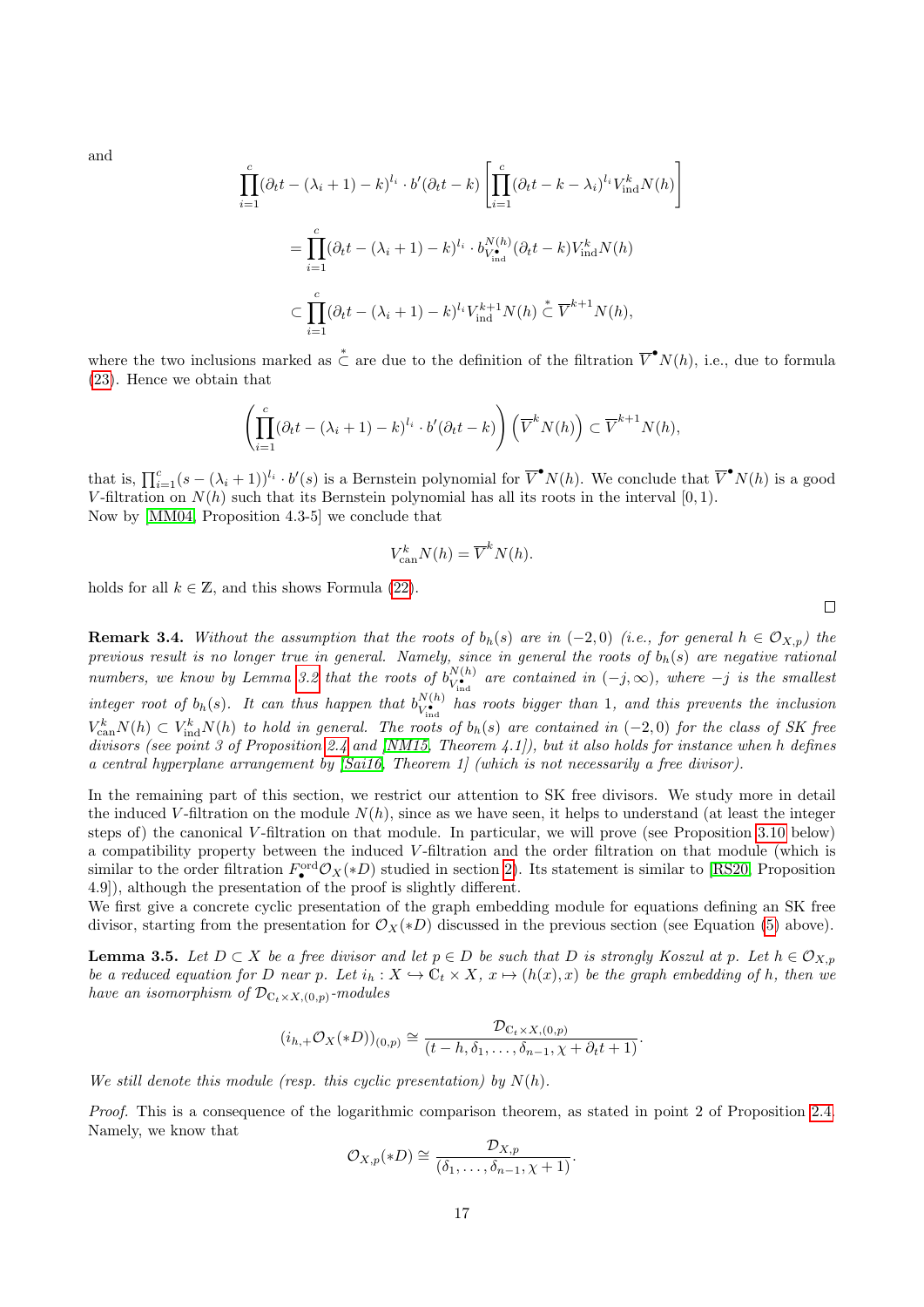Now we consider the direct image of this object under the graph embedding. Then we have

$$
(i_{h,+}\mathcal{O}_X(*D))_{\mathbb{C}_t\times X,(0,p)}\cong i_{h,+}\left(\frac{\mathcal{D}_{X,p}}{(\delta_1,\ldots,\delta_{n-1},\chi+1)}\right)=\frac{\mathcal{D}_{\mathbb{C}_t\times X,(0,p)}}{(t-h,\delta_1,\ldots,\delta_{n-1},\chi+h\partial_t+1)},
$$

by taking into account that  $\delta_i(h) = 0$  for every  $i = 1, \ldots, n-1$  and  $\chi(h) = h$ . The claim now follows from the fact that in  $N(h)$  we have  $h\partial_t = \partial_t h = \partial_t t$  (here and later on, we sometimes denote operators and their classes in a cyclic quotient module by the same symbol).  $\Box$ 

We will be later interested in calculating the Hodge filtration on a mixed Hodge module which has  $i_{h,+}\mathcal{O}_{X,x}(*D)$ as underlying  $\mathcal{D}_{\mathbb{C}_t \times X,(0,p)}$ -module. For that purpose, we consider the filtration  $F_{\bullet}^{\text{ord}}N(h)$  which is induced on  $N(h)$  by the filtration  $F_{\bullet} \mathcal{D}_{\mathbb{C}_t \times X,(0,p)}$  by the order of differential operators.

For the sake of brevity, let us write  $\mathcal{O} := \mathcal{O}_{\mathbb{C}_t \times X,(0,p)}$  and  $\mathcal{D} := \mathcal{D}_{\mathbb{C}_t \times X,(0,p)}$ . Consider the ring

$$
\mathcal{G} := \mathcal{O}_{\mathbb{C}_t \times X, (0,p)}[T, X_1, \dots, X_n] = \mathbb{C}\{t, x_1, \dots, x_n\}[T, X_1, \dots, X_n].
$$

Then we have  $G = \text{Gr}_{\bullet}^{F} \mathcal{D}$  (where, as before,  $F_{\bullet} \mathcal{D}$  is the filtration on  $\mathcal{D}$  by the order). Obviously,  $\mathcal{G}$  is graded by the degree of the variables  $T, X_1, \ldots, X_n$ , and we write  $\mathcal{G}_l$  for the degree l part.

<span id="page-17-0"></span>**Lemma 3.6.** Let  $D \subset X$  be a free divisor and let  $p \in D$  such that D is strongly Koszul at p and locally defined by some  $h \in \mathcal{O}_{X,p}$ . Write

$$
I(h) := (t - h, \delta_1, \ldots, \delta_{n-1}, \chi + \partial_t t + 1),
$$

so that  $N(h) = \mathcal{D}/I(h)$ . Then the set  $\{t-h, \delta_1, \ldots, \delta_{n-1}, \chi+\partial_t t+1\}$  is an involutive basis of the ideal  $I(h)$ , that is, we have the equality

$$
\sigma(I(h)) = (t - h, \sigma(\delta_1), \dots, \sigma(\delta_{n-1}), \sigma(\chi + \partial_t t + 1) = \sigma(\chi) + T \cdot t)
$$

of ideals in G. Recall that we denote for an element  $P \in \mathcal{D}$  its symbol in G by  $\sigma(P)$  and by  $\sigma(I(h))$  the ideal  $\{\sigma(P) | P \in I(h)\}\; in\; \mathcal{G}.$ 

Proof. The proof basically follows the argument in [\[CM99,](#page-40-7) Proposition 4.1.2] once we know that symbols of the generators of  $I(h)$ , i.e., the elements

$$
t-h, \sigma(\delta_1), \ldots, \sigma(\delta_{n-1}), \sigma(\chi) + T \cdot t
$$

form a regular sequence in the ring  $\mathcal G$ . Notice also that Lemma [3.7](#page-18-0) below is a similar statement (in a commutative ring though), and we will give some indications of the proof there.

In order to show this regularity statement, first recall that since  $D$  is strongly Koszul at p by assumption, it is in particular Koszul (see Definition [2.3](#page-4-0) and the subsequent remarks). Hence we know that

$$
\sigma(\delta_1),\ldots,\sigma(\delta_{n-1}),\sigma(\chi)
$$

is a regular sequence in the ring  $\mathrm{Gr}_{\bullet}^{F}(\mathcal{D}_{X,p}) = \mathbb{C}\{x_1,\ldots,x_n\}[X_1,\ldots,X_n]$ . Then clearly the sequence

$$
\sigma(\delta_1),\ldots,\sigma(\delta_{n-1}),\sigma(\chi),T
$$

is regular in the ring  $\mathbb{C}\{x_1,\ldots,x_n\}[T, X_1,\ldots,X_n]$ . On the other hand, we have the following equality of ideals of  $\mathbb{C}\{x_1, \ldots, x_n\}$   $[T, X_1, \ldots, X_n]$ :

$$
(\sigma(\delta_1),\ldots,\sigma(\delta_{n-1}),\sigma(\chi),T)=(\sigma(\delta_1),\ldots,\sigma(\delta_{n-1}),\sigma(\chi)+T\cdot h,T)
$$

so that also the sequence

$$
\sigma(\delta_1),\ldots,\sigma(\delta_{n-1}),\sigma(\chi)+T\cdot h,T
$$

is regular in  $\mathbb{C}\{x_1,\ldots,x_n\}[T, X_1,\ldots,X_n]$ . Since we have an isomorphism of rings

$$
\mathbb{C}\{x_1,\ldots,x_n\}[T,X_1,\ldots,X_n]\longrightarrow \mathbb{C}\{t,x_1,\ldots,x_n\}[T,X_1,\ldots,X_n]/(t-h),
$$

we obtain that the sequence

 $t-h, \sigma(\delta_1), \ldots, \sigma(\delta_{n-1}), \sigma(\chi) + T \cdot h, T$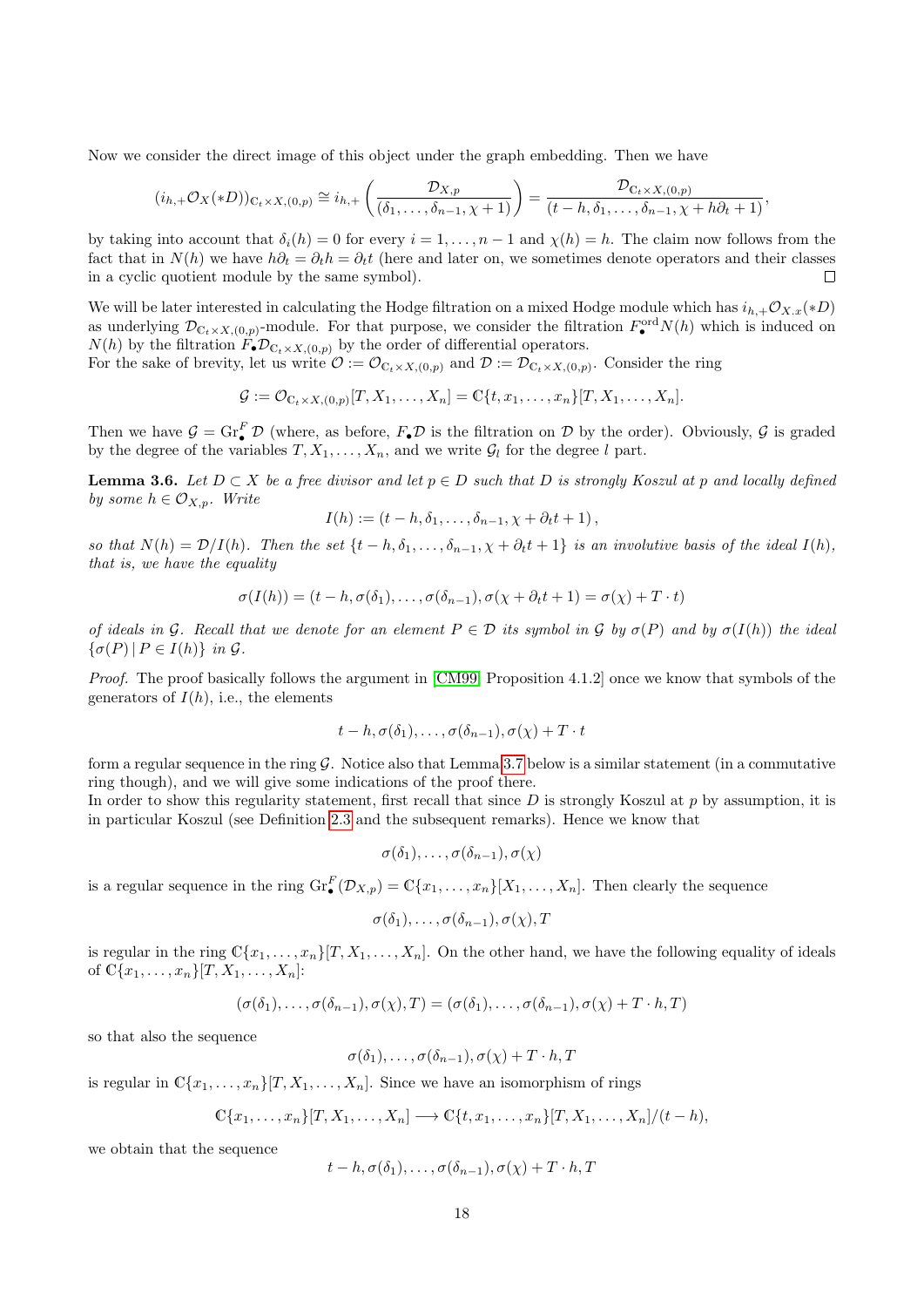is regular in  $G = \mathbb{C}\{t, x_1, \ldots, x_n\} [T, X_1, \ldots, X_n]$ . Then again by equality of ideals

$$
(t-h,\sigma(\delta_1),\ldots,\sigma(\delta_{n-1}),\sigma(\chi)+T\cdot h,T)=(t-h,\sigma(\delta_1),\ldots,\sigma(\delta_{n-1}),\sigma(\chi)+T\cdot t,T)
$$

in  $\mathcal G$  we get that

$$
t-h, \sigma(\delta_1), \ldots, \sigma(\delta_{n-1}), \sigma(\chi) + T \cdot t, T
$$

is a regular sequence in  $\mathcal{G}$ , but then also the shorter sequence

$$
t-h, \sigma(\delta_1), \ldots, \sigma(\delta_{n-1}), \sigma(\chi) + T \cdot t
$$

must be regular in  $\mathcal{G}$ .

We denote by  $\tilde{V}^{\bullet}\mathcal{G}$  the filtration induced by  $V^{\bullet}\mathcal{D}$  (the V-filtration on  $\mathcal{D}$  with respect to the divisor  $\{t = 0\} \subset$  $C_t \times X$  on the ring G. It can be described as

$$
\widetilde{V}^d \mathcal{G} = \left\{ \sum_{\alpha,k,\beta,l} a_{\alpha,k,\beta,l} x^{\alpha} t^k X^{\beta} T^l \in \mathcal{G} \mid a_{\underline{\alpha},k,\underline{\beta},l} \in \mathbb{C}, k-l \geq d \right\}.
$$

For any  $f \in \mathcal{G}_{\lambda}$  we write ord<sup>V</sup> for the maximal  $b \in \mathbb{Z}$  such that  $f \in \tilde{V}^b\mathcal{G}$ . The graded ring of  $\mathcal{G}$  with respect to the filtration V looks quite similar to  $\mathcal G$  itself, namely, we have

$$
\operatorname{Gr}_{\widetilde{V}}^{\bullet} \mathcal{G} \cong \mathbb{C}\{x_1,\ldots,x_n\}[t,T,X_1,\ldots,X_n],
$$

since  $\widetilde{V}^{\bullet}$  induces the t-adic filtration on the ring  $\mathbb{C}\lbrace t, x_1, \ldots, x_n \rbrace$ . As usual, for  $f \in \mathcal{G}$  we denote by  $\sigma^{\tilde{V}}(f) \in \text{Gr}_{\tilde{V}}^{\bullet} \mathcal{G}$  the symbol with respect to  $\tilde{V}$ , i.e., the class of  $f$  in  $\text{Gr}_{\tilde{V}}^{\bullet} \mathcal{G} = \bigoplus_{l \in \mathbb{Z}} \text{Gr}_{\tilde{V}}^l \mathcal{G}$ . Now consider an ideal

$$
\sigma^{\widetilde{V}}(I) := \left\{ \sigma^{\widetilde{V}}(f) \mid f \in I \right\}.
$$

Then we have the following fact (which is analogous to the statement of Lemma [3.6](#page-17-0) above, and in fact holds in a more general setting for certain filtered rings, although we do not consider such a generality here).

<span id="page-18-0"></span>**Lemma 3.7.** Suppose that  $\sigma^{\tilde{V}}(f_1), \ldots, \sigma^{\tilde{V}}(f_k)$  is a regular sequence in  $\text{Gr}_{\tilde{V}}^{\bullet} \mathcal{G}$ . Then we have the equality

$$
\sigma^{\widetilde{V}}(I) = \left(\sigma^{\widetilde{V}}(f_1), \ldots, \sigma^{\widetilde{V}}(f_k)\right)
$$

of ideals in  $\text{Gr}_{\widetilde{V}}^{\bullet} \mathcal{G}$ .

Proof. We follow the argument given (in a more algebraic situation though) in [\[SST00,](#page-42-3) Proposition 4.3.2]. We obviously have  $\sigma^{\tilde{V}}(I) \supset \left(\sigma^{\tilde{V}}(f_1), \ldots, \sigma^{\tilde{V}}(f_k)\right)$  and we need to show the converse inclusion. Assume that it does not hold, that is, take  $f \in I$  (so that  $\sigma^{\widetilde{V}}(f) \in \sigma^{\widetilde{V}}(I)$ ) such that  $\sigma^{\widetilde{V}}(f) \notin (\sigma^{\widetilde{V}}(f_1), \ldots, \sigma^{\widetilde{V}}(f_k))$ . For a representation

<span id="page-18-1"></span>
$$
f = \sum_{i=1}^{k} g_i \cdot f_i \tag{24}
$$

write

$$
o(\underline{g}) := \min_{i=1,\ldots,k} \left( \text{ord}^{\widetilde{V}}(g_i) + \text{ord}^{\widetilde{V}}(f_i) \right),
$$

then clearly  $o(g) \leq \text{ord}^{\tilde{V}}(f)$ . Choose a representation  $f = \sum_{i=1}^{k} g_i \cdot f_i$  such that  $o(g)$  is maximal. Since  $\sigma^{\widetilde{V}}(f) \notin (\sigma^{\widetilde{V}}(f_1), \ldots, \sigma^{\widetilde{V}}(f_k)),$  we have  $\text{ord}^{\widetilde{V}}(f) > o(g)$ . We conclude that

$$
\sum_{i:\text{ord}^{\widetilde{V}}(g_i)+\text{ord}^{\widetilde{V}}(f_i)=o(g)} \sigma^{\widetilde{V}}(g_i) \cdot \sigma^{\widetilde{V}}(f_i) = 0.
$$

 $\Box$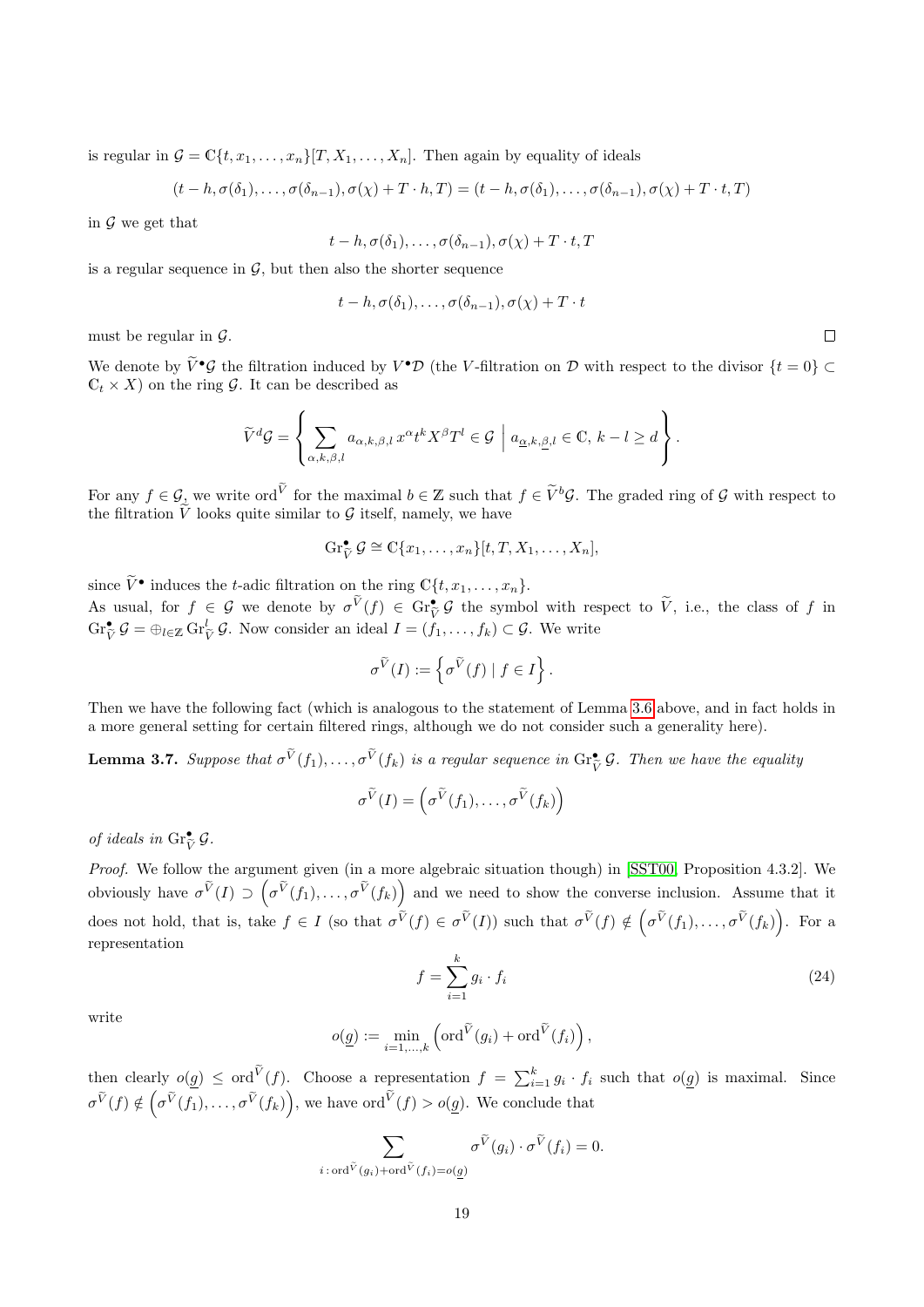Now by assumption the symbols  $\sigma^{\dot{V}}(f_1), \ldots, \sigma^{\dot{V}}(f_k)$  form a regular sequence in  $\text{Gr}^{\bullet}_{\mathcal{V}}\mathcal{G}$ , and this implies that the module of guarantee between these elements of G is generated by the se called Keg the module of syzygies between these elements of  $G$  is generated by the so-called Koszul relations, i.e.,

$$
\left(-\sigma^{\widetilde{V}}(f_k)\right)\cdot \sigma^{\widetilde{V}}(f_j)+\left(\sigma^{\widetilde{V}}(f_j)\right)\cdot \sigma^{\widetilde{V}}(f_k)=0.
$$

In other words, we have an equality

$$
\sum_{i:\text{ord}^{\widetilde{V}}(g_i)+\text{ord}^{\widetilde{V}}(f_i)=o(g)}\sigma^{\widetilde{V}}(g_i)\cdot e_i=\sum_{1\leq j
$$

of elements of  $\mathcal{G}^k$  (where  $e_i$  is the *i*-th canonical generator of  $\mathcal{G}^k$ ). Reordering the right hand side of the above equation yields

$$
\sum_{i:\text{ord}^{\tilde{V}}(g_i)+\text{ord}^{\tilde{V}}(f_i)=o(g)} \sigma^{\tilde{V}}(g_i) \cdot e_i = \sum_{i=1}^k \left( \sum_{l
$$

and hence

$$
\sigma^{\widetilde{V}}(g_i) - \left(\sum_{l < i} h_{li}\sigma^{\widetilde{V}}(f_l) - \sum_{i < j} h_{ij}\sigma^{\widetilde{V}}(f_j)\right) = 0
$$

for all  $i \in \{1, ..., k\}$  such that  $\text{ord}^V(g_i) + \text{ord}^V(f_i) = o(g)$ . Hence if we replace those  $g_i$  in equation [\(24\)](#page-18-1) by  $g'_i := g_i - \left(\sum_{l < i} h_{li} f_l - \sum_{i < j} h_{ij} f_j\right)$  (and collect all the  $f_i$ ), we obtain a new expression  $f = \sum_{i=1}^k g'_i f_i$  such that

$$
\min_{i=1,\ldots,k} \left( \text{ord}^{\widetilde{V}}(g'_i) + \text{ord}^{\widetilde{V}}(f_i) \right) > o(g)
$$

which contradicts the above choice of a relation g with maximal  $o(g)$ . Hence we must have that  $\sigma^V(f) \in$  $(\sigma^{\tilde{V}}(f_1),\ldots,\sigma^{\tilde{V}}(f_k))$  and so  $\sigma^{\tilde{V}}(I) = (\sigma^{\tilde{V}}(f_1),\ldots,\sigma^{\tilde{V}}(f_k)),$  as required.  $\Box$ 

We apply the previous lemma in the situation where I is given as the ideal  $\sigma(I(h)) \subset \mathcal{G}$  (recall that  $\sigma$  denotes the usual symbol with respect to the order filtration  $F_{\bullet}D$ ). For notational convenience, put  $G_0 := t - h$ ,  $G_1 := \delta_1, \ldots, G_{n-1} := \delta_{n-1}$  and  $G_n := \chi + \partial_t t + 1$ , so that  $I(h) = (G_0, \ldots, G_n) \subset \mathcal{D}$ . Then we obtain the following consequence.

<span id="page-19-0"></span>Corollary 3.8. Let  $D \subset X$  be a free divisor and let  $x \in D$  such that D is strongly Koszul at x and locally defined by some  $h \in \mathcal{O}_{X,p}$ . Then the set

$$
\{\sigma(G_0),\ldots,\sigma(G_n)\}=\{t-h,\sigma(\delta_1),\ldots,\sigma(\delta_{n-1}),\sigma(\chi)+T\cdot t\}
$$

is an involutive basis of the ideal  $\sigma(I(h)) \subset \mathcal{G}$  with respect to the filtration  $\tilde{V}^{\bullet} \mathcal{G}$  induced from the filtration  $V^{\bullet} \mathcal{D}$ , that is, we have

$$
\sigma^{\widetilde{V}}(\sigma(I(h)) = \mathrm{Gr}_{\widetilde{V}}^{\bullet} \mathcal{G} \cdot (\sigma^{\widetilde{V}}(\sigma(G_0)), \ldots, \sigma^{\widetilde{V}}(\sigma(G_n))) = \mathrm{Gr}_{\widetilde{V}}^{\bullet} \mathcal{G} \cdot \left(h, \sigma^{\widetilde{V}}(\sigma(\delta_1)), \ldots, \sigma^{\widetilde{V}}(\sigma(\delta_{n-1})), \sigma^{\widetilde{V}}(\sigma(\chi)) + T \cdot t\right).
$$

As a consequence, any  $f \in \sigma(I(h)) \subset \mathcal{G}$  has a standard representation with respect to  $\widetilde{V}^{\bullet}$ , that is, there are elements  $k_0, k_1, \ldots, k_n \in \mathcal{G}$  with  $f = \sum_{i=0}^n k_i \cdot \sigma(G_i) = k_0 \cdot (t - h) + \sum_{i=1}^{n-1} k_i \cdot \sigma(\delta_i) + k_n \cdot (\sigma(\chi) + T \cdot t)$  such that  $\text{ord}^V(k_i) + \text{ord}^V(\sigma(G_i)) \geq \text{ord}^V(f)$  holds for all  $i \in \{0, \ldots, n\}.$ 

For the last statement, we remind the reader that the filtration  $\tilde{V}^{\bullet} \mathcal{G}$  is descending, and that consequently, for  $g \in \mathcal{G}$ , ord<sup>V</sup> $(g)$  denotes the maximum of all l such that  $g \in \widetilde{V}^l \mathcal{G}$ .

Proof. Consider the ring extension

$$
\mathrm{Gr}_{\bullet}^{T}(\mathcal{D}[s]) \cong \mathbb{C}\{x_{1}, \ldots, x_{n}\}[s, X_{1}, \ldots, X_{n}] \quad \hookrightarrow \quad \mathrm{Gr}_{\tilde{V}}^{\bullet}(\mathcal{G}) \cong \mathbb{C}\{x_{1}, \ldots, x_{n}\}[t, T, X_{1}, \ldots, X_{n}]
$$

$$
s \quad \longmapsto \quad -T \cdot t
$$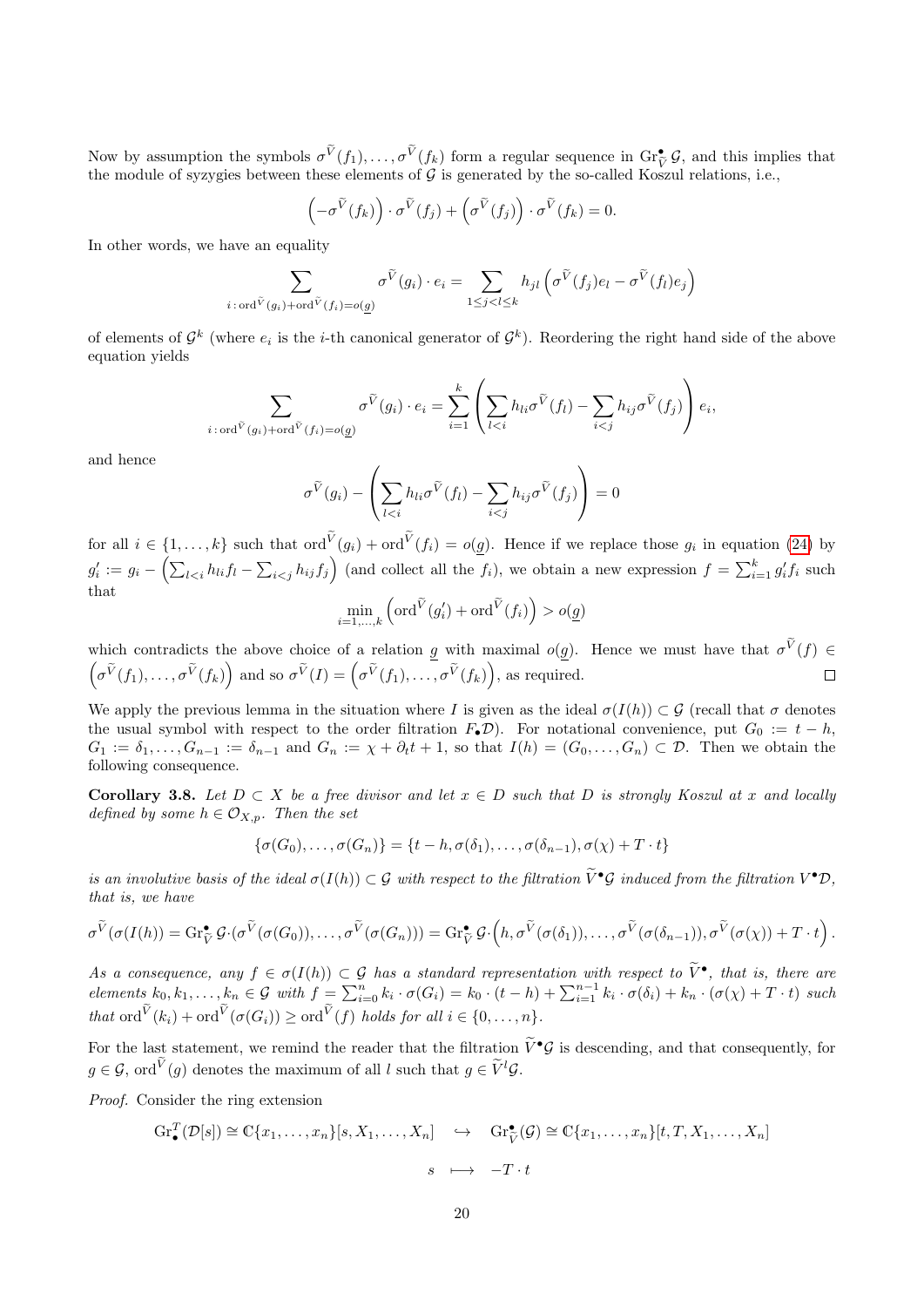then clearly  $\mathrm{Gr}_{\widetilde{V}}^{\bullet}(\mathcal{G})$  is a flat  $\mathrm{Gr}_{\bullet}^{T}(\mathcal{D}[s])$ -module, since for any ring R, we have that  $R[t,T]$  is a flat (and even free)  $R[-T \cdot t]$ -module.

From the very definition of the strongly Koszul property (see again Definition [2.3\)](#page-4-0), we know that

$$
h, \sigma(\delta_1), \ldots, \sigma(\delta_{n-1}), \sigma(\chi) - s
$$

is a regular sequence in  $\mathrm{Gr}_{\bullet}^{T}(\mathcal{D}[s])$ . Now notice that the elements  $\sigma(\delta_1), \ldots, \sigma(\delta_{n-1}), \sigma(\chi)$  lie in the ring  $\mathbb{C}\{x_1,\ldots,x_n\}\xspace[\overline{X}_1,\ldots,\overline{X}_n],$  which is a subring of both G and of  $\operatorname{Gr}_{\widetilde{V}}^{\bullet}(\mathcal{G})$ . Clearly, for  $p \in \mathbb{C}\{x_1,\ldots,x_n\}\xspace[\overline{X}_1,\ldots,\overline{X}_n]$ we have  $\sigma^V(p) = p$ , therefore, we know that

$$
h, \sigma^{\widetilde{V}}(\sigma(\delta_1)), \ldots, \sigma^{\widetilde{V}}(\sigma(\delta_{n-1})), \sigma^{\widetilde{V}}(\sigma(\chi)) - s
$$

is a regular sequence in  $\text{Gr}_{\mathcal{I}}^T(\mathcal{D}[s])$ . Since the ring extension  $\text{Gr}_{\mathcal{I}}^T(\mathcal{D}[s]) \subset \text{Gr}_{\tilde{V}}^{\bullet}(\mathcal{G})$  is flat, it follows (see, e.g.,  $\text{Descent}$ ). [\[Bou07,](#page-40-14) Proposition 9.6.7 and remark right after it]) that the elements

$$
h, \sigma^{\widetilde{V}}(\sigma(\delta_1)), \ldots, \sigma^{\widetilde{V}}(\sigma(\delta_{n-1})), \sigma^{\widetilde{V}}(\sigma(\chi)) + T \cdot t
$$

form a regular sequence in  $\mathrm{Gr}_{\tilde{V}}^{\bullet}(\mathcal{G})$ . Now the assertion of the Corollary follows from Lemma [3.7](#page-18-0) above.  $\Box$ 

The next statement is a rather direct consequence of the previous results. We include it here since it will be used in section [5](#page-30-0) where we discuss techniques for computation of Hodge ideals.

<span id="page-20-0"></span>Corollary 3.9. Let  $D \subset X$  be a free divisor, let  $p \in D$  such that D is strongly Koszul at p and locally defined by some  $h \in \mathcal{O}_{X,n}$ . Then

$$
I(h) \cap V^{0}D = (t-h, \delta_{1}, \ldots, \delta_{n-1}, \chi + \partial_{t}t + 1) \cap V^{0}D = V^{0}D(t-h, \delta_{1}, \ldots, \delta_{n-1}, \chi + \partial_{t}t + 1).
$$

*Proof.* Since the generators of  $I(h)$  belong all to  $V^0\mathcal{D}$ , which is a ring, the inclusion  $I(h) \cap V^0\mathcal{D} \supset V^0\mathcal{D}(t$  $h, \delta_1, \ldots, \delta_{n-1}, \chi + \partial_t t + 1$  is trivial. Let us show the reverse one.

Let P be an operator in  $I(h) \cap V^0 \mathcal{D}$  and let us prove that it lies within  $V^0 \mathcal{D}(t-h, \delta_1, \ldots, \delta_{n-1}, \chi + \partial_t t + 1)$  by induction on the order of P with respect to  $F_{\bullet} \mathcal{D}$ , written ord  $F(P)$ .

If ord<sup> $F(P) = -1$ , the claim is trivial, for then  $P = 0$ . Let us now assume that the statement is true for all</sup>  $Q \in F_{d-1}\mathcal{D}$  for a given non-negative integer d, and let us prove it for any  $P \in F_d\mathcal{D}$ . Since  $P \in I(h)$ , we have the expression

$$
P = A(t - h) + \sum_{i=1}^{n-1} B_i \delta_i + C(\chi + \partial_t t + 1).
$$

Thanks to Lemma [3.6,](#page-17-0) we know that  $A \in F_d\mathcal{D}$  and the  $B_i$  and C are in  $F_{d-1}\mathcal{D}$  and also that  $\sigma(P)$ , which belongs to  $\widetilde{V}^0 \mathcal{G}$ , can be written as

$$
\sigma(P) = \sigma(A)(t-h) + \sum_{i=1}^{n-1} \sigma(B_i)\sigma(\delta_i) + \sigma(C)(\sigma(\chi) + Tt).
$$

On the other hand, we know after Corollary [3.8](#page-19-0) that we can choose  $\tilde{A} \in \text{Gr}_{d}^{F}(\mathcal{D}) \cap \tilde{V}^{0} \mathcal{G}$  and some  $\tilde{B}_{i}, \tilde{C} \in \mathbb{R}^{F}$  $\mathrm{Gr}_{d-1}^F(\mathcal{D}) \cap \widetilde{V}^0 \mathcal{G}$  such that

$$
\sigma(P) = \tilde{A}(t-h) + \sum_{i=1}^{n-1} \tilde{B}_i \sigma(\delta_i) + \tilde{C}(\sigma(\chi) + Tt).
$$

Then we have that

$$
\varsigma := (\sigma(A) - \tilde{A}, \sigma(B_1) - \tilde{B}_1, \dots, \sigma(B_{n-1}) - \tilde{B}_{n-1}, \sigma(C) - \tilde{C}) \in \mathcal{G}^{n+1}
$$

is a syzygy of the tuple  $(t - h, \sigma(\delta_1), \ldots, \sigma(\delta_{n-1}), \sigma(\tilde{\chi}) + Tt)$ . By Lemma [3.6](#page-17-0) again, since this tuple is a regular sequence in G,  $\varsigma$  will be a sum of Koszul syzygies (i.e., those of the form  $a_i e_j - a_j e_i \in \mathcal{G}^{n+1}$  for some elements  $a_i, a_j$  of the regular sequence,  $e_i$  and  $e_j$  being the corresponding unit vectors).

Now notice that for all  $k, l$ , the canonical map

$$
F_l \mathcal{D} \cap V^k \mathcal{D} \longrightarrow \widetilde{V}^k \mathcal{G}_l
$$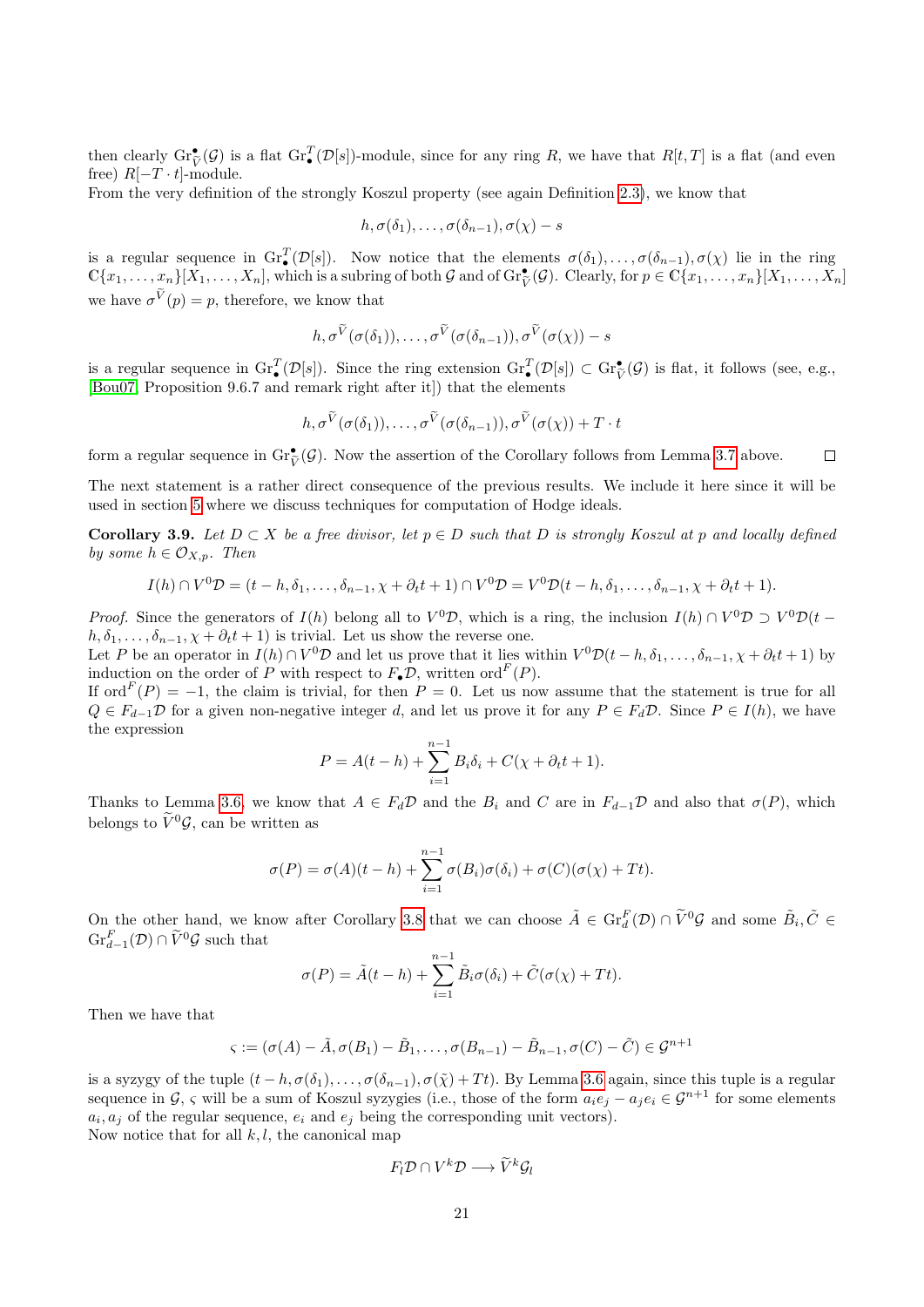is surjective. Hence, we can choose  $A' \in F_d \mathcal{D} \cap V^0 \mathcal{D}$  and  $B'_i, C' \in F_{d-1} \mathcal{D} \cap V^0 \mathcal{D}$  such that  $\sigma(A') = \tilde{A}, \sigma(B'_i) = \tilde{B}_i$ for every *i* and  $\sigma(C') = \tilde{C}$ . Then the tuple  $(A - A', B_1 - B'_1, \ldots, B_{n-1} - B'_{n-1}, C - C')$  can be written as a sum of Spencer syzygies of  $(t - h, \delta_1, \ldots, \delta_{n-1}, \chi + \partial_t t + 1)$  (that is, the respective lifts of the Koszul ones in  $\mathcal G$ that come from the expression of the  $[G_i, G_j]$ , for any i, j, as a linear combination of the form  $\sum_k \alpha_k G_k$  with coefficients in  $\mathcal{O}$ ) plus another tuple  $(A'', B''_1, \ldots, B''_{n-1}, C'')$ , where now  $A'' \in F_{d-1} \mathcal{D}$  and  $B''_i, C'' \in F_{d-2} \mathcal{D}$ . Let us call now

$$
P'' := A''(t - h) + \sum_{i=1}^{n-1} B_i'' \delta_i + C''(\chi + \partial_t t + 1).
$$

Consequently,

$$
P = A'(t - h) + \sum_{i=1}^{n-1} B'_i \delta_i + C'(\chi + \partial_t t + 1) + P''.
$$

Summing up, we obtain that  $P'' \in F_{d-1} \mathcal{D} \cap V^0 \mathcal{D} \cap I(h)$ , so by the induction hypothesis, it can be written as a linear combination of  $t - h, \delta_1, \ldots, \delta_{n-1}, \chi + \partial_t t + 1$  with coefficients in  $V^0 \mathcal{D}$  and thus P too.  $\Box$ 

Now we can show the following result expressing a certain compatibility between the induced V -filtration and the order filtration on  $N(h)$ .

<span id="page-21-0"></span>**Proposition 3.10.** For all  $k, l \in \mathbb{Z}$ , the canonical morphism

$$
F_l \mathcal{D} \cap V^k \mathcal{D} \longrightarrow F_l^{\text{ord}} N(h) \cap V_{\text{ind}}^k N(h)
$$

is surjective.

Proof. We reformulate the surjectivity we want to prove as a compatibility property between three filtrations on D, the first two being  $F_{\bullet}D$  and  $V^{\bullet}D$ . The third one is defined (somewhat artificially) as

$$
J_r \mathcal{D} := \begin{cases} I(h) & \forall r < 0, \\ \mathcal{D} & \forall r \ge 0. \end{cases}
$$

It is clear that the statement of the proposition is equivalent to the surjectivity of the map

<span id="page-21-1"></span>
$$
F_l \mathcal{D} \cap V^k \mathcal{D} \cap J_r \mathcal{D} \longrightarrow {}'F_l \operatorname{Gr}_r^J \mathcal{D} \cap {}'V^k \operatorname{Gr}_r^J \mathcal{D}
$$
\n
$$
(25)
$$

for  $r = 0$ , where we denote by  $'F_{\bullet}$  resp. by  $V^{\bullet}$  the filtrations induced by  $F_{\bullet} \mathcal{D}$  resp.  $V^{\bullet} \mathcal{D}$  on  $\text{Gr}_{r}^{J} \mathcal{D}$  (notice that for  $r = 0$ , these are nothing but  $F_{\bullet}^{\text{ord}}N(h)$  resp.  $V_{\text{ind}}^{\bullet}N(h)$ ). Since both the J- and the F-filtration are exhaustive, we can now apply [\[Sai88,](#page-41-0) Corollaire 1.2.14] from which we conclude that surjectivity of the map  $(25)$  holds (for all  $l, k, r$ ) if and only if the map

<span id="page-21-2"></span>
$$
F_l \mathcal{D} \cap V^k \mathcal{D} \cap J_r \mathcal{D} \longrightarrow \widetilde{V}^k \operatorname{Gr}_l^F \mathcal{D} \cap \widetilde{J}_r \operatorname{Gr}_l^F \mathcal{D} = \widetilde{V}^k \mathcal{G}_l \cap \widetilde{J}_r \mathcal{G}_l. \tag{26}
$$

is surjective for all  $l, k, r$ . Again,  $J_{\bullet} \mathcal{G}_l$  is the filtration induced by  $J_{\bullet} \mathcal{D}$  on  $\mathcal{G}_l$ , i.e.,  $J_r \mathcal{G}_l = \mathcal{G}_l$  if  $r \geq 0$  and  $\widetilde{J}_r \mathcal{G}_l = \sigma_l(I(h) \cap F_l \mathcal{D})$  if  $r < 0$ , where, as usual,  $\sigma_l : F_l \mathcal{D} \to \mathcal{G}_l$  denotes the map sending an operator of degree l to its symbol in  $\mathcal{G}_l$ . However, the surjectivity of [\(26\)](#page-21-2) is a nontrivial condition only for  $r < 0$  (and it is the same condition for all negative r): For  $r \geq 0$ , it means that the map  $F_l \mathcal{D} \cap V^k \mathcal{D} \longrightarrow \tilde{V}^k \mathcal{G}_l$  is surjective, which is true, as we have already noticed in the proof of Corollary [3.9.](#page-20-0) If  $r < 0$ , the map [\(26\)](#page-21-2) is nothing but

$$
F_l \mathcal{D} \cap V^k \mathcal{D} \cap I(h) \longrightarrow \widetilde{V}^k \mathcal{G}_l \cap \sigma_l(I(h) \cap F_l \mathcal{D}).
$$

We will see that the surjectivity of the latter map follows from the involutivity properties proved above. Namely, let  $\sigma(P) = \sigma_l(P) \in \tilde{V}^k \mathcal{G}_l$  be given, where  $P \in I(h) \cap F_l \mathcal{D}$ . Then by Lemma [3.6](#page-17-0) we have an expression

$$
\sigma(P) = \sum_{i=0}^{n} k_i \cdot \sigma(G_i);
$$

recall that we had put  $G_0 := t - h$ ,  $G_1 := \delta_1, \ldots, G_{n-1} := \delta_{n-1}$  and  $G_n := \chi + \partial_t t + 1$  for the involutive basis of  $I(h)$ . Since obviously the symbols  $\sigma(G_i)$  are homogeneous elements in the ring  $\mathcal{G} = \text{Gr}_{\bullet}^F \mathcal{D}$ , we have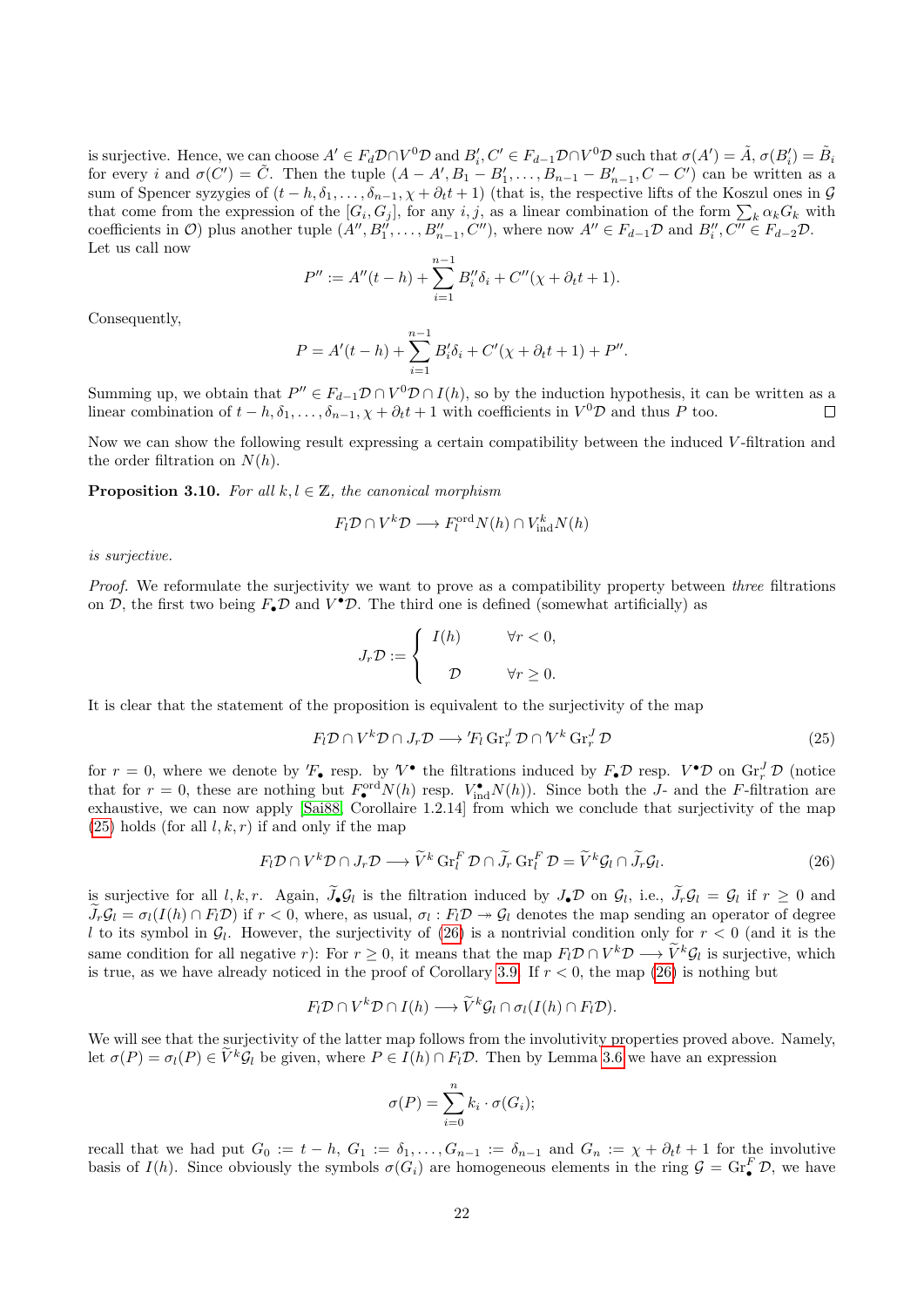that  $\deg(k_i) = l - \deg(\sigma(G_i)) = l - \text{ord}(G_i)$ . On the other hand, we know by Corollary [3.8](#page-19-0) that ord<sup>V</sup> $(k_i) \ge$ ord $V(\sigma(P))$  – ord $V(\sigma(G_i))$ , that is,

$$
k_i \in \widetilde{V}^{\text{ord}}^{\widetilde{V}}(\sigma(P)) - \text{ord}^{\widetilde{V}}(\sigma(G_i))\mathcal{G}.
$$

Moreover, it follows from the concrete form of the operators  $G_0, \ldots, G_n$  that  $\text{ord}^V(\sigma(G_i)) = \text{ord}^V(G_i) = 0$ , hence  $k_i \in \widetilde{V}^{\text{ord}^V(\sigma(P))}\mathcal{G}$ . Now choose any lift of  $k_i$  to an operator  $K_i \in F_{l-\text{ord}(G_i)}\mathcal{D} \cap V^{\text{ord}^V(\sigma(P))}\mathcal{D}$ . Such a lift exists since, as we have already noticed above, the map

$$
F_l \mathcal{D} \cap V^k \mathcal{D} \longrightarrow \widetilde{V}^k \mathcal{G}_l
$$

is surjective for all l, k. Then the element  $P' := \sum_{i=0}^{n} K_i \cdot G_i \in I(h)$  is the preimage we are looking for, i.e.,  $\sigma(P') = \sigma(P)$  and we have

$$
P' \in F_l \mathcal{D} \cap V^{\text{ord}^V(\sigma(P))} \mathcal{D} \subset F_l \mathcal{D} \cap V^k \mathcal{D};
$$

recall that we had chosen  $\sigma(P) \in \widetilde{V}^k \mathcal{G}_l \cap \sigma_l(I(h) \cap F_l \mathcal{D})$ , meaning that  $k \leq \text{ord}^V(\sigma(P))$ . Hence we have shown the surjectivity of

 $F_l \mathcal{D} \cap V^k \mathcal{D} \cap I(h) \longrightarrow \widetilde{V}^k \operatorname{Gr}_l^F \mathcal{D} \cap \sigma_l(I(h) \cap F_l \mathcal{D}),$ 

and as we said at the beginning of the proof, using [\[Sai88,](#page-41-0) Corollaire 1.2.14], the surjectivity of

$$
F_l \mathcal{D} \cap V^k \mathcal{D} = F_l \mathcal{D} \cap V^k \mathcal{D} \cap J_0 \longrightarrow F_l \operatorname{Gr}_0^J \mathcal{D} \cap V^k \operatorname{Gr}_0^J \mathcal{D} = F_l^{\operatorname{ord}} N(h) \cap V_{\operatorname{ind}}^k N(h),
$$

as required.

### <span id="page-22-0"></span>4 Description of the Hodge filtration

This section is the central piece of the article. We apply the results on the canonical V -filtration from the last section to compute the Hodge filtration on the mixed Hodge module which has  $\mathcal{O}_X(*D)$  as underlying  $\mathcal{D}_X$ -module. The main result is Theorem [4.4,](#page-26-0) which gives a precise description of  $F^H_\bullet \mathcal{O}_X(*D)$ . We also complement it with some statements about the Hodge filtration on the dual module  $\mathcal{O}_X(1D)$ , see Theorem [4.10,](#page-28-0) which we expect to be useful for future applications. We conjecture (see Conjecture [4.12\)](#page-29-0) some bound for the so-called generating level of the Hodge filtration (see Definition [4.11](#page-29-1) for this notion), which is supported by computation of examples in section [5](#page-30-0) below.

Notice that some of the results in this section (first part of Theorem [4.4](#page-26-0) or Theorem [4.12\)](#page-29-0) hold globally on X, however, for most of the proofs we will need to require that  $D \subset X$  is defined by an equation h. As already indicated, we will determine the Hodge filtration using the graph embedding  $i_h : X \hookrightarrow \mathbb{C}_t \times X$  and by considering extensions of Hodge modules from  $\mathbb{C}_t^* \times X$  to  $\mathbb{C}_t \times X$ .

Hence, let again X be an n-dimensional complex manifold and  $D \subset X$  a reduced free divisor, which is strongly Koszul at each point  $p \in D$ . We assume for now (until and including Corollary [4.3\)](#page-25-0) that D is given by a reduced equation  $h \in \Gamma(X, \mathcal{O}_X)$ . Notice also that contrary to the last section, we will consider all the objects as sheaves since this is more convenient when applying the functorial constructions from the theory of mixed Hodge modules.

Put  $U := X \backslash D$ , and consider the following basic diagram:

<span id="page-22-1"></span>
$$
U \xrightarrow{i'_h} \mathbb{C}_t^* \times X
$$
\n
$$
\downarrow j
$$
\n
$$
X \xrightarrow{i_h} \mathbb{C}_t \times X.
$$
\n(27)

Here j and j' are open embeddings, whereas  $i_h$  and  $i'_h$  (both are given by  $\underline{x} \mapsto (\underline{x}, h(\underline{x}))$  and may be called graph embeddings) are closed.

We are considering the pure Hodge module  $\mathbb{Q}_U^H[n]$  on U. By the functorial properties of the category of mixed Hodge modules, we know that there is an object  $j_*\mathbb{Q}_U^H[n] \in \text{MHM}(X)$ , whose underlying  $\mathcal{D}_X$ -module is the module  $\mathcal{O}_X(*D)$  of meromorphic functions. We are interested in describing the Hodge filtration  $F^H_\bullet$  on  $\mathcal{O}_X(*D)$ .

 $\Box$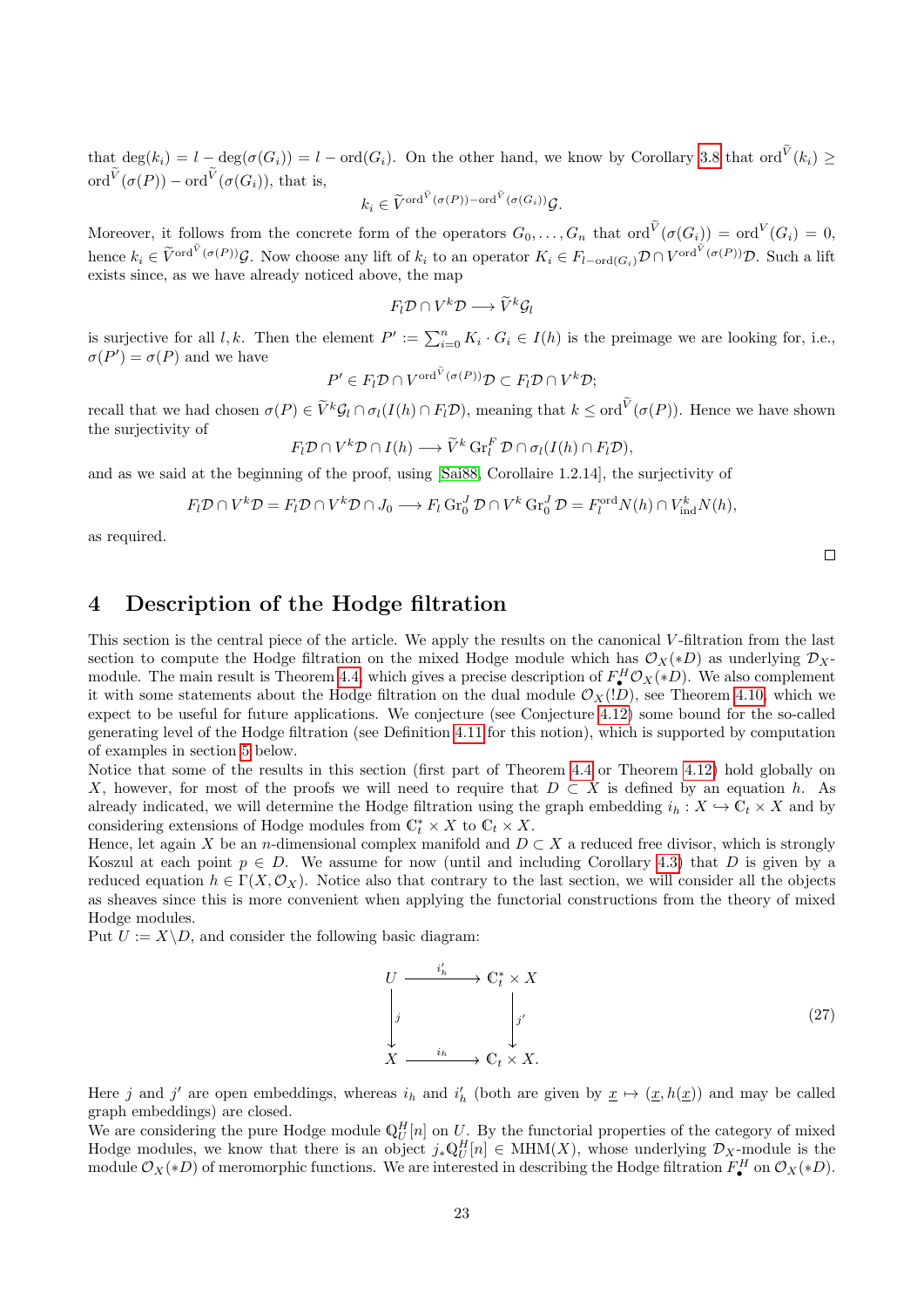The  $\mathcal{D}_U$ -module underlying  $\mathbb{Q}_U^H[n]$  is simply the structure sheaf  $\mathcal{O}_U$  and we have  $F_k^H \mathcal{O}_U = 0$  for all  $k < 0$  and  $F_k^H \mathcal{O}_U = \mathcal{O}_U$  for all  $k \geq 0$ . We obviously have

$$
\Theta_U \cong j^* \mathcal{D} e r_X(-\log D) = \mathcal{O}_U \delta_1 \oplus \ldots \oplus \mathcal{O}_U \delta_{n-1} \oplus \mathcal{O}_U \chi,
$$

recall from Proposition [2.4](#page-4-3) that the basis  $\delta_1, \ldots, \delta_{n-1}, \chi$  of  $\mathcal{D}er_X(-\log D)$  was chosen such that  $\delta_i(h) = 0$  for  $i = 1, \ldots, n-1$  and  $\chi(h) = h$ . Hence we have the following presentation

$$
\mathcal{O}_U \cong \frac{\mathcal{D}_U}{(\delta_1,\ldots,\delta_{n-1},\chi+1)},
$$

identifying the class of  $1 \in \mathcal{D}_U$  on the right-hand side with the function  $h^{-1} \in \mathcal{O}_U$ . Under this isomorphism,  $F_{\bullet}^H \mathcal{O}_U \cong F_{\bullet}^{\text{ord}} \mathcal{D}_U/(\delta_1,\ldots,\delta_{n-1},\chi+1)$ , here  $F_{\bullet}^{\text{ord}}$  denotes the filtration induced on a cyclic  $\mathcal{D}\text{-module}$  by the filtration on  $D$  by the order of differential operators.

From this presentation, we deduce the following statement.

<span id="page-23-0"></span>**Lemma 4.1.** The pure Hodge module  $i'_{h,*}\mathbb{Q}_U^H[n]$  has the underlying  $\mathcal{D}_{\mathbb{C}_t^*\times X}$ -module

$$
i'_{h,+}\mathcal{O}_U \cong \frac{\mathcal{D}_{\mathbb{C}_t^* \times X}}{\mathcal{D}_{\mathbb{C}_t^* \times X}(t-h,\delta_1,\ldots,\delta_{n-1},\widetilde{\chi}+1)},
$$

where  $\tilde{\chi} := \chi + \partial_t t$ . Under this isomorphism, we have the following description of the Hodge filtration on  $i'_{h,*} \mathbb{Q}_U^H[n]$ :

$$
F_k^H(i'_{h,+}\mathcal{O}_U) \cong F_{k-1}^{\text{ord}}\left[\frac{\mathcal{D}_{\mathbb{C}_t^* \times X}}{\mathcal{D}_{\mathbb{C}_t^* \times X}(t-h,\delta_1,\ldots,\delta_{n-1},\tilde{\chi}+1)}\right],\tag{28}
$$

where again  $F_{\bullet}^{\text{ord}}$  is the filtration induced from  $F_{\bullet} \mathcal{D}_{\mathbb{C}_{t}^{*} \times X}$ .

*Proof.* We rewrite the morphism  $i'_h$  as the composition  $i'_h = {}^{(2)}i'_h \circ {}^{(1)}i'_h$ , where  ${}^{(1)}i'_h : U \to \mathbb{C}^*_t \times U$  is the graph embedding of the restricted morphism  $h_{|U}: U \to \mathbb{C}^*_t$  (in particular, it is closed) and where

$$
\begin{array}{rcc} \hbox{$_{(2)}$} i'_h:\mathbb{C}^*_t\times U &\longrightarrow &\mathbb{C}^*_t\times X\\ (t,x) &\longmapsto & (t,x) \end{array}
$$

is the canonical open embedding. Notice however that the composed morphism  $i'_h: U \to \mathbb{C}_t^* \times X$  is closed, since the closure of its image is contained in  $\mathbb{C}_t^* \times U$ .

We can extend the above diagram  $(27)$  as follows:



We have

$$
{}^{(1)}i'_{h,+}\mathcal{O}_U = {}^{(1)}i'_{h,+}\frac{\mathcal{D}_U}{(\delta_1,\ldots,\delta_{n-1},\chi+1)} = {}^{(1)}i'_{h,*}\left(\frac{\mathcal{D}_U}{(\delta_1,\ldots,\delta_{n-1},\chi+1)}\right)[\partial_t] = \frac{\mathcal{D}_{\mathbb{C}_t^*\times U}}{(t-h,\delta_1,\ldots,\delta_{n-1},\tilde{\chi}+1)}
$$

and (see [\[Sai93,](#page-41-2) Formula 1.8.6])

$$
F_{k+1}^{H}({}^{(1)}i'_{h,+}\mathcal{O}_{U}) = \sum_{k_{1}+k_{2}=k} {}^{(1)}i'_{h,*}F_{k_{1}}^{H}(\mathcal{D}_{U}/(\delta_{1},\ldots,\delta_{n-1},\chi+1)) \partial_{t}^{k_{2}}
$$
  
= 
$$
\sum_{k_{1}+k_{2}=k} {}^{(1)}i'_{h,*}F_{k_{1}}^{\text{ord}}(\mathcal{D}_{U}/(\delta_{1},\ldots,\delta_{n-1},\chi+1)) \partial_{t}^{k_{2}}
$$
  
= 
$$
F_{k}^{\text{ord}}(\mathcal{D}_{\mathbb{C}_{t}^{*}\times U}/(t-h,\delta_{1},\ldots,\delta_{n-1},\widetilde{\chi}+1)).
$$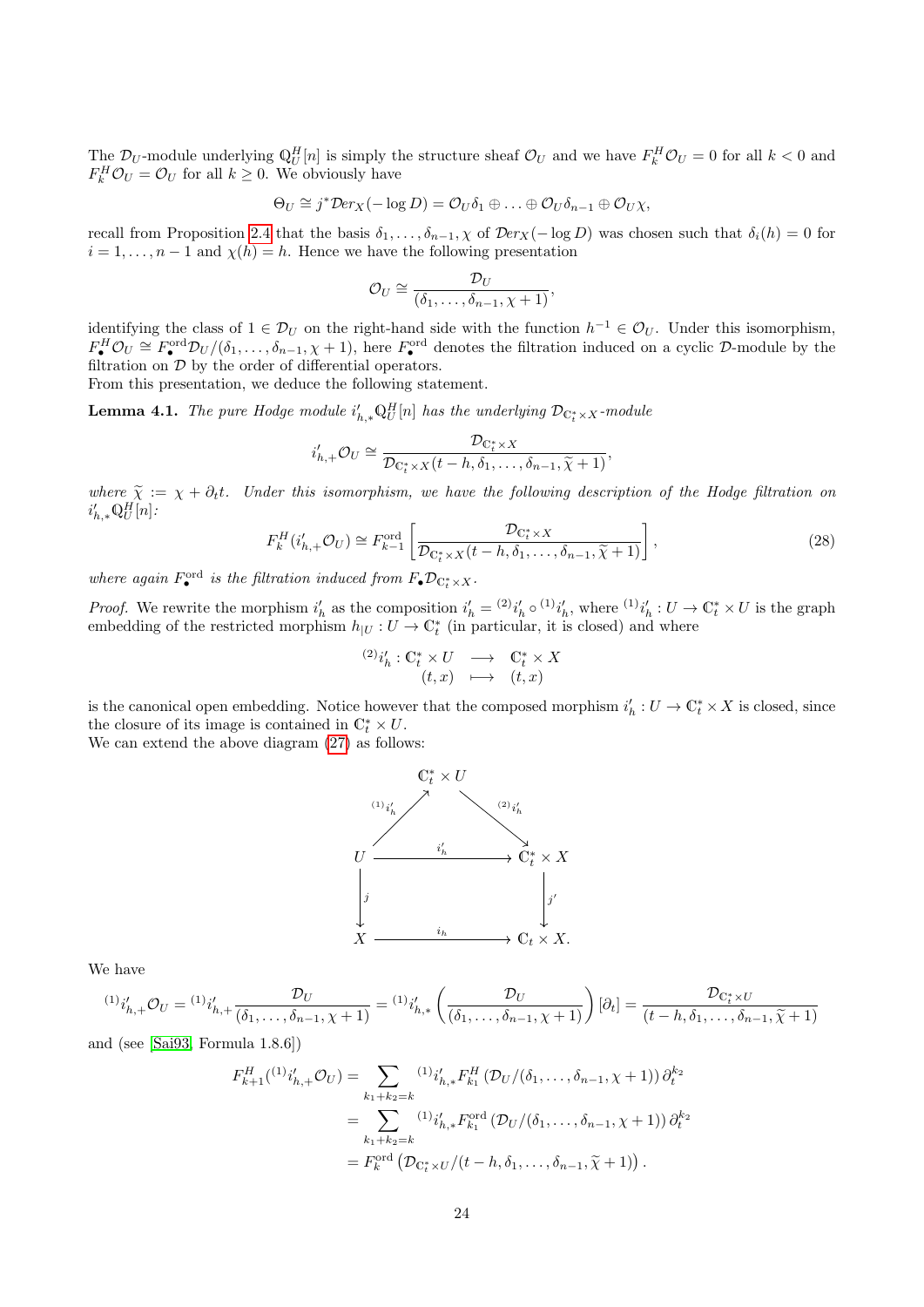Again, since

<span id="page-24-0"></span>
$$
\overline{\text{Supp}\left(\mathcal{D}_{\mathbb{C}_t^* \times U}/(t-h,\delta_1,\ldots,\delta_{n-1},\widetilde{\chi}+1)\right)} = \overline{\text{im}(\mathbb{C}^*)_{t}} \subset \mathbb{C}_t^* \times U,
$$
\n(29)

we obtain

$$
{}^{(2)}i'_{h,+}\left(\mathcal{D}_{\mathbb{C}_t^* \times U}/(t-h,\delta_1,\ldots,\delta_{n-1},\widetilde{\chi}+1)\right) = \mathcal{D}_{\mathbb{C}_t^* \times X}/(t-h,\delta_1,\ldots,\delta_{n-1},\widetilde{\chi}+1)
$$

Now we consider the Hodge filtration on the module

$$
i'_{h,+}\mathcal{O}_U = (2i'_{h})_+\left(\mathcal{D}_{\mathbb{C}_t^* \times U}/(t-h,\delta_1,\ldots,\delta_{n-1},\widetilde{\chi}+1)\right) \cong \mathcal{D}_{\mathbb{C}_t^* \times X}/(t-h,\delta_1,\ldots,\delta_{n-1},\widetilde{\chi}+1).
$$

We use once more the inclusion in formula  $(29)$ , which gives, when applying [\[Sai93,](#page-41-2) Formula 4.2.1] to the module  $\mathcal{M} = \mathcal{D}_{\mathbb{C}_t^* \times X}/(t-h, \delta_1, \ldots, \delta_{n-1}, \widetilde{\chi} + 1)$  and the morphism  ${}^{(2)}i'_h$ , that

$$
F_{k+1}^H i'_{h,+} \mathcal{O}_U = \left( \begin{matrix} (2)_{i'_h} \end{matrix} \right)_* F_k^{\text{ord}} \left( \mathcal{D}_{\mathbb{C}_t^* \times U} / (t-h, \delta_1, \ldots, \delta_{n-1}, \widetilde{\chi} + 1) \right) = F_k^{\text{ord}} \left( \mathcal{D}_{\mathbb{C}_t^* \times X} / (t-h, \delta_1, \ldots, \delta_{n-1}, \widetilde{\chi} + 1) \right),
$$

(the second equality follows since the closure of Supp  $(F_k^{\text{ord}}(\mathcal{D}_{\mathbb{C}_t^* \times U}/(t-h,\delta_1,\ldots,\delta_{n-1},\tilde{\chi}+1)))$  in  $\mathbb{C}_t^* \times X$  is<br>contained in  $\mathbb{C}_t^* \times U$  i.e., from formula (20)) contained in  $\mathbb{C}_t^* \times U$ , i.e., from formula [\(29\)](#page-24-0)).  $\Box$ 

Next we will deduce from this result a description of the Hodge filtration on the Hodge module  $j'_{*}(i'_{h})_{*}\mathbb{Q}_{U}^{H}[n]$ . This is the crucial step towards our first main result (Theorem [4.4](#page-26-0) below). We will use the results from the last section concerning the canonical V-filtration of the graph embedding module  $i_{h,+}\mathcal{O}_X(*D)$  in an essential way. The result we are after can be stated as follows.

<span id="page-24-1"></span>**Proposition 4.2.** The mixed Hodge module  $j'_*i'_{h,*}\mathbb{Q}_U^H[n]$  has  $i_{h,+}\mathcal{O}_X(*D)$  as underlying  $\mathcal{D}_{\mathbb{C}_t\times X}$ -module. Under the isomorphism

$$
i_{h,+}\mathcal{O}_X(*D) \cong \frac{\mathcal{D}_{\mathbb{C}_t \times X}}{\mathcal{D}_{\mathbb{C}_t \times X}(t-h,\delta_1,\ldots,\delta_{n-1},\widetilde{\chi}+1)} =: \mathcal{N}(h)
$$

from Lemma [3.5](#page-16-0) (which, as indicated at the beginning of this section, we write here as an isomorphism of sheaves of  $\mathcal{D}_{C_t\times X}$ -modules rather than of germs) we have the following inclusion of coherent  $\mathcal{O}_{C_t\times X}$ -modules for all  $k \in \mathbb{Z}$ :

<span id="page-24-2"></span>
$$
F_k^H(i_{h,+}\mathcal{O}_X(*D)) \subset F_{k-1}^{\text{ord}}\mathcal{N}(h)
$$
\n
$$
(30)
$$

Proof. First put for notational convenience

$$
\mathcal{N}'(h) := \frac{\mathcal{D}_{\mathbb{C}_{t}^{*}\times X}}{\mathcal{D}_{\mathbb{C}_{t}^{*}\times X}(t-h,\delta_{1},\ldots,\delta_{n-1},\widetilde{\chi}+1)} \cong i'_{h,+} \mathcal{O}_{U}.
$$

Now it is known (see [\[Sai93,](#page-41-2) Proposition 4.2]) that the Hodge filtration on the Hodge module  $j'_*i'_{h,*}\mathbb{Q}_U^H[n] \cong$  $i_{h,*}j_*\mathbb{Q}_U^H[n]$  has the following description (this is due to the construction of the open direct image for mixed Hodge modules, see [\[Sai90,](#page-41-1) Section 2.7-2.8]):

$$
F_k^H(i_{h,+}\mathcal{O}_X(*D)) = \sum_{i\geq 0} \partial_i^i \left( V_{\text{can}}^0 \mathcal{N}(h) \cap j'_*(j')^* F_{k-i}^H i_{h,+} \mathcal{O}_X(*D) \right),\tag{31}
$$

but since

$$
(j')^* F_{k-i}^H(i_{h,+} \mathcal{O}_X(*D)) = F_{k-i}^H i'_{h,+} \mathcal{O}_U = F_{k-1-i}^{\text{ord}} \mathcal{N}'(h),
$$

we are left to show that we have

$$
\sum_{i\geq 0} \partial_t^i \left( V_{\text{can}}^0 \mathcal{N}(h) \cap j'_* F_{k-1-i}^{\text{ord}} \mathcal{N}'(h) \right) \subset F_{k-1}^{\text{ord}} \mathcal{N}(h).
$$

Since

$$
\partial_t^i F_r^{\text{ord}} \mathcal{N}(h) \subset F_{r+i}^{\text{ord}} \mathcal{N}(h)
$$

holds for all  $r, i \in \mathbb{N}$ , it is sufficient to show the inclusion

 $\overline{(\ }$ 

$$
V_{\text{can}}^0 \mathcal{N}(h) \cap j'_* F_r^{\text{ord}} \mathcal{N}'(h) \subset F_r^{\text{ord}} \mathcal{N}(h)
$$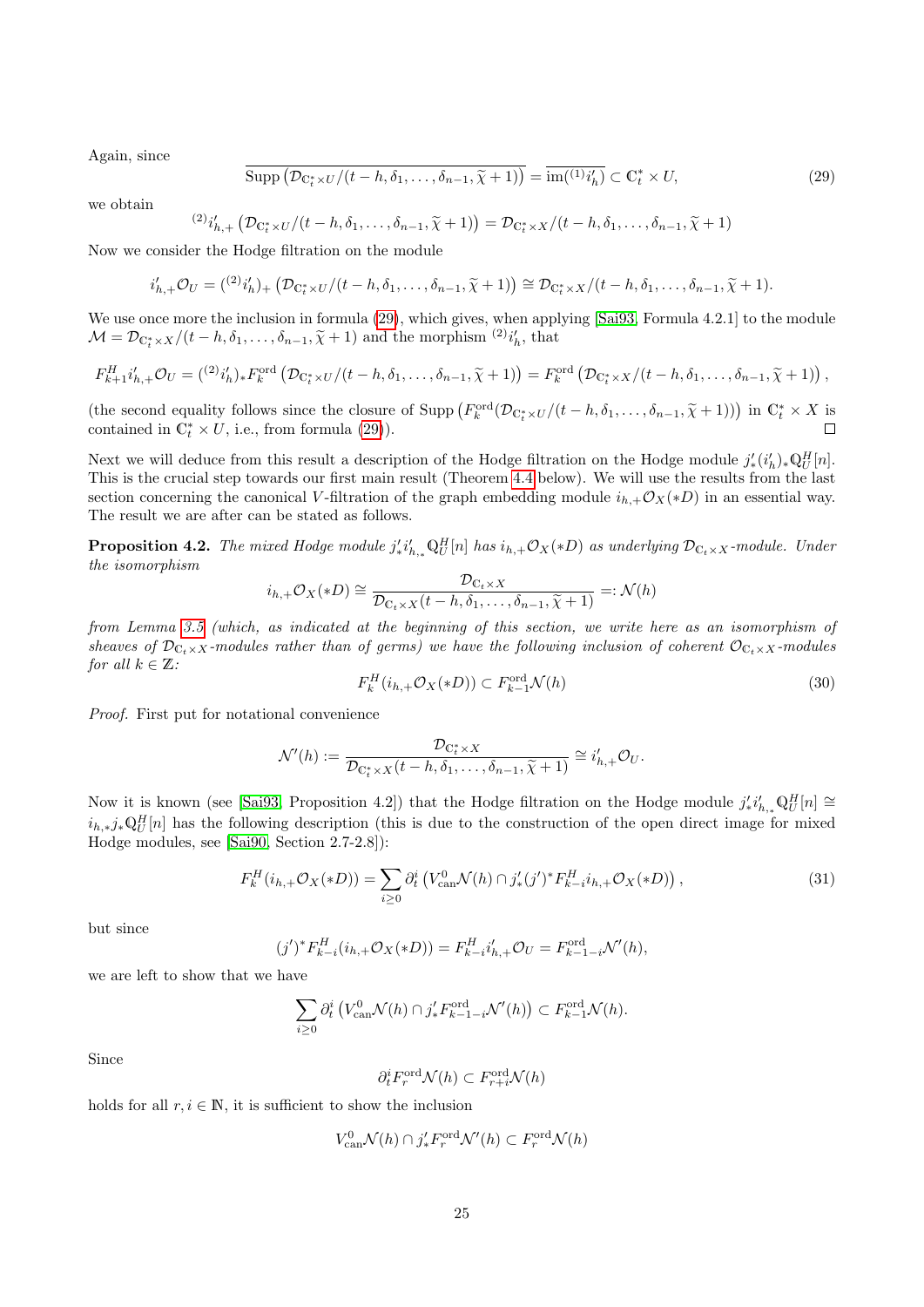for all  $r \in \mathbb{N}$ . We have seen in Proposition [3.3](#page-15-0) that  $V_{\text{can}}^k \mathcal{N}(h) \subset V_{\text{ind}}^k \mathcal{N}(h)$  holds for all  $k \in \mathbb{Z}$  (recall that since we assume in this section that D is SK free, we know that the roots of  $b_h(s)$  are included in  $(-2,0)$  by [\[NM15,](#page-41-12) Theorem 4.1], so that the assumptions of Proposition [3.3](#page-15-0) are satisfied). Thus it suffices to show that we have

$$
V_{\text{ind}}^{0} \mathcal{N}(h) \cap j'_{*} F_{r}^{\text{ord}} \mathcal{N}'(h) \subset F_{r}^{\text{ord}} \mathcal{N}(h)
$$

for all  $r \in \mathbb{N}$ . Let an element  $m \in V_{\text{ind}}^0 \mathcal{N}(h) \cap j'_* F_r^{\text{ord}} \mathcal{N}'(h)$  be given. Then there is some  $p \in \mathbb{N}$  such that  $t^p \cdot m \in V_{\text{ind}}^p \mathcal{N}(h) \cap F_r^{\text{ord}} \mathcal{N}(h)$  (see also the proof of [\[Sai88,](#page-41-0) Proposition 3.2.2], especially the implication (3.2.1.2)  $\Rightarrow$  (3.2.2.1)): Since the filtration  $F_{\bullet}^{\text{ord}}$  is exhaustive on  $V_{\text{ind}}^0 \mathcal{N}(h)$  we know that there is some  $l \in \mathbb{N}$  such that  $m \in F_l^{\text{ord}}(\mathcal{N}(h)) \cap V_{\text{ind}}^0 \mathcal{N}(h)$ , if  $l \leq r$ , we are done by putting  $p = 0$ . Otherwise, since  $m \in j'_* F_r^{\text{ord}} \mathcal{N}'(h)$  (which means by definition that  $m_{\vert \mathbb{C}^*_t \times X} \in F_r^{\text{ord}}\mathcal{N}'(h)$  it follows that the class of m in the quotient  $F_l^{\text{ord}}\mathcal{N}(h)/F_r^{\text{ord}}\mathcal{N}(h)$ is a t-torsion element in that module. Notice that  $F_l^{\text{ord}}\mathcal{N}(h)/F_r^{\text{ord}}\mathcal{N}(h)$  is  $\mathcal{O}_{\mathbb{C}_t\times X}$ -coherent, hence there is some p such that the class of  $t^p \cdot m$  is zero in this quotient, that is  $t^p \cdot m \in F_r^{\text{ord}}(\mathcal{N}(h))$ , and obviously we have  $t^p \cdot m \in V_{\text{ind}}^p \mathcal{N}(h)$  since  $m \in V_{\text{ind}}^0 \mathcal{N}(h)$ .

Now by Proposition [3.10](#page-21-0) we know that there exists an operator  $P' \in V^p \mathcal{D}_{\mathbb{C}_t \times X} \cap F_r \mathcal{D}_{\mathbb{C}_t \times X}$  projecting to  $t^p \cdot m \in V_{\text{ind}}^p \mathcal{N}(h) \cap F_r^{\text{ord}} \mathcal{N}(h)$ . By definition, P' can be written as  $P' = t^p \cdot P$ , where  $P \in V^0 \mathcal{D}_{\mathbb{C}_t \times X} \cap F_r \mathcal{D}_{\mathbb{C}_t \times X}$ . Then the class  $[P]$  of P in  $\mathcal{N}(h)$  satisfies  $[P] \in F_r^{\text{ord}} \mathcal{N}(h)$  and obviously we have  $[P] = m$ . Hence the inclusion  $V_{\text{ind}}^{0} \mathcal{N}(h) \cap j'_{*} F_{r}^{\text{ord}} \mathcal{N}'(h) \subset F_{r}^{\text{ord}} \mathcal{N}(h)$  is proved.

Using the description of the canonical V-filtration on the module  $\mathcal{N}(h)$  along the divisor  $\{t = 0\}$  from Corollary [3.3,](#page-15-0) we can give a more precise description of the Hodge filtration on that module. We also recall from such corollary that  $B'_h := \{ \alpha \in \mathbb{Q} \cap (0,1) \mid b_h(\alpha-1)=0 \}$ , and for  $\alpha \in B'_h$ , we write  $l_\alpha$  for the multiplicity of  $\alpha-1$ in  $b_h(s)$ .

For the sake of brevity, we will sometimes write in the following  $F^H \mathcal{N}(h)$ , translating the Hodge filtration on  $i_{h,+}\mathcal{O}_X(*D)$  using the isomorphism  $\mathcal{N}(h) \cong i_{h,+}\mathcal{O}_X(*D)$ .

<span id="page-25-0"></span>Corollary 4.3. Under the isomorphism  $i_{h,+}\mathcal{O}_X(*D) \cong \mathcal{N}(h)$ , we have the following (equivalent) descriptions of the Hodge filtration steps  $F_k^H \mathcal{O}_X(*D)$  for all  $k \in \mathbb{Z}$ .

<span id="page-25-3"></span>
$$
F_k^H i_{h,+} \mathcal{O}_X(*D) = \sum_{i \geq 0} \partial_t^i \left( V_{\text{can}}^0 \mathcal{N}(h) \cap F_{k-1-i}^{\text{ord}} \mathcal{N}(h) \right) = \sum_{i=0}^{k-1} \partial_t^i \left( V_{\text{can}}^0 \mathcal{N}(h) \cap F_{k-1-i}^{\text{ord}} \mathcal{N}(h) \right), \tag{32}
$$

$$
F_k^H i_{h,+} \mathcal{O}_X(*D) = \partial_t F_{k-1}^H i_{h,+} \mathcal{O}_X(*D) + V_{\text{can}}^0 \mathcal{N}(h) \cap F_{k-1}^{\text{ord}} \mathcal{N}(h)
$$
\n(33)

$$
\cong \partial_t F_{k-1}^H i_{h,+} \mathcal{O}_X(*D) + \left( V_{\text{ind}}^1 \mathcal{N}(h) + \prod_{\alpha \in B'_h} (\partial_t t + \alpha)^{l_{\alpha}} V_{\text{ind}}^0 \mathcal{N}(h) \right) \cap F_{k-1}^{\text{ord}} \mathcal{N}(h). \tag{34}
$$

Proof. From the proof of the last lemma we know already that

<span id="page-25-2"></span><span id="page-25-1"></span>
$$
F_k^H(i_{h,+}\mathcal{O}_X(*D)) = \sum_{i\geq 0} \partial_t^i \left( V_{\text{can}}^0 \mathcal{N}(h) \cap j'_* F_{k-1-i}^{\text{ord}} \mathcal{N}'(h) \right)
$$
(35)

so that in particular  $F_k^H i_{h,+} \mathcal{O}_X(*D) = 0$  for all  $k < 1$  since  $F_l^{\text{ord}} \mathcal{N}'(h) = 0$  for negative l. The same holds for  $F_l^{\text{ord}}(\mathcal{N}(h))$ , hence, the above formulas are proved when  $k < 1$ . We rewrite formula [\(35\)](#page-25-1) in a recursive way, namely

$$
F_k^H(i_{h,+}\mathcal{O}_X(*D)) = \sum_{i>0} \partial_t^i \left( V_{\text{can}}^0 \mathcal{N}(h) \cap j'_* F_{k-1-i}^{\text{ord}} \mathcal{N}'(h) \right) + V_{\text{can}}^0 \mathcal{N}(h) \cap j'_* F_{k-1}^{\text{ord}} \mathcal{N}'(h)
$$
  

$$
= \partial_t \left( \sum_{i\geq 0} \partial_t^i \left( V_{\text{can}}^0 \mathcal{N}(h) \cap j'_* F_{k-2-i}^{\text{ord}} \mathcal{N}'(h) \right) \right) + V_{\text{can}}^0 \mathcal{N}(h) \cap j'_* F_{k-1}^{\text{ord}} \mathcal{N}'(h)
$$
  

$$
= \partial_t F_{k-1}^H(i_{h,+}\mathcal{O}_X(*D)) + V_{\text{can}}^0 \mathcal{N}(h) \cap j'_* F_{k-1}^{\text{ord}} \mathcal{N}'(h)
$$
(36)

where the last equality uses again formula [\(35\)](#page-25-1).

Now we conclude using Proposition [4.2:](#page-24-1) We know from equation [\(30\)](#page-24-2) that  $F_k^H(i_{h,+}\mathcal{O}_X(*D)) \subset F_{k-1}^{\text{ord}}\mathcal{N}(h)$ , hence we obtain

$$
V_{\mathrm{can}}^0 \mathcal{N}(h) \cap F_{k-1}^{\mathrm{ord}} \mathcal{N}(h) \subset V_{\mathrm{can}}^0 \mathcal{N}(h) \cap j'_* F_{k-1}^{\mathrm{ord}} \mathcal{N}'(h) \stackrel{*}{\subset} F_k^H(i_{h,+} \mathcal{O}_X(*D)) \subset F_{k-1}^{\mathrm{ord}} \mathcal{N}(h).
$$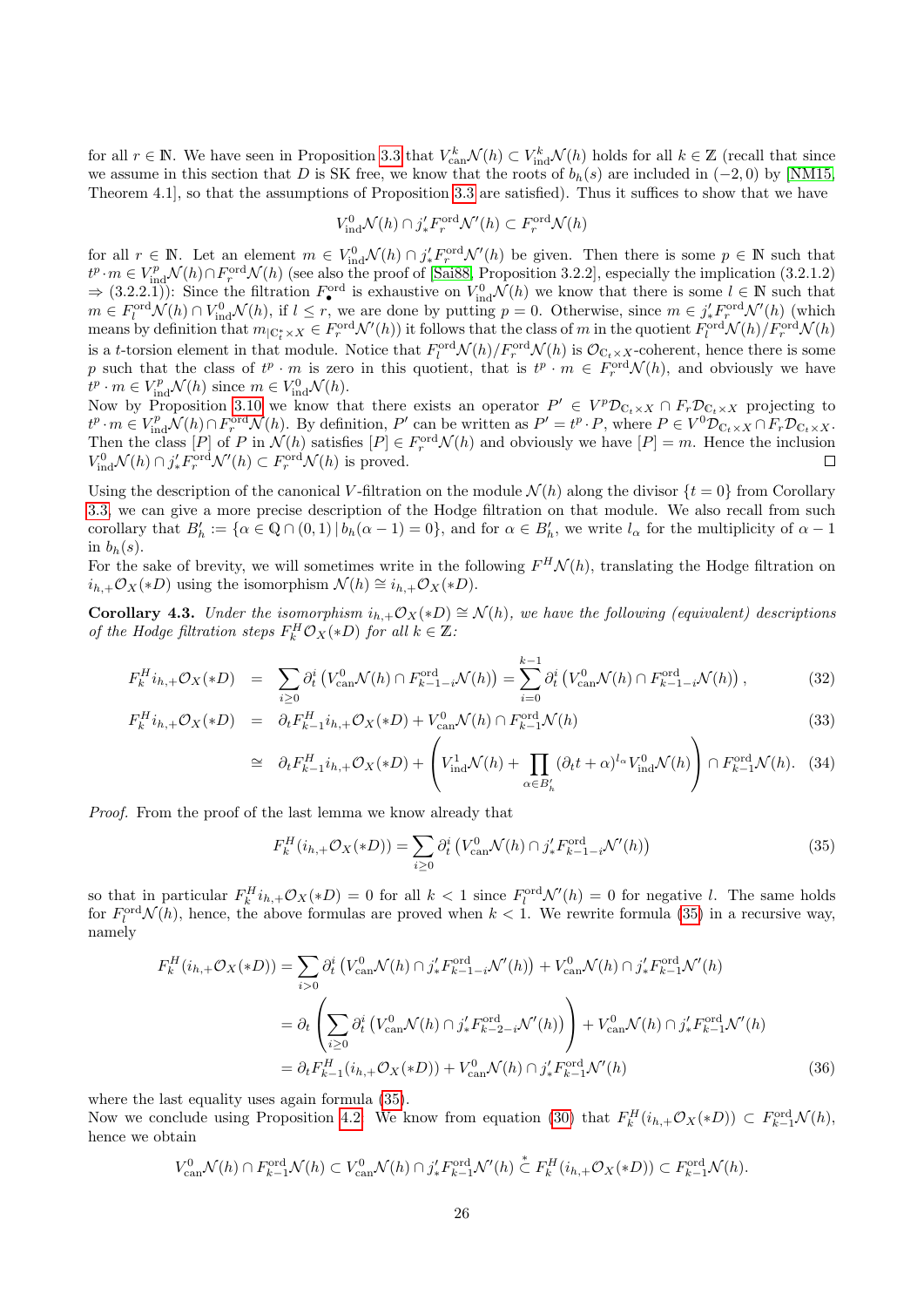since we clearly have  $F_{k-1}^{\text{ord}}\mathcal{N}(h) \subset j'_*F_{k-1}^{\text{ord}}\mathcal{N}'(h)$  by the very definition of the functor  $(j')_*$  and where the inclusion  $\stackrel{*}{\subset}$  follows from equation [\(36\)](#page-25-2) above. As a consequence, the first inclusion  $V_{\text{can}}^0 \mathcal{N}(h) \cap F_{k-1}^{\text{ord}} \mathcal{N}(h) \subset$  $V_{\text{can}}^0 \mathcal{N}(h) \cap j'_* F_{k-1}^{\text{ord}} \mathcal{N}'(h)$  is in fact an equality, and therefore equation [\(36\)](#page-25-2) becomes

$$
F_k^H(i_{h,+}\mathcal{O}_X(*D))=\partial_t F_{k-1}^H(i_{h,+}\mathcal{O}_X(*D))+V_{\textrm{can}}^0\mathcal{N}(h)\cap F_{k-1}^{\textrm{ord}}\mathcal{N}(h),
$$

so that the recursive Formula [\(33\)](#page-25-3) is shown. Formula [\(34\)](#page-25-3) follows by replacing the term  $V_{\text{can}}^0 \mathcal{N}(h)$  with the expression from Proposition [3.3.](#page-15-0) Moreover, it is clear that the non-recursive Formula [\(32\)](#page-25-3) follows from the recursive one [\(33\)](#page-25-3) by induction.

 $\Box$ 

Our main purpose is to describe the Hodge filtration on  $\mathcal{O}_X(*D)$ . This description will be obtained as a consequence of Proposition [4.2](#page-24-1) and Corollary [4.3.](#page-25-0) Recall that the graph embedding module  $\mathcal{N}(h)$  can be alternatively described as  $\mathcal{M}(h)[\partial_t]$ , where the left action by  $\mathcal{D}_{\mathbb{C}_t\times X}$  on  $\mathcal{M}(h)[\partial_t]$  is given by Formula [\(19\)](#page-14-0). We then have the following result.

<span id="page-26-0"></span>**Theorem 4.4.** Consider a strongly Koszul free divisor  $D \subset X$ . Then we have the following inclusion of coherent  $\mathcal{O}_X$ -modules (which holds globally on X and does not require that D is given by a global equation)

$$
F_k^H \mathcal{O}_X(*D) \subset F_k^{\text{ord}} \mathcal{O}_X(*D),
$$

where  $F^H_\bullet \mathcal{O}_X(*D)$  is the filtration such that the filtered  $\mathcal{D}_X$ -module  $(\mathcal{O}_X(*D), F^H_\bullet)$  underlies the mixed Hodge module  $j_*\mathbb{Q}_U^H[n]$ .

If  $h = 0$  is a local reduced equation for D and using the local isomorphism  $\mathcal{M}(h) \cong \mathcal{O}_X(*D)$ , we have the recursive formula

<span id="page-26-1"></span>
$$
F_k^H \mathcal{O}_X(*D) \cong F_k^H \mathcal{M}(h) \cong \left[ \partial_t F_k^H \mathcal{N}(h) + \left( V_{\text{ind}}^1 \mathcal{N}(h) + \prod_{\alpha \in B'_h} (\partial_t t + \alpha)^{l_\alpha} V_{\text{ind}}^0 \mathcal{N}(h) \right) \right] \cap \left( F_k^{\text{ord}} \mathcal{M}(h) \otimes 1 \right), \tag{37}
$$

where the intersection takes place in  $\mathcal{M}(h)[\partial_t] \cong \mathcal{N}(h)$ .

Formula  $(37)$  is recursive despite the appearance of the same index k on both sides: in order to calculate (locally) the k-th filtration step of the Hodge filtration on  $\mathcal{O}_X(*D)$ , we need to know the k-th filtration step of the Hodge filtration on  $\mathcal{N}(h)$ , the knowledge of which is equivalent to the knowledge of  $F_{k-1}^H \mathcal{M}(h) \cong F_{k-1}^H \mathcal{O}_X(*D)$  (see the discussion in the proof below, in particular, Formula [\(39\)](#page-26-2)).

*Proof.* It is sufficient to prove the second statement, since locally where D is defined by an equation  $h =$ 0, formula [\(37\)](#page-26-1) exhibits  $F_k^H \mathcal{O}_X(*D)$  as a submodule of  $F_k^{\text{ord}} \mathcal{M}(h)$ . However, the statement  $F_k^H \mathcal{O}_X(*D)$   $\subset$  $F_k^{\text{ord}}\mathcal{O}_X(*D)$  (where  $F_{\bullet}^{\text{ord}}\mathcal{O}_X(*D)$  is as in Definition [2.2\)](#page-4-2) holds globally on X, once it is shown at each  $p \in D$ . First notice that we have the equality

$$
i_{h,*}j_*\mathbb{Q}_U^H[n] = j'_*i'_{h,*}\mathbb{Q}_U^H[n]
$$

of objects in MHM( $\mathbb{C}_t \times X$ ). It follows that the filtered module  $(\mathcal{N}(h), F^H_{\bullet})$  (where  $F^H_{\bullet}$  is the filtration considered in Proposition [4.2](#page-24-1) and Corollary [4.3\)](#page-25-0) underlies the mixed Hodge module  $i_{h,*}j_*\mathbb{Q}_U^H[n]$ . Then [\[Sai93,](#page-41-2) Formula (1.8.6)] yields the following relation between the filtration  $F^H_{\bullet} \mathcal{N}(h)$  and the Hodge filtration on  $j_* \mathbb{Q}_U^H[n]$  (which is  $F_{\bullet}^H \mathcal{O}_X(*D)$ , and again we will freely denote it by  $F_{\bullet}^H \mathcal{M}(h)$  using the isomorphism  $\mathcal{M}(h) \cong \mathcal{O}_X(*D)$ :

<span id="page-26-3"></span>
$$
F_k^H \mathcal{N}(h) = \sum_{j \ge 0} F_{k-1-j}^H \mathcal{M}(h) \otimes \partial_t^j,
$$
\n(38)

in other words, we obtain

<span id="page-26-2"></span>
$$
F_{k-1}^H \mathcal{O}_X(*D) \cong F_{k-1}^H \mathcal{M}(h) \cong F_k^H \mathcal{N}(h) \cap (\mathcal{M}(h) \otimes 1)
$$
\n(39)

for all  $k > 1$ . As we have noticed in Corollary [4.3,](#page-25-0) we have the inclusion

$$
F_k^H i_{h,+} \mathcal{O}_X(*D) \cong F_k^H \mathcal{N}(h) \subset F_{k-1}^{\text{ord}} \mathcal{N}(h),
$$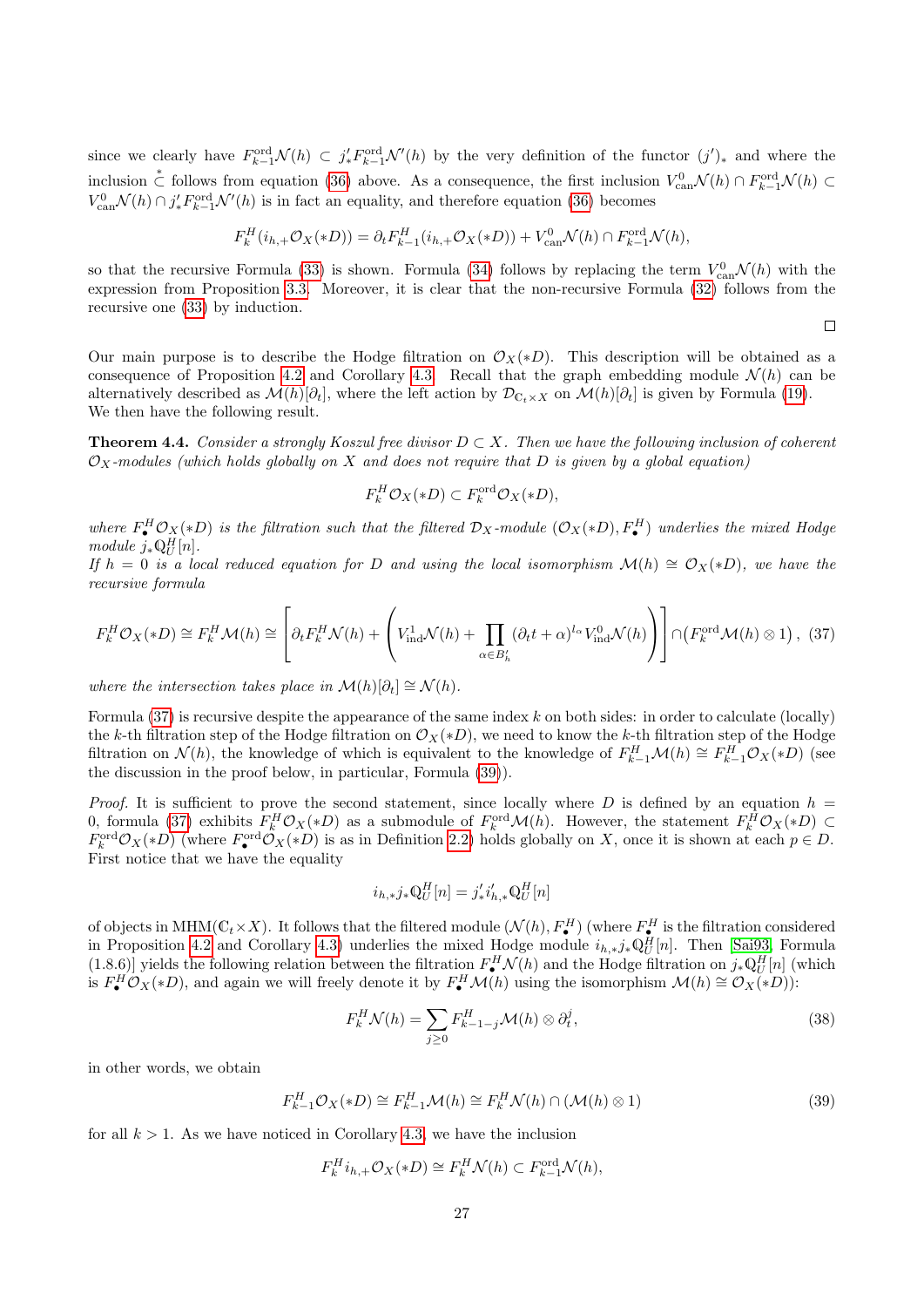and since obviously  $F_{k-1}^{\text{ord}}\mathcal{N}(h) \cap (\mathcal{M}(h) \otimes 1) = F_{k-1}^{\text{ord}}\mathcal{N}(h) \cap (F_{k-1}^{\text{ord}}\mathcal{M}(h) \otimes 1)$ , we obtain by plugging in formula [\(34\)](#page-25-3) that

$$
F_{k-1}^H \mathcal{O}_X(*D) \cong \left[\partial_t F_{k-1}^H \mathcal{N}(h) + \left(V_{\text{ind}}^1 \mathcal{N}(h) + \prod_{\alpha \in B'_h} (\partial_t t + \alpha)^{l_{\alpha}} V_{\text{ind}}^0 \mathcal{N}(h)\right) \cap F_{k-1}^{\text{ord}} \mathcal{N}(h)\right] \cap \left(F_{k-1}^{\text{ord}} \mathcal{M}(h) \otimes 1\right).
$$

Shifting the indices by one, the inclusion

$$
F_k^H \mathcal{O}_X(*D) \subset \left[\partial_t F_k^H \mathcal{N}(h) + \left(V_{\text{ind}}^1 \mathcal{N}(h) + \prod_{\alpha \in B'_h} (\partial_t t + \alpha)^{l_{\alpha}} V_{\text{ind}}^0 \mathcal{N}(h)\right)\right] \cap \left(F_k^{\text{ord}} \mathcal{M}(h) \otimes 1\right)
$$

is then clear. But we also have the inclusion in the other direction: Let  $a \in \partial_t F_k^H \mathcal{N}(h)$  and  $b \in V_{\text{in}}^1$  $\Pi$  $\chi^1_\mathrm{ind} \mathcal{N}(h) +$  ${}_{\alpha\in B'_{h}}(\partial_{t}t+\alpha)^{l_{\alpha}}V_{\text{ind}}^{0}\mathcal{N}(h)$  and assume that  $a+b\in F_{k}^{\text{ord}}\mathcal{M}(h)\otimes 1\subset F_{k}^{\text{ord}}\mathcal{N}(h)$ . Then since  $\partial_{t}F_{k}^{H}\mathcal{N}(h)\subset$  $\partial_t F_{k-1}^{\text{ord}} \mathcal{N}(h) \subset F_k^{\text{ord}} \mathcal{N}(h)$ , we must necessarily have  $b \in F_k^{\text{ord}} \mathcal{N}(h)$ , so that

$$
a+b \in \left[\partial_t F_k^H \mathcal{N}(h) + \left(V_{\text{ind}}^1 \mathcal{N}(h) + \prod_{\alpha \in B'_h} (\partial_t t + \alpha)^{l_{\alpha}} V_{\text{ind}}^0 \mathcal{N}(h)\right) \cap F_k^{\text{ord}} \mathcal{N}(h)\right] \cap \left(F_k^{\text{ord}} \mathcal{M}(h) \otimes 1\right) \cong F_k^H \mathcal{O}_X(*D),
$$

 $\Box$ 

as required.

<span id="page-27-1"></span>Remark 4.5. (see also subsection [5.1](#page-36-0) below) As shown in [\[Sai93,](#page-41-2) Proposition 0.9] we have

$$
F_{\bullet}^H \mathcal{O}_X(*D) \subset P_{\bullet} \mathcal{O}_X(*D)
$$

for any reduced divisor, where  $P_kO_X(*D) := O_X((k+1)D)$  is the pole order filtration. In our situation of a strongly Koszul free divisor, we obviously have

$$
F_k^H \mathcal{O}_X(*D) \subset F_k^{\text{ord}} \mathcal{O}_X(*D) \subset P_k \mathcal{O}_X(*D), \ k \ge 0,
$$

with  $F_0^H \mathcal{O}_X(*D) \subset F_0^{\text{ord}} \mathcal{O}_X(*D) = P_0 \mathcal{O}_X(*D)$ . One can thus consider  $F_k^{\text{ord}} \mathcal{O}_X(*D)$ , in the current situation, as a better approximation to the Hodge filtration than the pole order filtration  $P_{\bullet}\mathcal{O}_X(*D)$  (though both are equal at level  $k = 0$ ). A very special example is the case where D has normal crossings, then for any local reduced equation  $h = 0$  for D the only root of  $b_h(s)$  is  $-1$ , and one easily obtains  $F_k^H \mathcal{O}_X(*D) = F_k^{\text{ord}} \mathcal{O}_X(*D)$ . Correspondingly, we have  $F_0^H \mathcal{O}_X(*D) = F_0^{\text{ord}} \mathcal{O}_X(*D) = P_0 \mathcal{O}(*D) = \mathcal{O}(D)$ , so that  $\mathcal{I}_0(D) = \mathcal{O}_X$ , but the higher Hodge ideals are non-trivial even for the normal crossing case, precisely because  $F_k^{\text{ord}}\mathcal{O}_X(*D) \subsetneq P_k\mathcal{O}(*D)$  for  $k > 0$ .

We have seen so far that  $F^H_\bullet \mathcal{O}_X(*D) \subset F^{\text{ord}}_\bullet \mathcal{O}_X(*D)$ , with equality iff  $-1$  is the only root of  $b_h(s)$  for any local reduced equation  $h$  of  $D$ . However, we can actually give an inclusion in the reverse direction, but with a specific shift, which we conjecture to be the generating level of the Hodge filtration on  $\mathcal{O}_X(*D)$  (see Conjecture [4.12](#page-29-0) below). As a preparation, we need the following result.

<span id="page-27-0"></span>**Lemma 4.6.** Let  $(D, p) \subset (X, p)$  be a germ of strongly Koszul free divisor with reduced equation  $h = 0$ , let  $\beta(s) = \prod_{\alpha \in B'_h} (s + \alpha)^{l_{\alpha}},$  where  $l_{\alpha}$  is the multiplicity of  $\alpha - 1$  in  $b_h(s)$  and put  $r := \deg \beta(s)$ . Consider the generator  $[1] \in \mathcal{N}(h)$ , then we have

$$
[1] \in F_{r+1}^H \mathcal{N}(h).
$$

*Proof.* Write  $\beta(s) = \sum_{i=0}^r a_i s^i$  with  $a_0, \ldots, a_r \in \mathbb{C}$ . We have  $[t \cdot (\partial_t t)^{i-1}] \in V_{\text{ind}}^1 \mathcal{N}(h) \cap F_{i-1}^{\text{ord}} \mathcal{N}(h)$  for all  $i \in \{1, \ldots, r\}$ . Now we may rewrite Formula [\(34\)](#page-25-3) as

$$
F_{k+1}^H \mathcal{N}(h) \cong \partial_t \left( \partial_t F_{k-1}^H \mathcal{N}(h) + \left( \beta(\partial_t t) V_{\text{ind}}^0 \mathcal{N}(h) + V_{\text{ind}}^1 \mathcal{N}(h) \right) \cap F_{k-1}^{\text{ord}} \mathcal{N}(h) \right) + \left( \beta(\partial_t t) V_{\text{ind}}^0 \mathcal{N}(h) + V_{\text{ind}}^1 \mathcal{N}(h) \right) \cap F_k^{\text{ord}} \mathcal{N}(h).
$$

Then we have for all  $i \in \{1, \ldots, r\}$ 

$$
[(\partial_t t)^i] = \partial_t \cdot [t(\partial_t t)^{i-1}] \in \partial_t \left[ V_{\text{ind}}^1 \mathcal{N}(h) \cap F_{i-1}^{\text{ord}} \mathcal{N}(h) \right] \subset F_{i+1}^H \mathcal{N}(h) \subset F_{r+1}^H \mathcal{N}(h).
$$

On the other hand, we have  $\beta(\partial_t t) \cdot [1] \in \beta(\partial_t t) V_{\text{ind}}^0 \mathcal{N}(h) \cap F_r^{\text{ord}} \mathcal{N}(h) \subset F_{r+1}^H \mathcal{N}(h)$ . Since  $\beta(\partial_t t) - \sum_{i=1}^r a_i (\partial_t t)^i =$  $a_0$  we find that  $a_0[1] \in F_{r+1}^H \mathcal{N}(h)$ . By definition of the set  $B'_h$ , we have  $\beta(0) \neq 0$  and hence  $a_0 \neq 0$ , so that finally  $[1] \in F_{r+1}^H \mathcal{N}(h)$ , as required.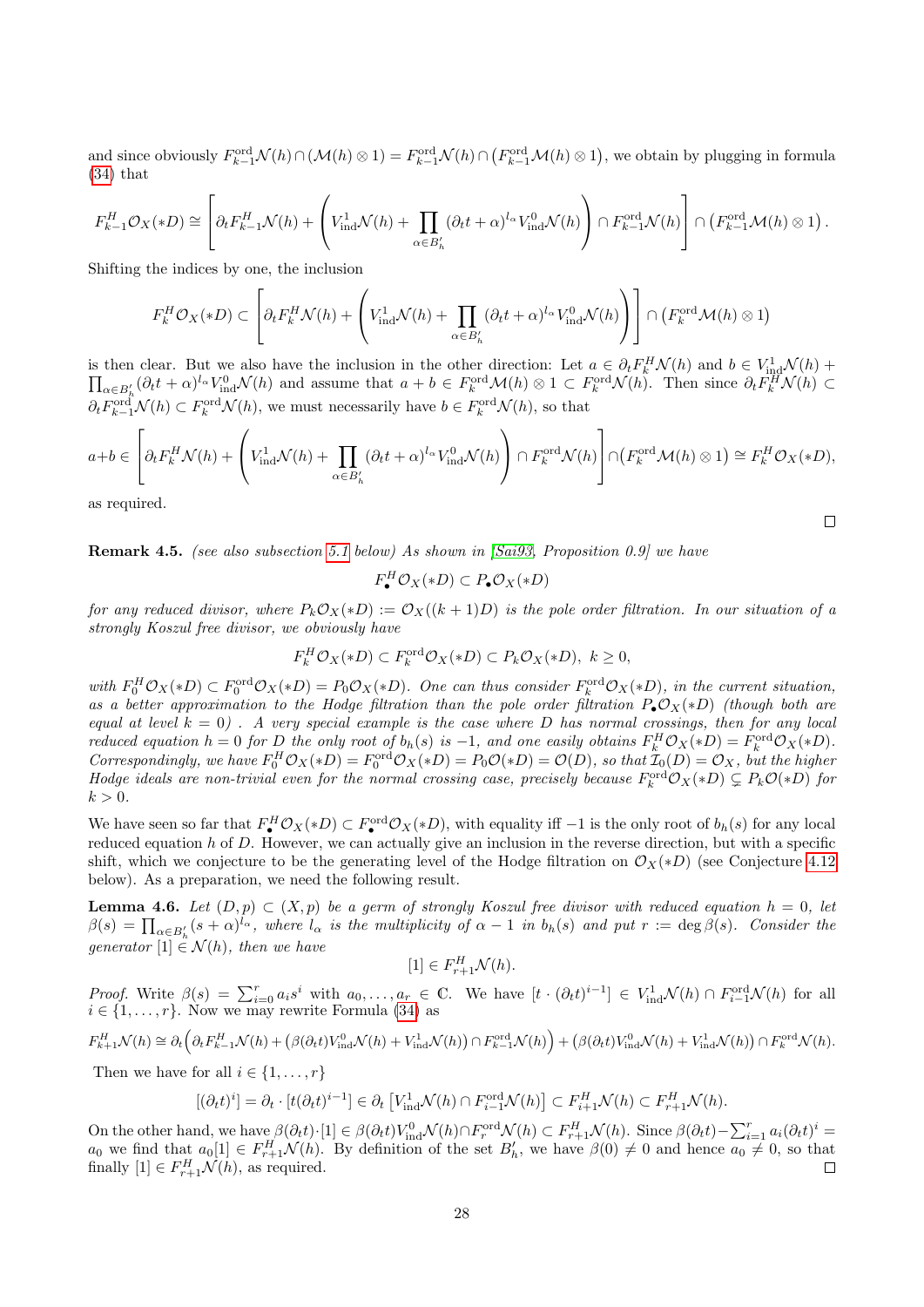We obtain the following two consequences that we will use below to discuss the dual Hodge filtration.

<span id="page-28-1"></span>Corollary 4.7. With the aforementioned notations, we have

1. [1]  $\in F_r^H \mathcal{M}(h)$ ,

2. For all  $k \in \mathbb{Z}_{\geq 0}$ , we have the inclusion of coherent  $\mathcal{O}_X$ -modules  $F_{k-r}^{\text{ord}}\mathcal{M}(h) \subset F_k^H\mathcal{M}(h)$ .

Proof.

1. Recall Formula [\(39\)](#page-26-2), which says that

$$
F_{k-1}^H \mathcal{M}(h) \cong F_k^H \mathcal{N}(h) \cap (\mathcal{M}(h) \otimes 1).
$$

Now obviously the element  $[1] \in \mathcal{N}(h)$  belongs to the submodule  $\mathcal{M}(h) \otimes 1 \subset \mathcal{N}(h)$ , hence we obtain from Lemma [4.6](#page-27-0) that the element  $[1] \in \mathcal{M}(h)$  lies in  $F_r^H \mathcal{M}(h)$ .

2. The statement is trivial for  $k < r$ . On the other hand, we have by definition that for any  $k \geq r$  any class  $[P] \in F_{k-r}^{\text{ord}}\mathcal{M}(h)$  can be represented by an operator  $P \in \mathcal{D}_X$  of order  $k-r$ . Moreover,  $F^H_{\bullet}\mathcal{M}(h)$  is a good filtration (in particular, compatible with  $F_{\bullet}\mathcal{D}_X$ ), so  $[P] = P \cdot [1] \in F_{k-r}\mathcal{D}_X \cdot [1] \subset F_{k-r}\mathcal{D}_X \cdot F_r^H \mathcal{M}(h) \subset$  $F_k^H \mathcal{M}(h)$ . Hence  $F_{k-r}^{\text{ord}} \mathcal{M}(h) \subset F_k^H \mathcal{M}(h)$ , as required.

$$
\Box
$$

Let us call  $b<sub>D</sub>(s)$  the least common multiple of the local b-functions of all reduced local equations of D at p, for  $p \in D$ , whenever it exists (it always exists if  $D \subset X$  is algebraic or if X is compact),  $B'_D :=$  $\{\alpha_i \in \mathbb{Q} \cap (0,1) \mid b_D(\alpha_i-1)=0\}$  and  $\beta_D(s) = \prod_{\alpha \in B'_D} (s+\alpha)^{l_{\alpha}},$  where  $l_{\alpha}$  is the multiplicity of  $\alpha-1$  in  $b_D(s)$  and put  $r := \deg \beta_D(s)$ . The strong Koszul hypothesis on D then implies the symmetry property  $b_D(-s-2) = \pm b_D(s)$  and so  $r = \frac{1}{2} (\deg(b_D(s)) - \text{mult}_{b_D(s)}(-1))$ . The following global result about the divisor  $D \subset X$  is a consequence of the first point of Theorem [4.4](#page-26-0) and of Corollary [4.7.](#page-28-1)

<span id="page-28-3"></span>Corollary 4.8. Under the above conditions, we have:

<span id="page-28-2"></span>
$$
F_{\bullet - r}^{\text{ord}} \mathcal{O}_X(*D) \subset F_{\bullet}^H \mathcal{O}_X(*D) \subset F_{\bullet}^{\text{ord}} \mathcal{O}_X(*D). \tag{40}
$$

We will finish this section by showing some results about the Hodge filtration on the dual Hodge module  $\mathbb{D}j_*\mathbb{Q}_U^H[n]$ . Its underlying  $\mathcal{D}_X$ -module is  $\mathbb{D}\mathcal{O}_X(*D)$ , which we denote by  $\mathcal{O}_X(!D)$ . From the logarithmic comparison theorem we know that  $\mathcal{D}_X \otimes_{\mathcal{V}_X^D} \mathcal{O}_X(D) \cong \mathcal{O}_X(*D)$ , and so we can apply Proposition [2.9](#page-12-0) (for the case  $\mathcal{E} = \mathcal{O}_X(D)$  to obtain that the holonomic filtered module  $(\mathcal{O}_X(*D), F_{\bullet}^{\text{ord}})$  has the Cohen-Macaulay property and moreover that the dual filtered module of  $(\mathcal{O}_X(*D), F^{\text{ord}}_{\bullet})$  is isomorphic to  $(\mathcal{O}_X(!D) \cong \mathcal{D}_X \otimes_{\mathcal{V}_Y^D} \mathcal{O}_X, F^{\text{ord}}_{\bullet}).$ We recall that a similar property holds for the Hodge filtration, more precisely, we have the following.

<span id="page-28-4"></span>**Theorem 4.9** ([\[Sai88,](#page-41-0) Section 2.4], [\[Sai88,](#page-41-0) Lemme 5.1.13], see also [\[Sch14,](#page-42-2) Theorem 29.3]). Let  $(M, F<sub>•</sub>)$ be a filtered left or right  $\mathcal{D}_X$ -module underlying a pure Hodge module M of weight w, then  $(\mathcal{M}, F_{\bullet})$  has the Cohen-Macaulay property. In particular, its dual module is strict, and underlies a pure Hodge module DM of weight  $-w$ . Similarly, if  $(M, W_{\bullet}M)$  is a mixed Hodge module, then so is  $(DM, DW_{\bullet}M)$ . In particular, if  $(\mathcal{M}, F_{\bullet})$  underlies a mixed Hodge module M, then it also fulfills the Cohen-Macaulay property. Its dual filtration  $F_{\bullet}^{H, \mathbb{D}}(\mathbb{D} \mathcal{M})$  is the Hodge filtration  $F_{\bullet}^{\mathbb{D}, H}(\mathbb{D} \mathcal{M})$  of  $\mathbb{D} M$  up to a shift, i.e., we have

$$
F_{\bullet}^{H,\mathbb{D}}(\mathbb{D}\mathcal{M}) = F_{\bullet+\dim(X)}^{\mathbb{D},H}(\mathbb{D}\mathcal{M}).
$$
\n(41)

With these preparations, we obtain the following result concerning the Hodge filtration on the dual module  $\mathcal{O}_X($ !D).

<span id="page-28-0"></span>**Theorem 4.10.** Let, as above,  $D \subset X$  be a strongly Koszul free divisor, then we have the following inclusions of coherent  $\mathcal{O}_X$ -submodules of  $\mathcal{O}_X(1D)$ :

$$
F_{\bullet}^{\operatorname{ord}} \mathcal{O}_X(\mathfrak{l} D) \subset F_{\bullet}^{H, \mathbb{D}} \mathcal{O}_X(\mathfrak{l} D) \subset F_{\bullet+r}^{\operatorname{ord}} \mathcal{O}_X(\mathfrak{l} D).
$$

In particular, since  $F_{-1}^{\text{ord}}\mathcal{O}(!D) = 0$ , we obtain the vanishing

$$
F_{-r-1}^{H,\mathbb{D}} \mathcal{O}_X(lD) = F_{n-r-1}^{\mathbb{D},H} \mathcal{O}_X(lD) = 0.
$$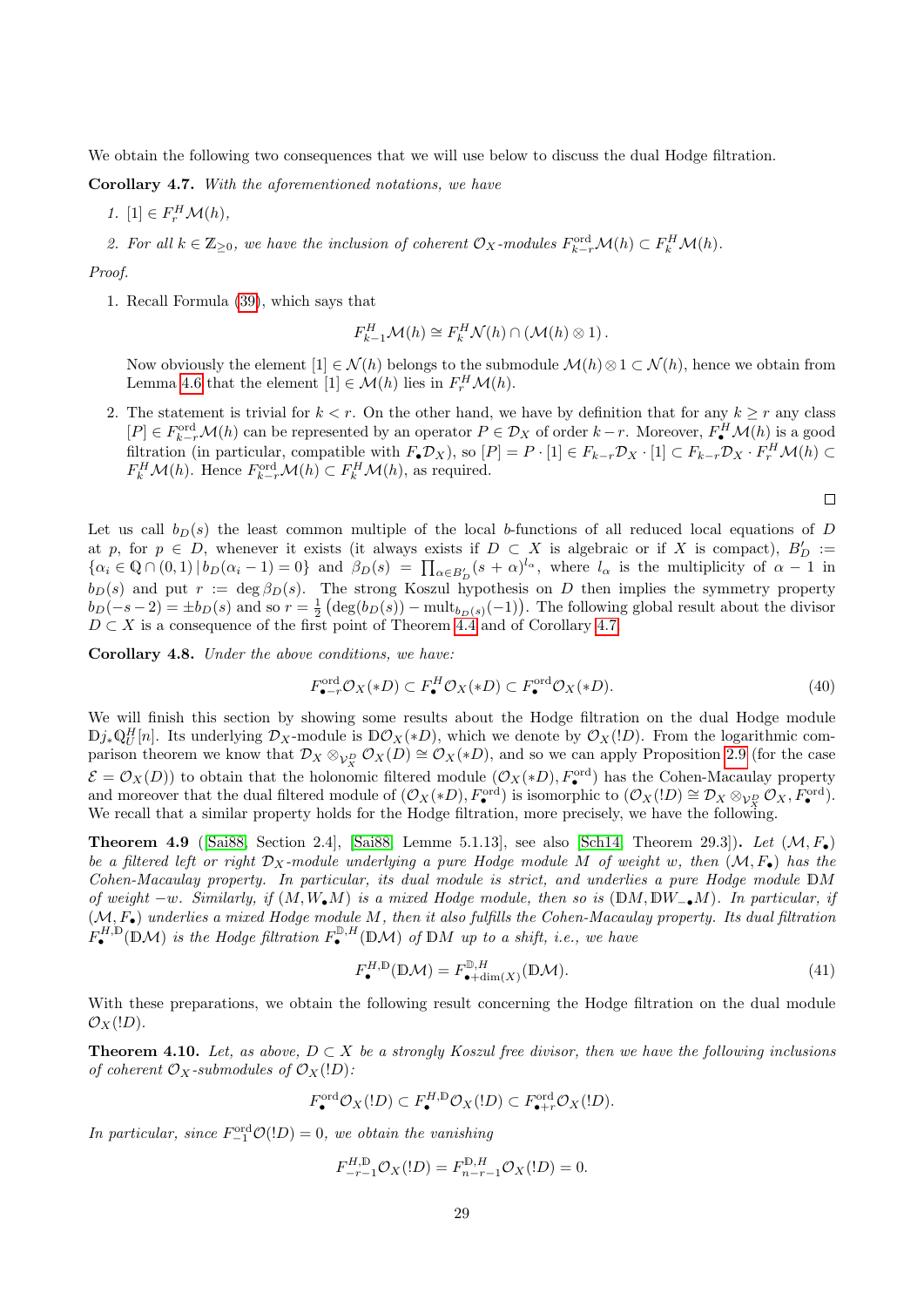Proof. Equation [\(40\)](#page-28-2) from Corollary [4.8](#page-28-3) says

$$
F_{\bullet - r}^{\operatorname{ord}} \mathcal{O}_X(*D) \subset F_{\bullet}^H \mathcal{O}_X(*D) \subset F_{\bullet}^{\operatorname{ord}} \mathcal{O}_X(*D).
$$

Applying the Rees functor  $\mathcal{R}(-)$  defined on page [7](#page-6-0) to the first inclusion yields a short exact sequence of graded  $\mathcal{D}_X$ -modules

<span id="page-29-2"></span>
$$
0 \longrightarrow (\mathcal{R}_{F^{\text{ord}}} \mathcal{O}_X(*D))(-r) \longrightarrow \mathcal{R}_{F^H} \mathcal{O}_X(*D) \longrightarrow \mathcal{C} \longrightarrow 0,
$$
\n(42)

recall that for a graded  $\mathcal{D}_X$ -module M, we write  $\mathcal{M}(l)$  for the same module with grading  $\mathcal{M}(l)_k = \mathcal{M}_{k+l}$ . Notice that the cokernel C is a z-torsion module, since, e.g., for any section  $s \in F_k^H \mathcal{O}_X(*D)$  we have  $s \in F_k^{\text{ord}} \mathcal{O}_X(*D)$ (due to the second inclusion from Formula [\(4.8\)](#page-28-3)). Hence  $[s] \cdot z^k \in (\mathcal{R}_{F^{\text{ord}}} \mathcal{O}_X(*D))_k = (\mathcal{R}_{F^{\text{ord}}} \mathcal{O}_X(*D)(-r))_{k+r}$ and therefore  $[s] \cdot z^k$  maps to 0 in C.

Now apply the duality functor for graded left  $\tilde{\mathcal{D}}_X$ -modules (defined by formula [\(11\)](#page-8-3)) to the short exact sequence [\(42\)](#page-29-2). From Corollary [2.11](#page-13-2) we deduce that

$$
{}^*\!{\mathbb{D}}(\mathcal{R}_{F^{\operatorname{ord}}}\mathcal{O}_X(*D)(-r))\cong \mathcal{H}^0 {}^*\!{\mathbb{D}}(\mathcal{R}_{F^{\operatorname{ord}}}\mathcal{O}_X(*D))(r)=(\mathcal{R}_{F^{\operatorname{ord}}}\mathcal{O}_X(!D))(r).
$$

On the other hand, by Theorem [4.9](#page-28-4) we know that the filtered module  $(\mathcal{O}_X(*D), F^H_{\bullet})$  satisfies the Cohen-On the other hand, by Theorem 4.9 we know that the intered module  $(\mathcal{O}_X(\mathcal{F}_L), F_{\bullet})$  sat Macaulay property as well, and we write as before  $(\mathcal{O}(1D), F_{\bullet}^{(I,D)})$  for its dual filtered module.

Hence, the triangle resulting from applying <sup>∗</sup>D to the sequence [\(42\)](#page-29-2) has the following long exact cohomology sequence:

<span id="page-29-3"></span>
$$
0 \longrightarrow \mathcal{H}^{0*} \mathbb{D} \mathcal{C} \longrightarrow \mathcal{R}_{F^H, \mathbb{D}} \mathcal{O}(!D) \longrightarrow (\mathcal{R}_{F^{ord}} \mathcal{O}_X(!D))(r) \longrightarrow \mathcal{H}^{1*} \mathbb{D} \mathcal{C} \longrightarrow 0. \tag{43}
$$

The  $\widetilde{\mathcal{D}}_X$ -module C is a z-torsion module, which implies that  $\mathcal{H}^{0*} \mathbb{D} \mathcal{C}$  is so (since z is a central element in  $\widetilde{\mathcal{D}}_X$ ). The  $\widetilde{\mathcal{D}}_X$ -module  $\mathcal{R}_{F^{H,D}}\mathcal{O}(!D)$  (and similarly  $(\mathcal{R}_{F^{ord}}\mathcal{O}_X(lD))(r)$ ) has no z-torsion, since it is the Rees module of a filtered  $\mathcal{D}_X$ -module, hence  $\mathcal{H}^{0*} \mathbb{D} \mathcal{C} = 0$ . Notice however that  $\mathcal{H}^{1*} \mathbb{D} \mathcal{C}$  does not necessarily vanish, since the homological dimension of the rings  $R_U$  defined in Formula [\(7\)](#page-5-1) is bounded from above by  $2n + 1$  only (which is the global homological dimension of  $\operatorname{Gr}_{\bullet}^{F} R_U = \mathcal{O}_U[z, \xi_1, \ldots, \xi_n]$ , where  $\xi_i$  is the symbol of  $z \partial_{x_i}$ ), see [\[HTT08,](#page-40-15) Theorem D.2.6 and Theorem D.4.3 (ii)]. Summing up, the exact sequence [\(43\)](#page-29-3) yields the injective morphism  $\mathcal{R}_{F^H,D}\mathcal{O}(!D) \hookrightarrow (\mathcal{R}_{F^{ord}}\mathcal{O}_X(!D))(r)$  of graded  $\widetilde{\mathcal{D}}_X$ -modules, which gives an inclusion

$$
F_k^{H,\mathbb{D}} \mathcal{O}_X(!D) \subset F_{k+r}^{\text{ord}} \mathcal{O}_X(!D) \tag{44}
$$

of coherent  $\mathcal{O}_X$ -modules for any  $k \in \mathbb{Z}$ .

The very same argument, starting from the inclusion  $F^H_{\bullet} \mathcal{O}_X(*D) \subset F^{\text{ord}}_{\bullet} \mathcal{O}_X(*D)$  (and using the Cohen-Macaulay property of  $(\mathcal{O}_X(*D), F^{\text{ord}}_{\bullet})$  proved in Proposition [2.9](#page-12-0) instead of the one of  $(\mathcal{O}_X(*D), F^H_{\bullet})$  as above) yields that

$$
F_k^{\operatorname{ord}} \mathcal{O}_X(\mathord!D) \subset F_k^{H,\operatorname{D}} \mathcal{O}_X(\mathord!D)
$$

for all  $k \in \mathbb{Z}$ , which completes the proof.

Finally, we will state a conjecture about the so-called generating level of the Hodge filtration. Let us recall the following definition from [\[Sai09\]](#page-41-7).

<span id="page-29-1"></span>**Definition 4.11.** Let X be a complex manifold and let a well filtered module  $(M, F_{\bullet})$  be given. Then we say that the filtration  $F_{\bullet} \mathcal{M}$  is generated at level k if

$$
F_l \mathcal{D}_X \cdot F_k \mathcal{M} = F_{k+l} \mathcal{M}
$$

holds for all  $l \geq 0$ , or, equivalently, if for all  $k' \geq k$ , we have

$$
F_1 \mathcal{D}_X \cdot F_{k'} \mathcal{M} = F_{k'+1} \mathcal{M}.
$$

The smallest integer k with this property is called the generating level of  $F_{\bullet} \mathcal{M}$ .

Based on our calculations in section [5,](#page-30-0) we conjecture the following bound for the generating level of  $F^H_{\bullet}$  on  $\mathcal{O}_X(*D)$ .

<span id="page-29-0"></span>**Conjecture 4.12.** Under the assumptions of Theorem [4.4](#page-26-0) and Corollary [4.8,](#page-28-3) the Hodge filtration  $F_{\bullet}^H \mathcal{O}(*D)$ is generated at level  $r := \frac{1}{2} \left( \deg(b_D(s)) - \text{mult}_{b_D(s)}(-1) \right)$ .

 $\Box$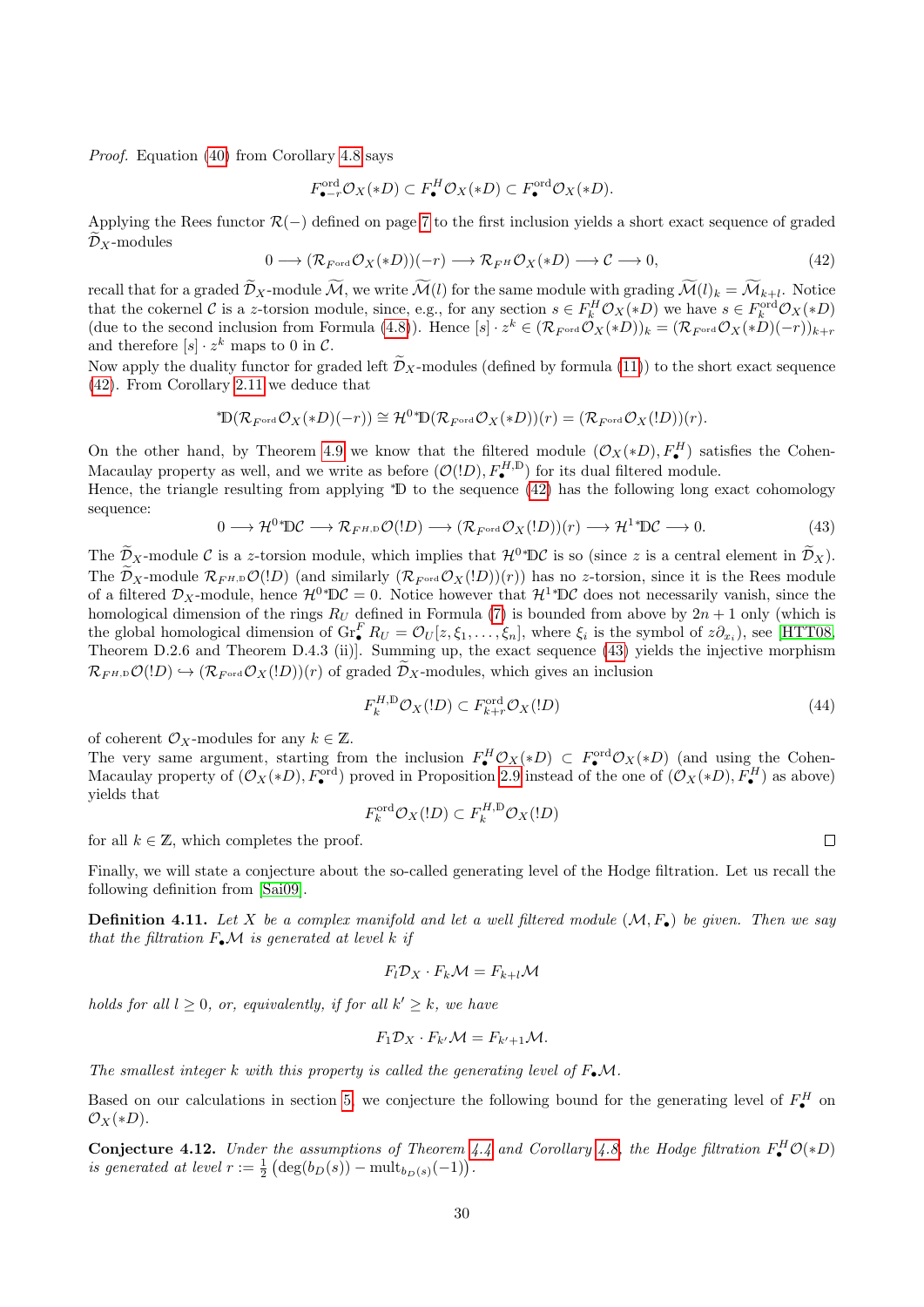- **Remark 4.13.** 1. As we will see in section [5,](#page-30-0) this bound for the generating level is not always better than the known general bound, which is  $n-2$  (see [\[MP19a,](#page-41-3) Theorem B]). For the specific class of linear free divisors, it is known however that  $deg(b_h(s)) = n$ , and in this case the bound r would be a drastic improvement, see subsection [5.3](#page-37-0) below. Notice also that the general bound  $n-1-\lceil \widetilde{\alpha}_D \rceil$  from [\[MP20a,](#page-41-5) Theorem A] is not helpful in our situation, since the minimal exponent  $\tilde{\alpha}_D$ , which is the negative of the biggest root of the reduced Bernstein polynomial  $b_h(s)/(s+1)$ , lies in  $(0,1)$ , so that this bound is again  $n-2$ .
	- 2. There is a criterion in [\[Sai94,](#page-41-16) Lemma 2.5] that guarantees generating level smaller or equal to k for a filtered module  $(M, F_{\bullet})$  satisfying the Cohen-Macaulay property in terms of vanishing of the dual filtration. It cannot, however, directly be applied in our situation since for this we would need the vanishing  $F_{2n-r-1}^{\mathbb{D},H}\mathcal{O}_X(1D)$  instead of  $F_{n-r-1}^{\mathbb{D},H}\mathcal{O}_X(1D) = 0$ , which is provided by Theorem [4.10.](#page-28-0) One may hope though that some refinement of this argument (see, e.g., [\[MP20a,](#page-41-5) Proposition 3.3] for a statement in a related situation) can give the desired result.
	- 3. As an immediate consequence of the conjecture, we would obtain a local vanishing result for a log resolution of an SK-free divisor, as provided by [\[MP19a,](#page-41-3) Theorem 17.1]. Namely, for a log resolution  $\pi : \tilde{X} \longrightarrow X$ which is an isomorphism over  $X\backslash D$  and where  $E := (\pi^{-1}(D))_{\text{red}}$  (a reduced normal crossing divisor on  $\widetilde{X}$ ) we would have (provided that Conjecture [4.12](#page-29-0) holds true)

$$
R^k \pi_* \Omega_{\widetilde{X}}^{n-k}(\log E) = 0
$$

for all  $k > r$ .

### <span id="page-30-0"></span>5 Computations of Hodge ideals and examples

The purpose of this section is to develop some techniques to calculate Hodge ideals of a strongly Koszul free divisor using our main result (Theorem [4.4\)](#page-26-0). We will illustrate these methods by concrete computations of Hodge ideals and of the generating level of the Hodge filtration for some interesting examples. We start with the following preliminary result.

<span id="page-30-2"></span>**Lemma 5.1.** Let  $D \subset X$  be a free divisor, let  $p \in D$  such that D is strongly Koszul at p and take a reduced local defining equation  $h \in \mathcal{O}_{X,p}$  of  $(D, p) \subset (X, p)$ . Consider the vector fields  $\delta_1, \ldots, \delta_{n-1}, \tilde{\chi}$  as in Lemma [4.1.](#page-23-0) Let  $\beta(s)$  be any polynomial in  $\mathbb{C}[s]$ . Then

<span id="page-30-1"></span>
$$
V^{0}\mathcal{D}_{\mathbb{C}_{t}\times X,(0,p)}(t,\beta(\partial_{t}t),t-h,\delta_{1},\ldots,\delta_{n-1},\tilde{\chi}+1)\cap\mathcal{D}_{X,p}[\partial_{t}t]=\mathcal{D}_{X,p}[\partial_{t}t](h,\beta(\partial_{t}t),\delta_{1},\ldots,\delta_{n-1},\tilde{\chi}+1). \tag{45}
$$

*Proof.* For the sake of simplicity, let us denote  $\mathcal{D}_{\mathbb{C}_t \times X,(0,p)}$  just by  $\mathcal{D}$ . Before starting the proof, let us explain something we will take for granted throughout it: we know that  $V^0D = \mathbb{C}\{x, t\}[\partial_x, \partial_t t]$  and that any  $P \in V^0D$ can be expressed in a unique way as a series

$$
P = \sum_{|\beta|+m \leq d} \sum_{\alpha,\ell} a^{\beta,m}_{\alpha,\ell} x^{\alpha} t^{\ell} \partial_x^{\beta} (\partial_t t)^m
$$

with constant coefficients, and for each  $(\beta, m)$ , the series  $\sum_{\alpha,\ell} a_{\alpha,\ell}^{\beta,m} x^{\alpha} t^{\ell}$  is convergent. Now, by using the identity  $t^{\ell}(\partial_t t)^m = (\partial_t t - \ell)^m t^{\ell}$  we find another unique formal representation

$$
P = \sum_{|\beta|+i\leq d}\sum_{\alpha,\ell} c^{\beta,i}_{\alpha,\ell}x^\alpha \partial_x^\beta (\partial_t t)^i t^\ell
$$

with

$$
c_{\alpha,\ell}^{\beta,i} = \sum_{i \le m \le d} a_{\alpha,\ell}^{\beta,m} \binom{m}{i} (-\ell)^{m-i},
$$

and one easily sees that for fixed  $\beta, i, \ell$  the series  $\sum_{\alpha} c_{\alpha,\ell}^{\beta,i} x^{\alpha}$  is convergent. So we have a unique formal expression

$$
P = \sum_{\ell} P_{\ell} t^{\ell}, \text{ with } P_{\ell} = \sum_{|\beta|+i \leq d} \sum_{\alpha} c_{\alpha,\ell}^{\beta,i} x^{\alpha} \partial_x^{\beta} (\partial_t t)^i \in \mathcal{D}_{X,p}[\partial_t t],
$$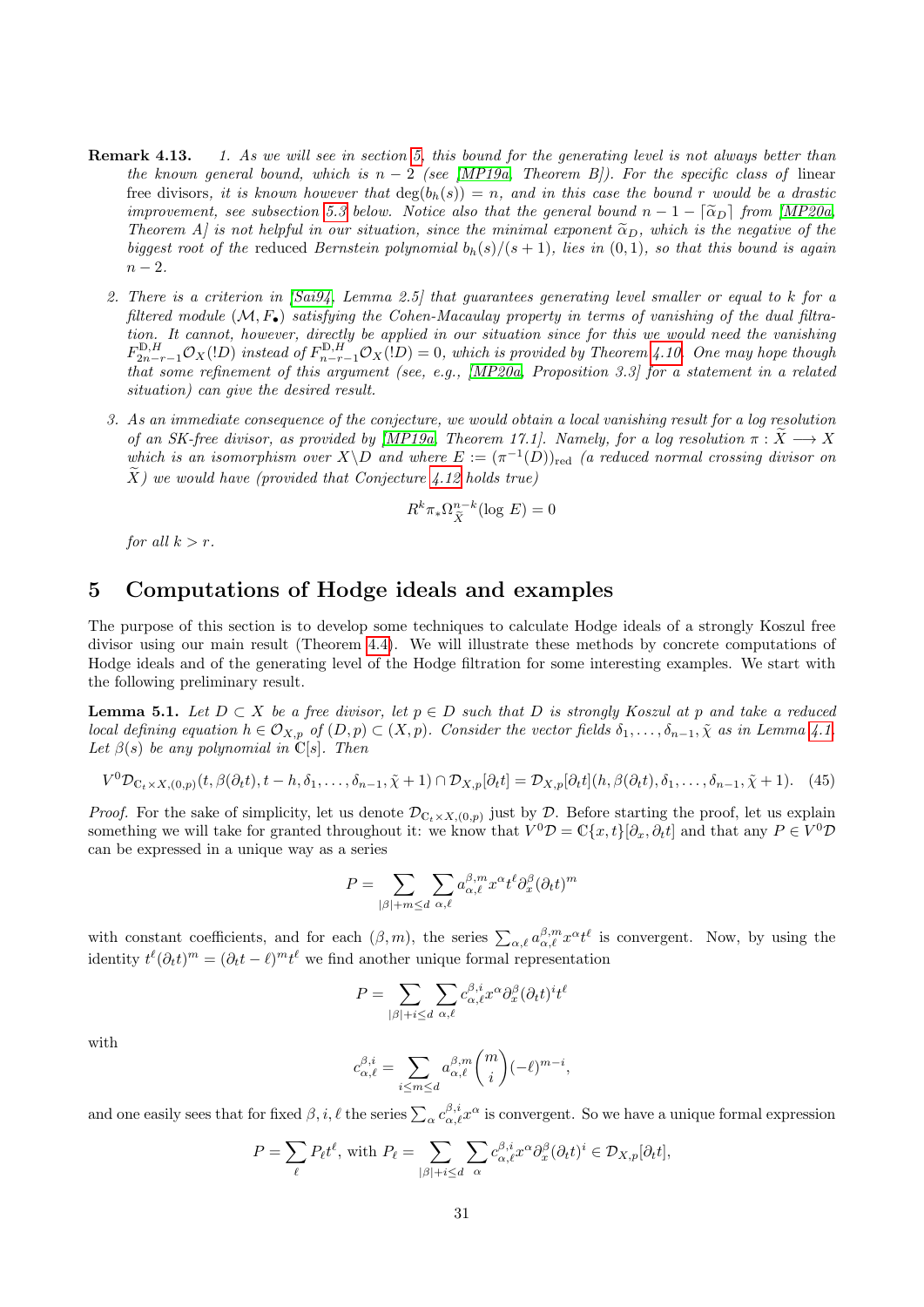and it makes sense to consider  $P \in \mathcal{D}_{X,p}[\partial_t t][[t]]$ , where the last ring is the completion of  $\mathcal{D}_{X,p}[\partial_t t][t]$  with respect to the  $(t)$ -adic topology. Here one has to use that the left ideal generated by  $t$  coincides with the right ideal generated by t, and so it is a bilateral ideal, and also that the monomials  $t^{\ell}, \ell \ge 0$ , form a basis of  $\mathcal{D}_{X,p}[\partial_t t][t]$ as a left and as a right  $\mathcal{D}_{X,p}[\partial_t t]$ -module.

Let us now begin with the actual proof and denote by  $\mathcal{I}$  the ideal  $(t, \beta(\partial_t t), t - h, \delta_1, \ldots, \delta_{n-1}, \tilde{\chi} + 1)$  of  $V^0 \mathcal{D}$ . The inclusion  $\supset$  in equation [\(45\)](#page-30-1) is trivial, let us show the reverse one. We will use a more suitable set of generators of  $\widetilde{\mathcal{I}}$ , namely  $\{t, \widetilde{\beta}, h, \delta_1, \ldots, \delta_{n-1}, \chi + \partial_t t + 1\}$ , where  $\widetilde{\beta} = \beta(-\chi - 1)$ .

Let then  $P \in \tilde{\mathcal{I}} \cap \mathcal{D}_{X,p}[\partial_t t]$ . Then there exist operators  $Q, R, A, B^1, \ldots, B^{n-1}, C \in V^0\mathcal{D}$  such that

<span id="page-31-1"></span>
$$
P = Qt + R\tilde{\beta} + Ah + \sum_{i=1}^{n-1} B^i \delta_i + C(\tilde{\chi} + 1).
$$
 (46)

Our goal is to show that Q must vanish and that the other operators belong actually to  $\mathcal{D}_{X,p}[\partial_t t]$ . Let us write  $Q = \sum_k Q_k t^k$ , with  $Q_k \in \mathcal{D}_{X,p}[\partial_t t]$ , and analogously for R, A, the  $B_i$  and C. We can express the right-hand side of equation [\(46\)](#page-31-1) as a new operator  $S = \sum_{k} S_k t^k$ , where again  $S_k \in \mathcal{D}_{X,p}[\partial_t t]$ . Moreover, since  $t, \tilde{\beta}, h$ ,  $\delta_1, \ldots, \delta_{n-1}$  and  $\tilde{\chi} + 1$ , when seen as elements of  $\mathcal{D}_{X,p}[\partial_t t][[t]]$ , are homogeneous in t, we have for every  $k \geq 0$ that

$$
S_k = Q_{k-1} + R_k \tilde{\beta} + A_k h + \sum_{i=1}^{n-1} B_k^i \delta_i + C_k (\tilde{\chi} - k + 1).
$$

Comparing the  $S_k \in \mathcal{D}_{X,p}[\partial_t t]$  with the terms of degree k in t at the left-hand side (recall that  $P \in \mathcal{D}_{X,p}[\partial_t t]$ ), we find that  $S_k = 0$  for every  $k > 0$ .

Let us write now  $\bar{R} = R - R_0$  and similarly with the other operators. Each of them can be written as a series in t and we have checked that

$$
Qt + \bar{R}\tilde{\beta} + \bar{A}h + \sum_{i=0}^{n-1} \bar{B}^i \delta_i + \sum_{k>0} C_k (\tilde{\chi} - k + 1)t^k = 0.
$$

Therefore, since  $\sum_{k>0} C_k(\tilde{\chi}-k+1)t^k = \bar{C}(\tilde{\chi}+1),$ 

$$
P = R_0 \tilde{\beta} + A_0 h + \sum_{i=0}^{n-1} B_0^i \delta_i + C_0(\tilde{\chi} + 1).
$$

Summing up, we have been able to write P as a linear combination of h,  $\tilde{\beta}$ , the  $\delta_i$  and  $\tilde{\chi}+1$  with coefficients in  $\mathcal{D}_{X,p}[\partial_t t]$ , as we wanted.

<span id="page-31-0"></span>**Theorem 5.2.** Let  $D \subset X$  be a free divisor, let  $p \in D$  such that D is strongly Koszul at p and let  $h \in \mathcal{O}_{X,p}$ be a reduced local equation of D. Let  $\beta(s) = \prod_{\alpha \in B'_h} (s + \alpha)^{l_{\alpha}}$ , where  $l_{\alpha}$  is the multiplicity of  $\alpha - 1$  in  $b_h(s)$ ,  $N(h) = \mathcal{N}(h)_{(0,p)}$  and  $\pi_p : \mathcal{D}_{X,p}[s] \to N(h)$  the morphism of  $\mathcal{D}_{X,p}[s]$ -modules given by  $P(s) \mapsto [P(-\partial_t t)]$  (where we give  $N(h)$  the  $\mathcal{D}_{X,p}[s]$ -module structure coming from the inclusion  $\mathcal{D}_{X,p}[s] \hookrightarrow \mathcal{D}_{\mathbb{C}_t \times X,(0,p)}$  sending s to  $-\partial_t t$ ). Consider also the ideal  $\mathcal{J}_p$  of  $\mathcal{D}_{X,p}[s]$  defined as

$$
\mathcal{J}_p := \mathcal{D}_{X,p}[s](h,\beta(-s),\delta_1,\ldots,\delta_{n-1},\chi-s+1).
$$

Then,

- 1.  $\mathcal{D}_{X,p}[s]$  can be endowed with a structure of  $V^0\mathcal{D}_{\mathbb{C}_t\times X,(0,p)}$ -module such that  $\pi_p$  becomes  $V^0\mathcal{D}_{\mathbb{C}_t\times X,(0,p)}$ linear. As a consequence, the terms of the total order filtration  $T_{\bullet}\mathcal{D}_{X,p}[s]$  (see Definition [2.3\)](#page-4-0) are  $\mathcal{O}_{\mathbb{C}_t \times X, (0,p)}$ -modules.
- 2. For any  $k \geq 0$ , we have the following equality of  $\mathcal{O}_{\mathbb{C}_t \times X, (0,p)}$ -modules.

<span id="page-31-2"></span>
$$
\left(V_{\text{can}}^{0}\mathcal{N}(h)\cap F_{k}^{\text{ord}}\mathcal{N}(h)\right)_{(0,p)}=\pi_{p}(\mathcal{J}_{p}\cap T_{k}\mathcal{D}_{X,p}[s]),\tag{47}
$$

 $\Box$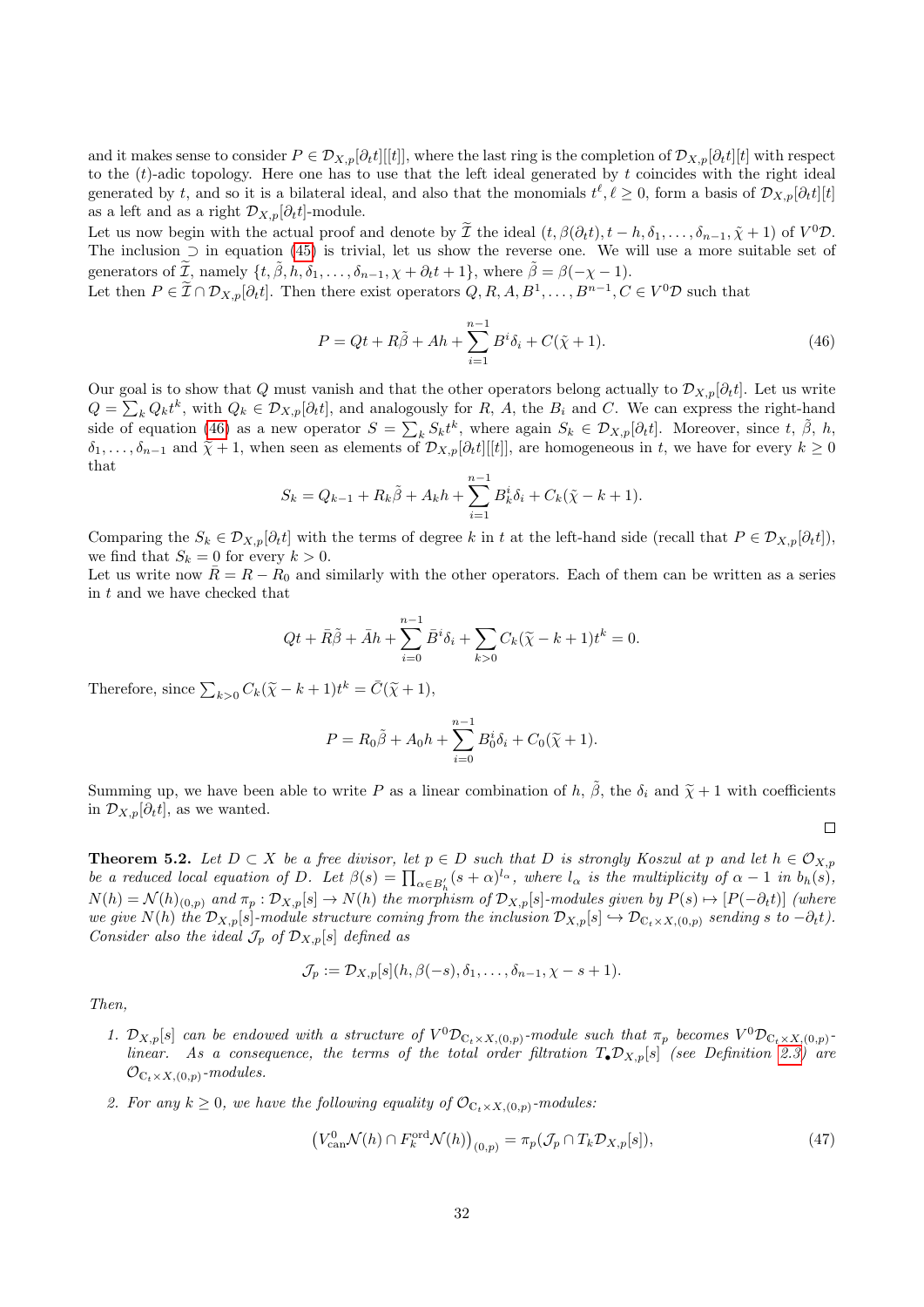and so

<span id="page-32-0"></span>
$$
F_k^H \mathcal{N}(h)_{(0,p)} = \partial_t F_{k-1}^H \mathcal{N}(h)_{(0,p)} + \pi_p(\mathcal{J}_p \cap T_{k-1} \mathcal{D}_{X,p}[s])
$$
  
= 
$$
\sum_{i=0}^{k-1} \partial_t^k (\pi_p(\mathcal{J}_p \cap T_{k-1-i} \mathcal{D}_{X,p}[s])) .
$$
 (48)

*Proof.* Following the same convention as in Lemma [5.1](#page-30-2) above, we will write  $\mathcal{O}$  and  $\mathcal{D}$  for  $\mathcal{O}_{C_t\times X,(0,p)}$  and  $\mathcal{D}_{\mathbb{C}_t \times X, (0,p)}$ , respectively.

We will define on  $\mathcal{D}_{X,p}[s]$  an action of  $\mathcal O$  by putting  $t \cdot P(s) := P(s+1)h$  and extending it by linearity. Let us check that such an action is well-defined. Indeed, let  $a(x,t) = \sum_{\alpha,k} a_{\alpha k} x^{\alpha} t^k$  be a series in  $\mathcal O$  and let us show that we can multiply by a in  $\mathcal{D}_{X,p}[s]$ . As a first step, we will restrict ourselves to consider an element  $P \in \mathcal{D}_{X,p}$ . In order to show that  $a \cdot P$  lies within  $\mathcal{D}_{X,p}[s]$ , it is equivalent by linearity to show it for  $P = \partial^{\beta}$ , with  $\beta \in \mathbb{N}^{n}$ . Then we will have

$$
a \cdot \partial^{\beta} := \sum_{\alpha,k} a_{\alpha k} x^{\alpha} \partial^{\beta} h^{k} = \sum_{\alpha,k} a_{\alpha k} \sum_{\substack{\gamma \leq \beta \\ \gamma \leq \alpha}} (-1)^{|\gamma|} {\beta \choose \gamma} \frac{\alpha!}{(\alpha - \gamma)!} \partial^{\beta - \gamma} x^{\alpha - \gamma} h^{k}
$$
  

$$
= \sum_{\gamma \leq \beta} (-1)^{|\gamma|} {\beta \choose \gamma} \partial^{\beta - \gamma} \sum_{\alpha \geq \gamma, k} \frac{\alpha!}{(\alpha - \gamma)!} a_{\alpha k} x^{\alpha - \gamma} h^{k} = \sum_{\gamma \leq \beta} (-1)^{|\gamma|} {\beta \choose \gamma} \partial^{\beta - \gamma} \cdot \partial^{\gamma}(a)(x, h),
$$
 (49)

where we use the common component wise partial ordering and the standard multi-index notation for the factorial and the binomial numbers. Therefore,  $a \cdot \partial^{\beta}$  is a finite sum of monomials in the  $\partial_i$  times certain convergent series, so it belongs to  $\mathcal{D}_{X,p} \subset \mathcal{D}_{X,p}[s].$ Consider now  $Ps^j \in \mathcal{D}_{X,p}[s]$ . Then,

$$
a \cdot Ps^j := \sum_{\alpha,k} a_{\alpha k} x^{\alpha} P(s+k)^j h^k = \sum_{\alpha,k} a_{\alpha k} x^{\alpha} P \sum_{r=0}^j \binom{j}{r} s^r k^{j-r} h^k
$$
  
= 
$$
\sum_{r=0}^j \binom{j}{r} s^r \sum_{\alpha,k} a_{\alpha k} k^{j-r} x^{\alpha} P h^k = \sum_{r=0}^j \binom{j}{r} s^r \left( (t \partial_t)^{j-r} (a) \cdot P \right),
$$
 (50)

which is another finite sum of elements in  $\mathcal{D}_{X,p}[s]$ . Thus  $a \cdot Ps^j$  belongs clearly to  $\mathcal{D}_{X,p}[s]$ , as we wanted to show.

Now the action of O on  $\mathcal{D}_{X,p}[s]$  can be extended to an action of  $V^0\mathcal{D}$ . Indeed, we have  $[t,s] \cdot P(s) = P(s +$  $1)h = t \cdot P(s)$  for any  $P(s) \in \mathcal{D}_{X,p}[s]$ , so we can take the action of  $\partial_t t$  as that of  $-s$ . Now using that  $V^0D \cong \mathcal{D}_{X,p}[s] \otimes_{\mathcal{O}_{X,p}} \mathcal{O}$  as  $\mathcal{O}_{X,p}$ -modules, we can extend both actions by linearity to get the desired one of  $V^0D$ .

Let us check now that  $\pi_p$  becomes  $V^0\mathcal{D}$ -linear with the new structure on  $\mathcal{D}_{X,p}[s]$ . Indeed, consider an operator  $P(s) \in \mathcal{D}_{X,p}[s]$  and a series  $a = \sum_{\alpha,k} a_{\alpha k} x^{\alpha} t^k \in \mathcal{O}$  as before. Then,

$$
a \cdot \pi_p(P(s)) = \sum_{\alpha,k} a_{\alpha k} x^{\alpha} t^k \cdot [P(-\partial_t t)] = \left[ \sum_{\alpha,k} a_{\alpha k} x^{\alpha} P(-\partial_t t + k) t^k \right] = \left[ \sum_{\alpha,k} a_{\alpha k} x^{\alpha} P(-\partial_t t + k) h^k \right]
$$
  
=  $\pi_p(a \cdot P(s)).$  (51)

Note that we are replacing the powers of  $t$  by those of  $h$  in the third equality. To justify this step, let us rewrite

<span id="page-32-1"></span>
$$
\sum_{\alpha,k} a_{\alpha k} x^{\alpha} P(-\partial_t t + k) t^k = \sum_{\beta,m} \partial^{\beta} (\partial_t t)^m p_{\beta,m}(x,t) =: \overline{P},
$$

the  $p_{\beta,m}$  being convergent functions in O. Now dividing all such functions by  $t - h$  we can write them as  $p_{\beta m}(x,t) = q_{\beta m}(x,t)(t-h) + r_{\beta m}(x)$ . (This is a very particular instance of the Weierstraß division theorem for convergent power series whose proof is elementary in this case.) Consequently,

$$
\overline{P} = \left(\sum_{\beta,m} \partial^{\beta} (\partial_t t)^m q_{\beta m}(x,t)\right) (t-h) + \sum_{\beta,m} \partial^{\beta} (\partial_t t)^m r_{\beta m}(x) =: \widehat{A} \cdot (t-h) + \overline{P}'.
$$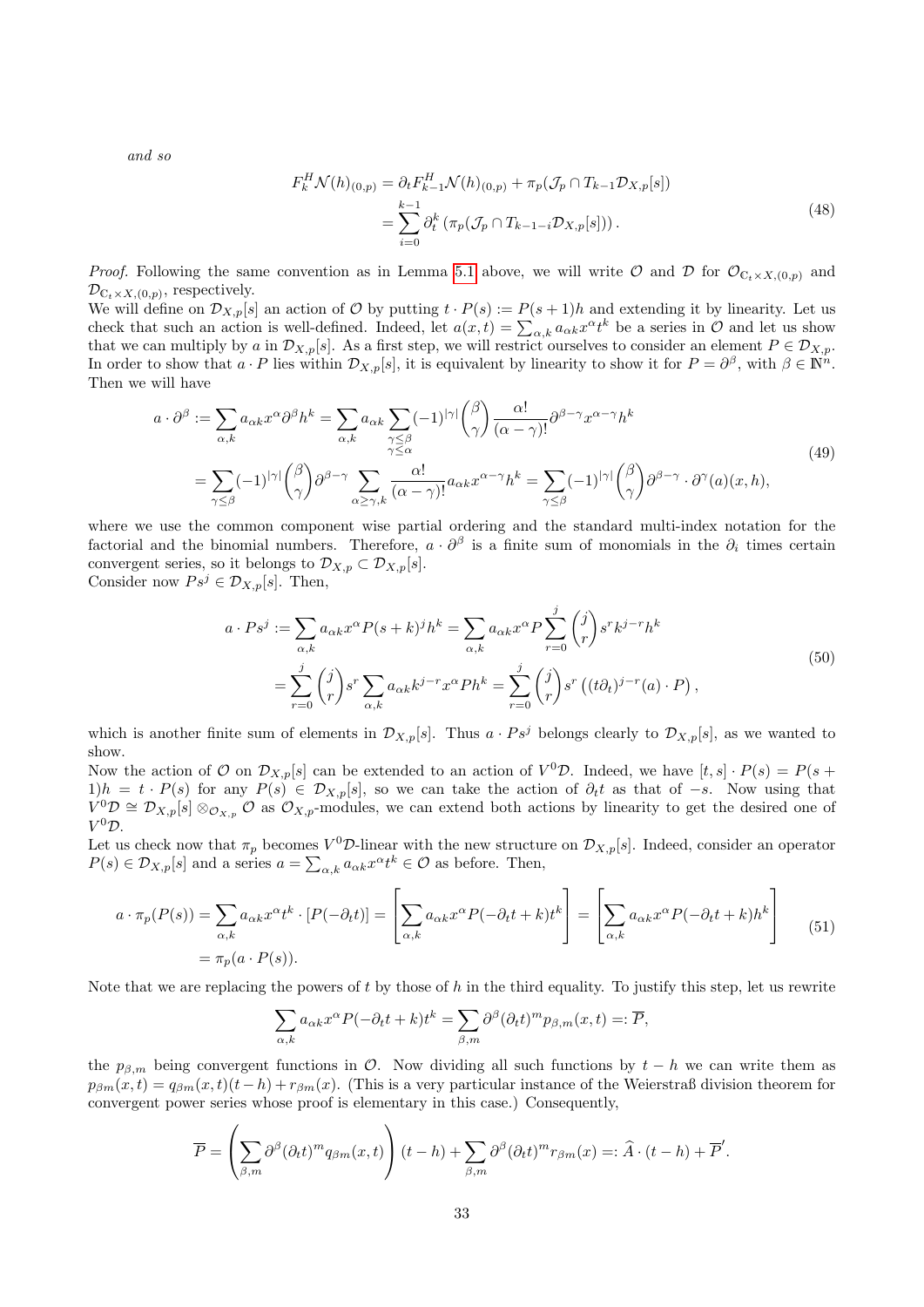For every  $\beta$  and m we know that  $r_{\beta m}(x) = p_{\beta m}(x, h)$ , hence, we have an expression

$$
\overline{P}' = \sum_{\alpha,k} a_{\alpha k} x^{\alpha} P(-\partial_t t + k) h^k
$$

and thus  $[\overline{P}] = [\overline{P}']$  in  $N(h)$  which shows the third equality in Formula [\(51\)](#page-32-1).

Let us show the second point of the theorem. Take an element  $\xi \in V_{\text{can}}^0 N(h) \cap F_k^{\text{ord}} N(h)$ . Since by Proposition [3.3](#page-15-0) we have  $V_{\text{can}}^0 N(h) = V_{\text{ind}}^1 N(h) + \beta (\partial_t t) V_{\text{ind}}^0 N(h)$ , we know that there is a representative  $\tilde{P} \in \mathcal{D}$  of  $\xi$  and that there are operators  $\tilde{Q}, \tilde{R} \in V^0 \mathcal{D}$  and  $\tilde{A}, \tilde{B}_1, \ldots, \tilde{B}_{n-1}, \tilde{C} \in \mathcal{D}$  such that

$$
\widetilde{P} = t\widetilde{Q} + \beta(\partial_t t)\widetilde{R} + \widetilde{A}(t-h) + \sum_{i=1}^{n-1} \widetilde{B}_i \delta_i + \widetilde{C}(\widetilde{\chi}+1).
$$

It is clear that  $t\tilde{Q}$  can be rewritten as  $Q'$  for a suitable  $Q' \in V^0 \mathcal{D}$ . Regarding  $\beta(\partial_t t)\tilde{R}$ , let us expand  $\tilde{R}$  as  $\sum_{k} \tilde{R}_{k} t^{k}$  with  $\tilde{R}_{k} \in V^{0} \mathcal{D}$  in an analogous fashion as in the proof of Lemma [5.1.](#page-30-2) Then,

$$
\beta(\partial_t t)\widetilde{R} = \sum_{k\geq 0} \widetilde{R}_k t^k \beta(\partial_t t + k) =
$$
  
\n
$$
= \widetilde{R}\beta(\partial_t t) + \sum_{k\geq 1} \widetilde{R}_k t^k (\beta(\partial_t t + k) - \beta(\partial_t t)) =
$$
  
\n
$$
= \widetilde{R}\beta(\partial_t t) + \sum_{k\geq 1} \widetilde{R}_k t^{k-1} (\beta(\partial_t t + k - 1) - \beta(\partial_t t - 1))t =: \widetilde{R}\beta(\partial_t t) + R't,
$$

where  $R' \in V^0 \mathcal{D}$ . Therefore, renaming  $Q' + R'$  as  $\widetilde{Q} \in V^0 \mathcal{D}$ , we have a new expression

<span id="page-33-0"></span>
$$
\widetilde{P} = \widetilde{Q}t + \widetilde{R}\beta(\partial_t t) + \widetilde{A}(t - h) + \sum_{i=1}^{n-1} \widetilde{B}_i \delta_i + \widetilde{C}(\widetilde{\chi} + 1).
$$
\n(52)

Notice that since

$$
\xi \in V_{\mathrm{can}}^0 N(h) \cap F_k^{\mathrm{ord}} N(h) \subset V_{\mathrm{ind}}^0 N(h) \cap F_k^{\mathrm{ord}} N(h),
$$

it follows from Proposition [3.10](#page-21-0) that we can pick a new representative  $\hat{P} \in F_k \mathcal{D} \cap V^0 \mathcal{D}$  of  $\xi$ , that is, we have  $\hat{P}-\tilde{P}\in I(h)$ . Moreover, when writing  $\hat{P}$  as an element in  $\mathcal{D}_{X,p}[\partial_t t][[t]]$ , we can replace any positive power of t by h, and this will not change the order. Hence, there exists an operator  $P \in F_k \mathcal{D} \cap \mathcal{D}_{X,p}[\partial_t t]$  with  $P - \widehat{P} = \widehat{A}(t-h)$ . It follows that  $P - \tilde{P} \in I(h)$ , or, said otherwise, there are coefficients  $A', B'_1, \ldots, B'_{n-1}, C' \in \mathcal{D}$  such that

$$
P - \widetilde{P} = A'(t - h) + \sum_{i=1}^{n-1} B'_i \delta_i + C'(\widetilde{\chi} + 1).
$$

Hence (by replacing  $\tilde{P}$  with the expression from equation [\(52\)](#page-33-0)) we obtain that the class  $\xi \in V_{\text{can}}^0 N(h) \cap F_k^{\text{ord}} N(h)$ can be represented by an operator  $P \in F_k \mathcal{D} \cap \mathcal{D}_{X,p}[\partial_t t]$  which has an expression

$$
P = Qt + R\beta(\partial_t t) + A(t - h) + \sum_{i=1}^{n-1} B_i \delta_i + C(\tilde{\chi} + 1),
$$

where  $A := \tilde{A} + A'$ ,  $B_i := \tilde{B}_i + B'_i$  and  $C := \tilde{C} + C'$ . By construction, the operators P, Q and R are elements in  $V^0\mathcal{D}$ . Then we apply Corollary [3.9](#page-20-0) and conclude that  $A, B_1, \ldots, B_{n-1}$  and C belong to  $V^0\mathcal{D}$  as well. Summing up, we can choose  $P$  inside

$$
V^{0} \mathcal{D}(t, t-h, \beta(\partial_{t} t), \delta_{1}, \ldots, \delta_{n-1}, \tilde{\chi}+1) \cap F_{k} \mathcal{D} \cap \mathcal{D}_{X, p}[\partial_{t} t].
$$

Applying Lemma [5.1](#page-30-2) above, we obtain that

$$
P \in \mathcal{D}_{X,p}[\partial_t t](h, \beta(\partial_t t), \delta_1, \dots, \delta_{n-1}, \tilde{\chi} + 1) \cap T_k \mathcal{D}_{X,p}[\partial_t t],
$$

and replacing  $\partial_t t$  by  $-s$  provides the desired claim. For the last part, Formula [\(48\)](#page-32-0), we combine Formula [\(33\)](#page-25-3) (or its non-recursive version, Formula [\(32\)](#page-25-3)) with Formula [\(47\)](#page-31-2).  $\Box$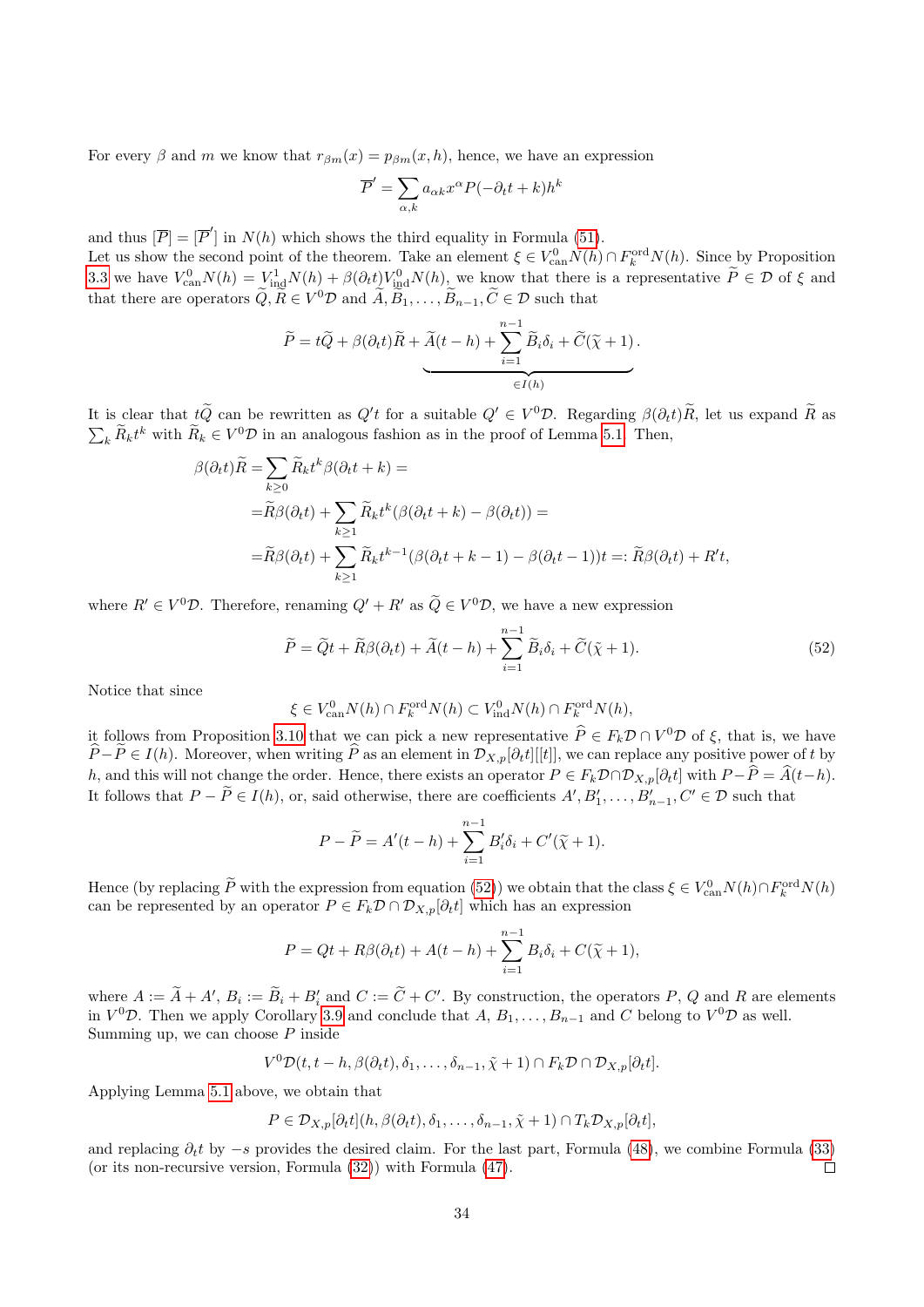As a first application of Theorem [5.2](#page-31-0) and Theorem [4.4,](#page-26-0) we can give a formula to calculate the zeroth Hodge ideal  $\mathcal{I}_0(D)_p$ .

**Corollary 5.3.** Under the assumptions of the previous Proposition, let  $(\mathcal{J}_0)_p$  be the ideal of  $\mathcal{O}_{X,p}$  defined as

$$
(\mathcal{J}_0)_p := \mathcal{J}_p \cap \mathcal{O}_{X,p} = \mathcal{D}_{X,p}[s](h,\beta(-s),\delta_1,\ldots,\delta_{n-1},\chi-s+1) \cap \mathcal{O}_{X,p}.
$$

Then

\n- 1. 
$$
F_1^H N(h) = \{ [f] \in N(h) : f \in (\mathcal{J}_0)_p \}.
$$
\n- 2.  $F_0^H M(h) = \{ [f] \in M(h) : f \in (\mathcal{J}_0)_p \}.$
\n- 3.  $\mathcal{I}_0(D)_p = (\mathcal{J}_0)_p.$
\n

Proof. Point 1 is a consequence of Corollary [4.3](#page-25-0) and Theorem [5.2](#page-31-0) above. For the second point we use formula [\(39\)](#page-26-2). We know that  $F_0^H M(h) = F_1^H N(h) \cap (M(h) \otimes 1)$ , where  $M(h)$  is seen as a  $\mathcal{O}_{X,p}$ -submodule of  $N(h)$ . However, since  $(\mathcal{J}_0)_p \subset \mathcal{O}_{X,p}$ , there is actually no proper intersection and the claim follows.

In order to obtain the formula for the zeroth Hodge ideal we just need to recall its definition and the isomorphism between  $\mathcal{O}_{X,p}(*D)$  and  $M(h)$  (see point 2 of Proposition [2.4\)](#page-4-3). Since  $F_0^H \mathcal{O}_{X,p}(*D) = \mathcal{I}_0(D)_p \cdot \mathcal{O}_{X,p}(D)$ , we just need to multiply by h the elements of  $(\mathcal{J}_0)_p \cdot h^{-1} \subset \mathcal{O}_{X,p}(*D)$ , but again,  $(\mathcal{J}_0)_p \subset \mathcal{O}_{X,p}$ , so  $I_0(D)_p = (\mathcal{J}_0)_p$  and we are done.

**Remark 5.4.** Notice that the ideal  $\mathcal{J}_p$  from Theorem [5.2](#page-31-0) equals, up to changing s by  $s + 1$  the ideal

$$
\widehat{\mathcal{J}}_p = \mathcal{D}_{X,p}[s](h,\widehat{\beta}(s),\delta_1,\ldots,\delta_{n-1},\chi-s),
$$

where  $\hat{\beta}(s) = \prod_{\alpha \in B_h} (s - \alpha)^{l_{\alpha}},$  with  $B_h$  and  $l_{\alpha}$  being, respectively, the set of roots of  $b_h$  in the interval (-1,0) and the multiplicity of each root  $\alpha$ . Then we have

$$
\widehat{\mathcal{J}}_p':=\mathcal{D}_{X,p}[s](h,\delta_1,\ldots,\delta_{n-1},\chi-s)\subsetneq\widehat{\mathcal{J}}_p
$$

and it is known (see, e.g., [\[CMNM09,](#page-40-12) Theorem 1.24] and [\[NM15,](#page-41-12) § 4])) that  $\hat{J}'_p$  is the annihilator of the class  $h^s$  in  $\mathcal{D}_{X,p}[s] \cdot h^s/\mathcal{D}_{X,p}[s] \cdot h^{s+1}$ . Hence, by the Bernstein functional equation, we know that  $b_h(s) \in \hat{\mathcal{J}}'_p$ . The polynomial  $\widehat{\beta}(s)$ , which is a proper factor of  $b_h(s)$ , is not an element of  $\widehat{\mathcal{J}}'_p$  in general.

Our next aim is to describe an algorithm to calculate effectively the filtration steps  $F_k^H \mathcal{O}_X(*D)$  resp. the Hodge ideals  $I_k(D)$  for an SK-free divisor. The starting point is Formula [\(48\)](#page-32-0). Recall (see the explanation before Lemma [3.2\)](#page-14-1) that there is a left  $\mathcal{D}_{\mathbb{C}_t \times X,(0,p)}$ -linear isomorphism

$$
\begin{array}{rcl}\n\Psi: N(h) & \longrightarrow & M(h)[\partial_t] \\
[Q] & \longmapsto & \sum_{k=0}^{\text{ord}(Q)}[Q_k]\partial\n\end{array}
$$

k t

which we need to make explicit in order to describe our algorithmic procedure to obtain the modules  $F_k^H \mathcal{O}_X(*D)$ . Let us consider the C-algebra automorphism  $\varphi : \mathcal{D}_{C_t \times X,(0,p)} \to \mathcal{D}_{C_t \times X,(0,p)}$  defined as

$$
\varphi(a) = a \quad \forall a \in \mathcal{O}_{X,p}, \qquad \varphi(t) = t + h,
$$
  

$$
\varphi(\partial_{x_i}) = \partial_{x_i} - h'_{x_i} \partial_t \qquad \forall i = 1, ..., n, \quad \varphi(\partial_t) = \partial_t.
$$

It is clear that  $\varphi(\delta) = \delta - \delta(h)\partial_t$  and  $\varphi^{-1}(\delta) = \delta + \delta(h)\partial_t$  for each  $\delta \in \Theta_{X,p}$ , and  $\varphi^{-1}(t) = t - h$ . Now given a class  $[Q] \in N(h)$ , by division by t we find unique operators  $A \in \mathcal{D}_{\mathbb{C}_t \times X,(0,p)}$  and  $Q' \in \mathcal{O}_{X,p}(\partial_{x_1}, \ldots, \partial_{x_n}, \partial_t)$ such that

$$
\varphi(Q) = At + Q' \quad (\text{ord}(Q') \le \text{ord}(Q)).
$$

Then we write

$$
Q' = \sum_{k=0}^{\text{ord}(Q)} Q_k \partial_t^k, \quad Q_k \in \mathcal{D}_{X,p},
$$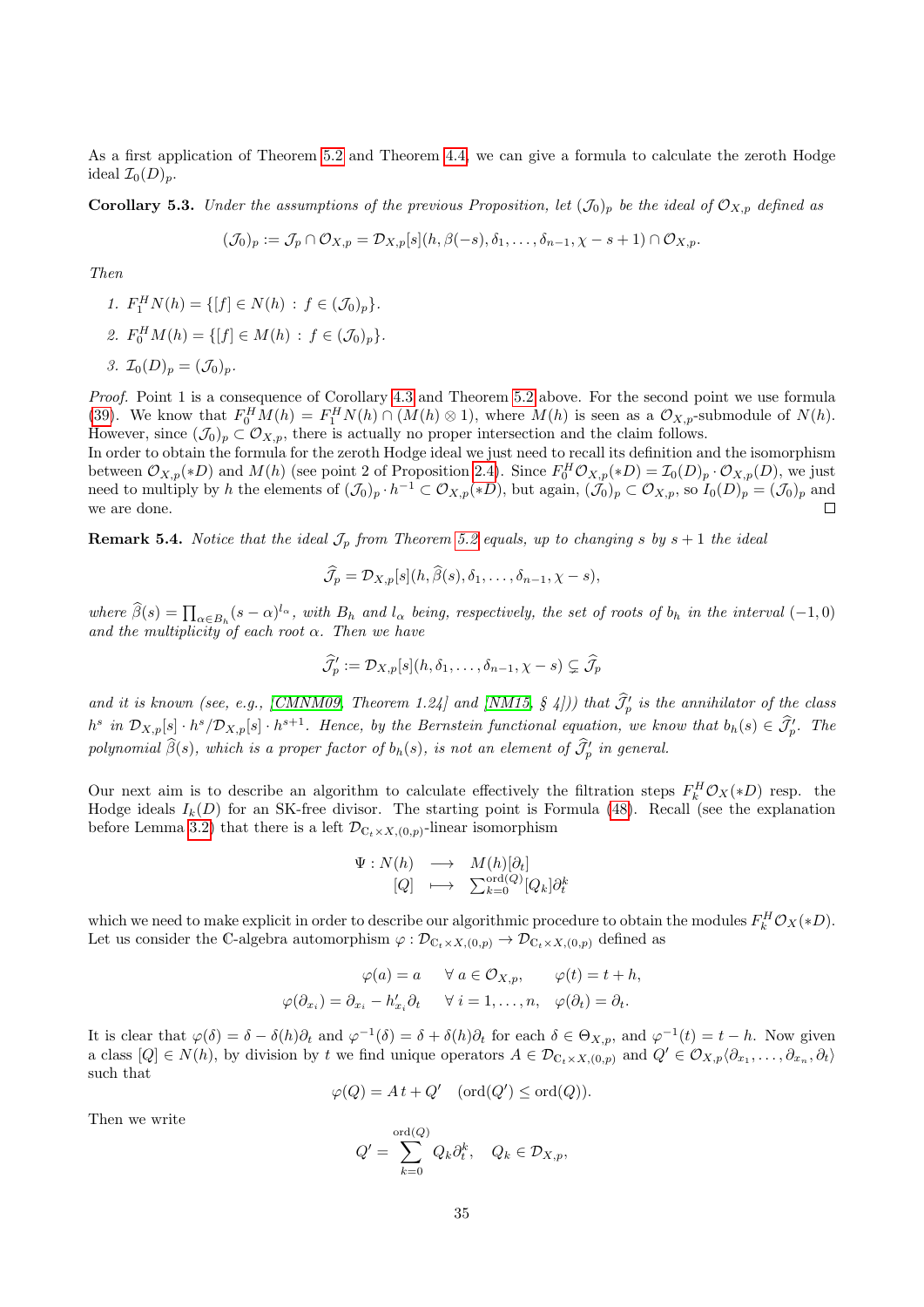and taking classes in  $M(h)$  we obtain the element  $\sum_{k=0}^{\text{ord}(Q)}[Q_k]\partial_t^k =: \Psi([Q]) \in M(h)[\partial_t]$  which is readily verified to be well-defined. Notice that the inverse map  $\Psi^{-1}$  sends an element  $\sum_{k=0}^{d} [Q_k] \partial_t^k \in M(h)[\partial_t]$ , with  $Q_k \in \mathcal{D}_{X,p}$ , to

$$
\left[\sum_{k=0}^d \varphi^{-1}(Q_k)\partial_t^k\right] \in N(h).
$$

Let us define  $F^{\text{ord}}_{\bullet}(M(h)[\partial_t]) := \Psi\left(F^{\text{ord}}_{\bullet}N(h)\right)$ . Then we clearly have

$$
F_k^{\text{ord}}\left(M(h)[\partial_t]\right) = \bigoplus_{i=0}^k \left(F_{k-i}^{\text{ord}}M(h)\right)\partial_t^i, \quad k \in \mathbb{Z}.
$$

Similarly, put  $F_{\bullet}^{H}(M(h)[\partial_{t}]) := \Psi\left(F_{\bullet}^{H}N(h)\right)$ . Formula [\(48\)](#page-32-0) becomes:

<span id="page-35-0"></span>
$$
F_k^H(M(h)[\partial_t]) = \partial_t F_{k-1}^H(M(h)[\partial_t]) + \overline{\Psi}(\mathcal{J}_p \cap T_{k-1} \mathcal{D}_{X,p}[s]) \tag{53}
$$

$$
= \sum_{i=0}^{k-1} \partial_t^i \overline{\Psi}(\mathcal{J}_p \cap T_{k-1-i} \mathcal{D}_{X,p}[s]). \tag{54}
$$

where we put  $\overline{\Psi} = \Psi \circ \pi_p$ .

We denote  $\Phi: M(h) \stackrel{\sim}{\to} \mathcal{O}_{X,p}(*D)$  the isomorphism of left  $\mathcal{D}_{X,p}$ -modules given by  $\Phi([Q]) = Q(h^{-1})$ , for each  $Q \in \mathcal{D}_{X,p}$  (see formula [\(5\)](#page-4-1)), and by  $\overline{\Phi}: M(h)[\partial_t] \stackrel{\sim}{\to} \mathcal{O}_{X,p}(*D)[\partial_t]$  the induced isomorphism of  $\mathcal{D}_{C_t \times X,(0,p)}$ modules:

$$
\overline{\Phi}\left(\sum_{k=0}^d [Q_k]\partial_t^k\right) = \sum_{k=0}^d Q_k(h^{-1})\partial_t^k.
$$

We recall from Formulas [\(38\)](#page-26-3) and [\(39\)](#page-26-2) that the relationship between the Hodge filtrations on  $\mathcal{O}_{X,p}(*D)[\partial_t] \cong$  $N(h) \cong (i_{h,+} \mathcal{O}(*D))_{(0,p)}$  and on  $\mathcal{O}_{X,p}(*D)$  is given by

$$
F_k^H\left(\mathcal{O}_{X,p}(*D)[\partial_t]\right) = \bigoplus_{i=0}^{k-1} \left(F_{k-1-i}^H \mathcal{O}_{X,p}(*D)\right) \partial_t^i,
$$
  

$$
F_k^H \mathcal{O}_{X,p}(*D) = F_{k+1}^H\left(\mathcal{O}_{X,p}(*D)[\partial_t]\right) \cap \mathcal{O}_{X,p}(*D)
$$

for all  $k \in \mathbb{Z}$ . We obviously have  $\Phi(F_{\bullet}^H M(h)) = F_{\bullet}^H \mathcal{O}_{X,p}(*D)$  and  $\overline{\Phi}(F_{\bullet}^H (M(h)[\partial_t])) = F_{\bullet}^H \mathcal{O}_{X,p}(*D)[\partial_t]$ . The pole order filtration  $P_k \mathcal{O}_{X,p}(*D) = \mathcal{O}_{X,p}((k+1)D), k \geq 0$ , induces a filtration on  $\mathcal{O}_{X,p}(*D)[\partial_t]$ :

$$
P_k(\mathcal{O}_{X,p}(*D)[\partial_t]):=\bigoplus_{i=0}^k \mathcal{O}_{X,p}((k-i+1)D)\partial_t^i, \quad k\geq 0.
$$

With these preliminary remarks, we can now explain an effective procedure to compute a system of generators of the  $\mathcal{O}_{X,p}$ -modules  $F_k^H \mathcal{O}_{X,p}(*D), k \geq 0$ :

**Step 1:** We compute an involutive basis  $\mathcal{B} = \{P_1, \ldots, P_N\}$  of  $\mathcal{J}_p$  with respect to the total order filtration T on  $\mathcal{D}_{X,p}[s]$ , i.e.  $P_1, \ldots, P_N$  are such that

$$
\operatorname{Gr}_{\bullet}^T(\mathcal{J}_p) = \operatorname{Gr}_{\bullet}^T(\mathcal{D}_{X,p}[s]) (\sigma^T(P_1), \ldots, \sigma^T(P_N)),
$$

where for  $P \in \mathcal{D}_{X,p}[s], \sigma^T(P)$  denotes the symbol of P in  $\mathrm{Gr}_{\bullet}^T(\mathcal{D}_{X,p}[s])$ . Let us write  $\mathrm{ord}_T(P_j) = d_j$ . Consequently, for each  $k \geq 0$ , a system of generators of the  $\mathcal{O}_{X,p}$ -module  $\mathcal{J}_p \cap T_k \mathcal{D}_{X,p}[s]$  is given by

$$
\left\{s^l\underline{\partial}_x^{\alpha} P_j \mid l+|\alpha|+d_j\leq k\right\}.
$$

**Step 2:** After equation [\(54\)](#page-35-0), a system of generators of the  $\mathcal{O}_{X,p}$ -module  $F_{k+1}^H(M(h)[\partial_t])$  is

$$
\left\{\partial_t^i \,\overline{\Psi}(s^l \underline{\partial}_x^{\alpha} P_j) \mid l + |\alpha| + d_j + i \leq k\right\}.
$$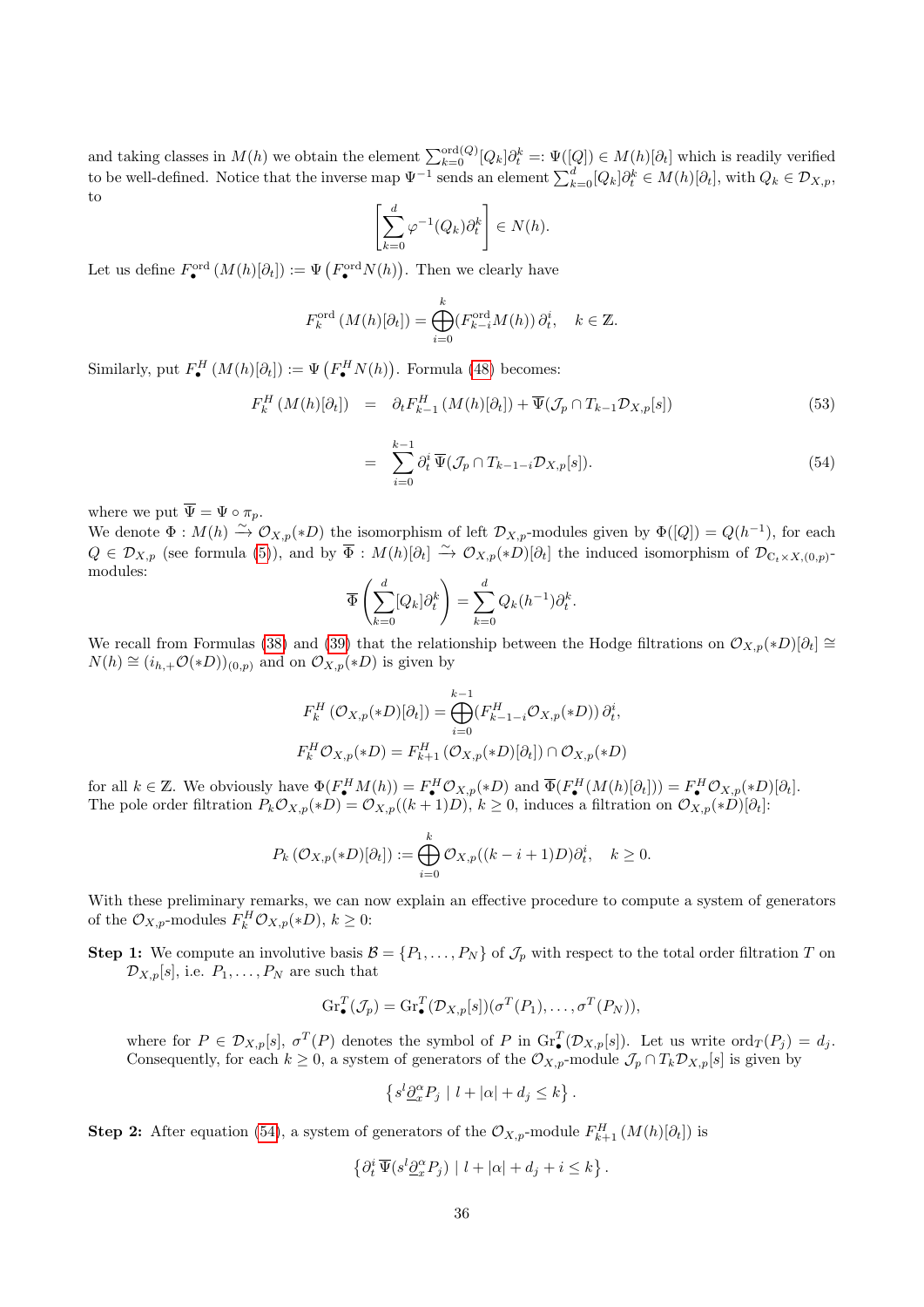**Step 3:** By means of the isomorphism  $\overline{\Phi}$ , we obtain a system of generators of the  $\mathcal{O}_{X,p}$ -module  $F_{k+1}^H(\mathcal{O}_{X,p}(*D)[\partial_t]),$ that we call  $\xi_e, e = 1, \ldots, R$ . Since  $F_{k+1}^H(\mathcal{O}_{X,p}(*D)[\partial_t])$  is a submodule of the rank  $(k+1)$  free  $\mathcal{O}_{X,p}$ module  $P_k \left( \mathcal{O}_{X,p}(*D)[\partial_t] \right)$ , we have

$$
\xi_e = \sum_{i=0}^k \xi_{e,i} \partial_t^i \in \mathcal{O}_{X,p}((k+1)D) \oplus \mathcal{O}_{X,p}(kD) \partial_t \oplus \cdots \oplus \mathcal{O}_{X,p}(D) \partial_t^k, \ e = 1, \ldots, R.
$$

Finally, a syzygy computation allows us to compute a system of generators of the  $\mathcal{O}_{X,p}$ -module

$$
\mathcal{O}_{X,p}\langle \xi_1,\ldots,\xi_R\rangle \cap \mathcal{O}_{X,p}((k+1)D)=F_{k+1}^H\left(\mathcal{O}_{X,p}(*D)[\partial_t]\right) \cap \mathcal{O}_{X,p}(*D)=F_k^H\mathcal{O}_{X,p}(*D).
$$

In the following subsections we apply this algorithm to calculate the Hodge ideals and the generating level for someinteresting classes of examples. Since it is known ([\[MP19a,](#page-41-3) Proposition 10.1]) that  $\mathcal{I}_0(D) = \mathcal{J}((1 - \varepsilon)D)$ , and since an algorithm for the calculation of multiplier ideals exists already (see [\[BL10\]](#page-39-1)), our approach first of all provides an alternative way to compute these multiplier ideals. In some cases our methods yield results whereas the algorithm in loc. cit. does not terminate. Moreover, we can effectively calculate higher Hodge ideals, and we indicate them below in some of the cases for which the generating level of the Hodge filtration  $F^H_{\bullet} \mathcal{O}_X(*D)$  is positive.

We also determine the generating level of the Hodge filtration, always confirming Conjecture [4.12.](#page-29-0) In many cases, the Hodge filtration is even generated at level zero. This is not always true, however, and we show in particular that for linear free divisors, the conjectured bound from [4.12](#page-29-0) is sharp. Examples with low generating level are interesting because of the local vanishing conjecture (see point 3 of Remark [4.13](#page-0-0) as well as [\[MP19a,](#page-41-3) Theorem 17.1]). Notice that only plane curves, normal crossing divisors (cf. the introduction of [\[MP19a\]](#page-41-3)) and surfaces with rational singularities([\[MP20a,](#page-41-5) Corollary B]) were previously known to have generating level equal to zero.

#### <span id="page-36-0"></span>5.1 Divisors with normal crossings

If X is any complex manifold and  $D \subset X$  is a reduced divisor with only normal crossings, then it is elementary to check that D is free and strongly Koszul at each of its points. As we have already pointed out in Remark [4.5,](#page-27-1) it easily follows from the fact that  $-1$  is the only root of  $b_D(s)$  that we have

$$
F_{\bullet}^{H} \mathcal{O}_{X}(*D) = F_{\bullet}^{\text{ord}} \mathcal{O}_{X}(*D).
$$

Consequently, since obviously the order filtration is generated at level 0, so is the Hodge filtration (a fact that is of course well known from Saito's theory). For the Hodge ideals themselves, we obtain that  $\mathcal{I}_k(D) \cdot F_k^{\text{ord}} \mathcal{O}_X(*D) =$  $P_kO_X(*D)$ , and an easy local calculation shows that this coincides with [\[MP19a,](#page-41-3) Proposition 8.2].

Summarizing, if the divisor D has only normal crossings, then our results easily imply the known facts about the Hodge filtration resp. the Hodge ideals for such divisors.

#### 5.2 Surfaces

We consider two kinds of free surfaces in  $\mathbb{C}^3$ , namely (two-dimensional hyper-)plane arrangements and Sekiguchi's freedivisors ([\[Sek09\]](#page-42-4)). Let D be a central hyperplane arrangement  $\bigcup_{i=1}^{k} H_i \subset X = \mathbb{C}^n$ . It is a longstanding question to detect when an arrangement is a free divisor; for a recent account, see [\[Dim17,](#page-40-4) Chapter 8]. However, if D is free, then it is strongly Koszul since it is locally quasi-homogeneous (see, e.g., [\[CMNM02\]](#page-40-16) for this implication), so that the methods from this paper do apply.

Below are some results for low-dimensional free arrangements:



In both cases the Hodge filtration on  $\mathcal{O}_X(*D)$  is generated at level zero. Of course, these results do not depend on the fact that  $\dim(D) = 2$ , similar calculations are possible for other arrangements, but the ideal  $\mathcal{I}_0(D)$ becomes difficult to print.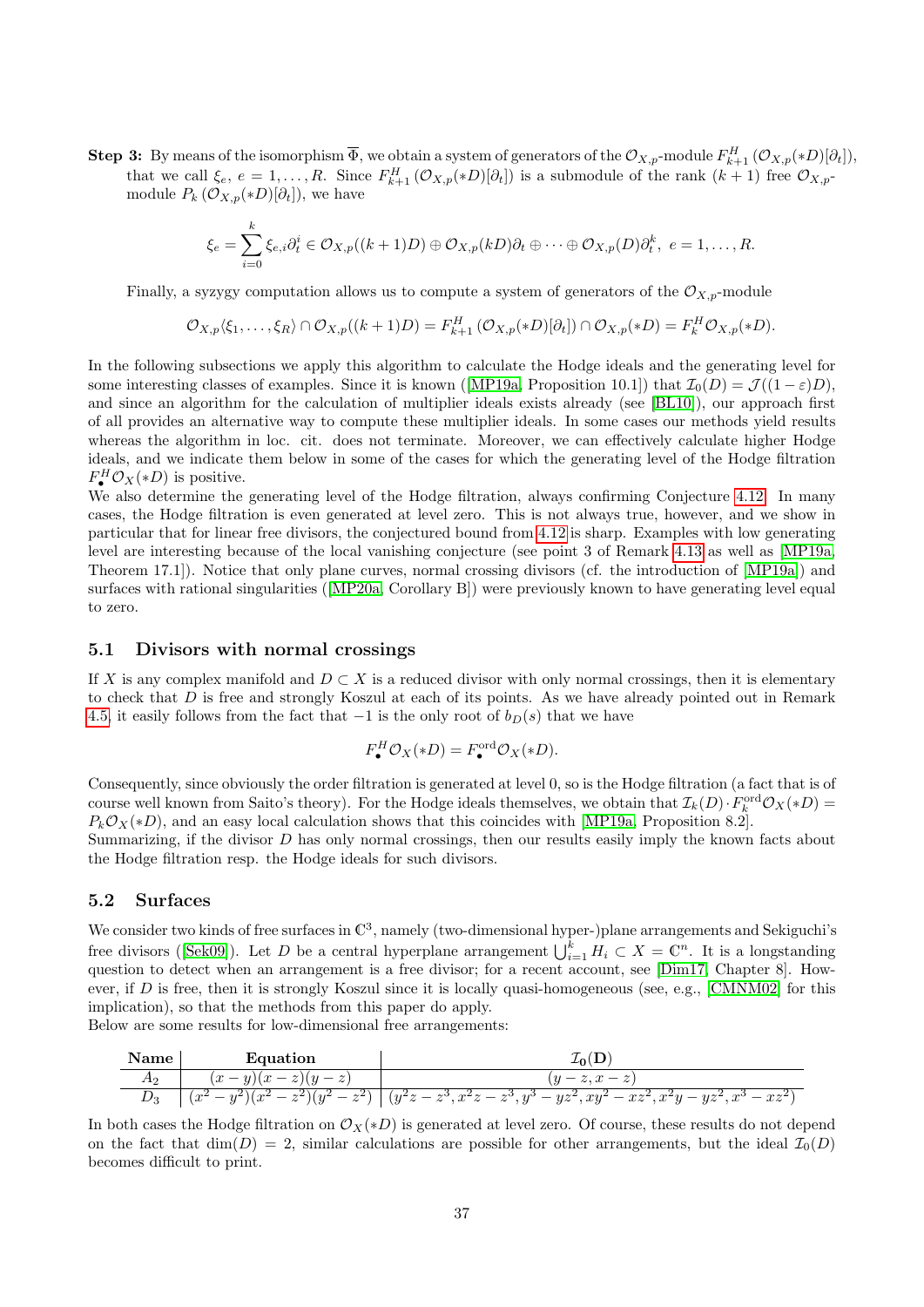Let us consider now the examples of divisors in  $\mathbb{C}^3$  that are discussed in the paper [\[Sek09\]](#page-42-4). We refer to loc. cit. for details on their construction and only produce the results of the calculation of  $\mathcal{I}_0(D)$  here. All these examples are given by weighted homogeneous equations in three variables, and we write  $(d; d_x, d_y, d_z)$  for a weight vector, where  $d_x$ ,  $d_y$  and  $d_z$  are the weights of x, y and z and d is the degree of the defining equation for the divisor  $D \subset \mathbb{C}^3$ .

| Name  |               | Weight vector   Equation/ $\mathcal{I}_0(D)$                                                                                                                     |
|-------|---------------|------------------------------------------------------------------------------------------------------------------------------------------------------------------|
| $A_1$ | (12; 2, 3, 4) | $h = 16x^4z - 4x^3y^2 - 128x^2z^2 + 144xy^2z$<br>$-27u^4+256z^3$<br>$\mathcal{I}_0(\mathbf{D})$ : $(9y^2 - 32xz, x^2 + 12z)$                                     |
| $A_2$ | (12; 2, 3, 4) | $h = 2x^6 - 3x^4z + 18x^3y^2 - 18xy^2z + 27y^4 + z^3$<br>$\mathcal{I}_{0}(D)$ : $(y^{2}, x^{2} - z)$                                                             |
| $B_1$ | (9; 1, 2, 3)  | $h = z(x^2y^2 - 4y^3 - 4x^3z + 18xyz - 27z^2)$<br>$\mathcal{I}_{0}(\mathbf{D})$ : $(y^2-3xz, xy-9z, x^2z-3yz)$                                                   |
| $B_3$ | (9; 1, 2, 3)  | $h = z(-2y^3 + 9xyz + 45z^2)$<br>$\mathcal{I}_{\mathbf{0}}(\mathbf{D})$ : $(z, y^2)$                                                                             |
| $H_2$ | (15; 1, 3, 5) | $h = 100x^3y^4 + y^5 + 40x^4y^2z - 10xy^3z + 4x^5z^2$<br>$-15x^2yz^2 + z^3$<br>$\mathcal{I}_{\mathbf{0}}(\mathbf{D})$ : $(y^2 - xz, 12x^2yz - z^2, 12x^3z - yz)$ |
| $H_5$ | (15; 1, 3, 5) | $h = x^3y^4 - y^5 + 3xy^3z + z^3$<br>$\mathcal{I}_{0}(D)$ : $(y^{2}, yz, z^{2})$                                                                                 |

We have managed to perform the analogous calculations for all of Sekiguchi's examples but  $H_1$ . The Hodge filtration on  $\mathcal{O}_{\mathbb{C}^3}(*D)$  is generated at level 0 for all of them.

#### <span id="page-37-0"></span>5.3 Linear free divisors

The paper [\[BM06\]](#page-40-17) introduced a large class of examples of free divisors which appear as discriminants in prehomogenous vector spaces. Since the module  $\Theta(-\log D)$  has a basis of linear (in the global coordinates) vector fields in these examples, the divisor  $D$  is called *linear free*. A rich source of linear free divisors comes from representation of quivers. It can be shown that the strong Koszul assumption is satisfied in these cases if the underlying graph of the quiver is of ADE-type. Quivers of type A yield free divisors with normal crossings, so the first non-trivial example is the discriminant in the representation space of the  $D_4$ -quiver. Here we have

$$
D \subset \text{Mat}(2 \times 3, \mathbb{C}) = \left\{ \begin{pmatrix} a_{11} & a_{12} & a_{13} \\ a_{21} & a_{22} & a_{23} \end{pmatrix} \mid a_{ij} \in \mathbb{C} \right\},\
$$

where  $D = V(h)$  and  $h = \Delta_1 \cdot \Delta_2 \cdot \Delta_3$ , with  $\Delta_1$ ,  $\Delta_2$  and  $\Delta_3$  being the three maximal minors of an element of Mat $(2 \times 3, \mathbb{C})$  (hence, h is a homogenous equation of degree 6). In this case, we have  $b_h(s) = (s+1)^4(s+1)$  $2/3$ (s + 4/3) and hence we consider

$$
\mathcal{J} = (h, s - 1/3, \delta_1, \dots, \delta_5, \chi - s + 1) \subset \mathcal{D}_{\mathbb{C}^6}[s].
$$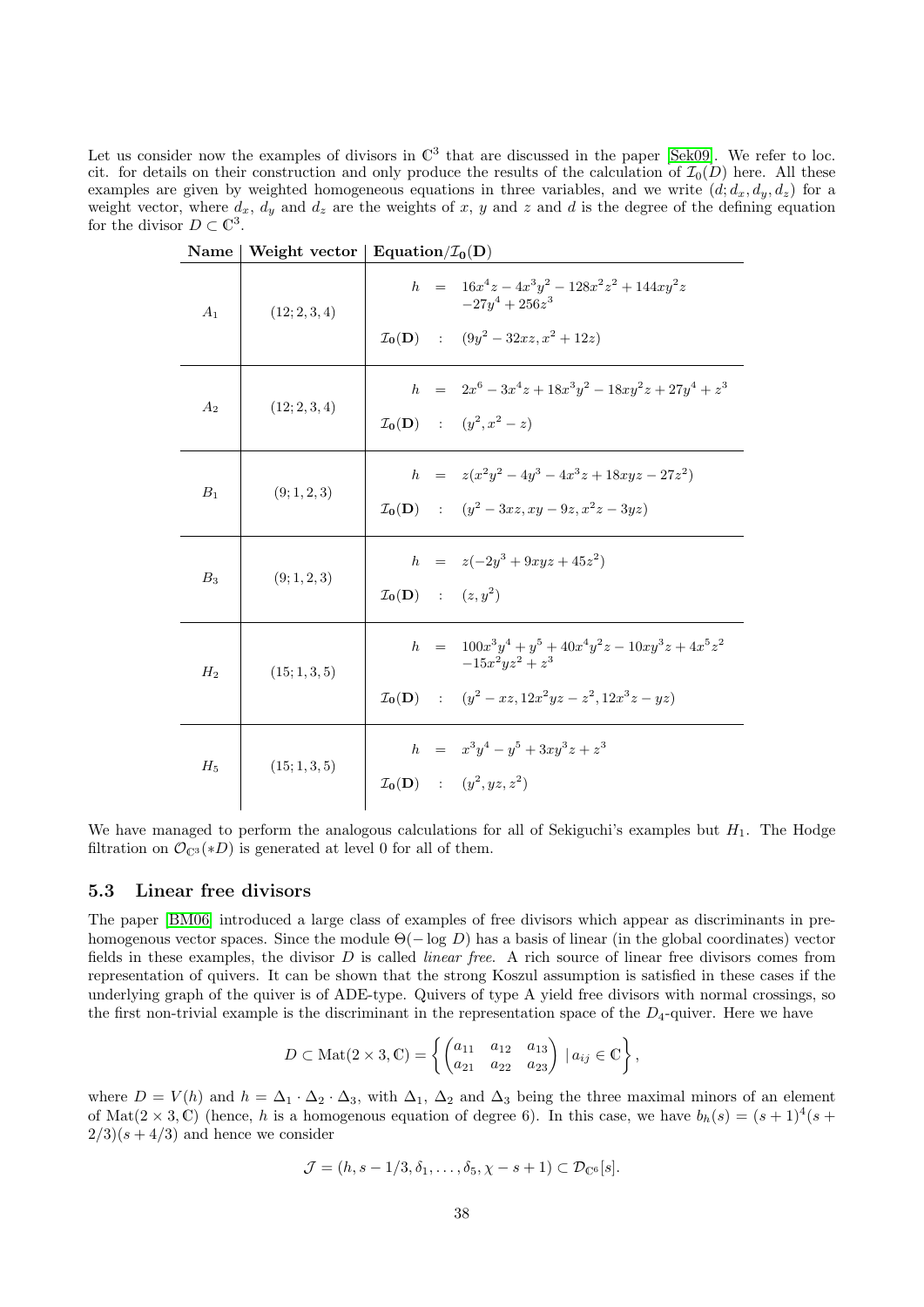The intersection with  $\mathcal{O}_{\mathbb{C}^6}$  (which can equivalently be calculated as  $\mathcal{D}_{\mathbb{C}^6}(h, \delta_1, \ldots, \delta_5, \chi + 2/3) \cap \mathcal{O}_{\mathbb{C}^6}$ ) is

$$
\mathcal{I}_0(D) = (a_{13}a_{22} - a_{12}a_{23}, a_{13}a_{21} - a_{11}a_{23}, a_{12}a_{21} - a_{11}a_{22}).
$$

The Hodge filtration on  $\mathcal{O}_X(D)$  is generated at level 1, and the first Hodge ideal is minimally generated by 13 polynomials in the variables  $a_{ij}$  of degree 7 at most (for typsetting reasons, we refrain to print it here). This discriminant is a first example of the series where the underlying graph of the quiver is of  $D_n$ -type. The next example is the  $D_5$ -quiver, where the discriminant in the 10-dimensional representation space yields a hypersurface of degree 10. A defining equation  $h \in \mathbb{C}[a, b, c, k, e, f, g, h, i, j]$  for D is given by

$$
h=a^{2}ke^{3}ghi^{2}-a^{2}ce^{2}fghi^{2}+2abke^{2}fghi^{2}-2abcef^{2}ghi^{2}+b^{2}kef^{2}ghi^{2}-b^{2}cf^{3}ghi^{2}-a^{2}cke^{2}h^{2}i^{2}-abk^{2}e^{2}h^{2}i^{2}+a^{2}c^{2}efh^{2}i^{2}+a^{2}c^{2}efh^{2}i^{2}+b^{2}c^{2}f^{2}h^{2}i^{2}+b^{2}ckf^{2}h^{2}i^{2}-a^{2}ke^{3}g^{2}ij+a^{2}ce^{2}fg^{2}ij-2abke^{2}fg^{2}ij+2abcef^{2}g^{2}ij-b^{2}kef^{2}g^{2}ij+b^{2}cf^{3}g^{2}ij+2a^{2}ce^{2}keh^{2}ij+2abcef^{2}g^{2}ij+b^{2}cf^{3}g^{2}ij+2abce^{2}e^{2}kfh^{2}ij+2abcke^{2}e^{2}g^{2}ij+b^{2}cf^{3}g^{2}ij+2abcke^{2}e^{2}kfh^{2}ij+2abcke^{2}e^{2}g^{2}j^{2}-a^{2}c^{2}e^{2}f^{2}j^{2}-a^{2}c^{2}e^{2}f^{2}j^{2}-a^{2}c^{2}keghj^{2}-2abck^{2}eghj^{2}-b^{2}k^{3}eghj^{2}+a^{2}c^{3}fghj^{2}+2abc^{2}kfghj^{2}+b^{2}ck^{2}fghj^{2}+2c^{2}g^{2}fghj^{2}+2c^{2}g^{2}fghj^{2}+2c^{2}g^{2}fghj^{2}+2c^{2}g^{2}fghj^{2}+2c^{2}g^{2}fghj^{2}+2c^{2}g^{2}fghj^{2}+2c^{2}g^{2}fghj^{2}+2c^{2}g^{2}fghj^{2}+2c^{2}g^{2}fghj^{2}+2c^{2}g^{2}fghj^{2}+2c^{2}g^{2}fghj^{2}+2c^{2}g^{2}fghj^{2}+2c^{2}g^{2}fghj^{2}+2c^{2}g^{2}fghj^{2}+2c^{2}g^{2}fghj^{2}+2c^{
$$

and we obtain

$$
\mathcal{I}_0(D)=(aei+bfi-acj-bkj, aeg+bfg-acr-bkr, keri-cfri-kegj+cfgj).
$$

Notice that for this example, the computation of the multiplier ideal  $\mathcal{J}((1-\varepsilon)D)$  with the methods from [\[BL10\]](#page-39-1) does not terminate. The generating level of the Hodge filtration on  $\mathcal{O}_X(*D)$  is two here. The first Hodge ideal  $\mathcal{I}_1(D)$  has a minimal generating set consisting of 24 polynomials of degree 13 at most, whereas  $\mathcal{I}_2(D)$  is minimally generated by 124 polynomials, their maximal degree being 22.

In fact, Conjecture [4.12](#page-29-0) would yield the following estimate for the generating level of the full  $D_n$ -series.

**Conjecture 5.5.** Let  $D \subset X = \mathbb{C}^{4n-10}$  be the linear free divisor  $D_n$ . Then, the Hodge filtration on  $\mathcal{O}_X(*D)$  is qenerated at level  $n-3$ .

*Proof assuming Conjecture [4.12.](#page-29-0)* The dimension of the divisors  $D_n$  can be found in [\[GMS09,](#page-40-18) p. 1347]. The result then is just a consequence of applying the statement of Conjecture [4.12,](#page-29-0) once we know a general formula for the Bernstein-Sato polynomials of the divisors  $D_n$ . It can be found at [\[Sev11,](#page-42-5) Table 4.1] that they are, respectively,

$$
\left(s+\frac{4}{3}\right)^{n-3}(s+1)^{2n-4}\left(s+\frac{2}{3}\right)^{n-3}.
$$

Note that this conjecture, if true, would give a bound for the generating level which is exactly a quarter of the general one given in [\[MP19a,](#page-41-3) Theorem B]. We also believe that such bounds are attained for all of the  $D_n$  (i.e. that the generating level is exactly  $n-3$ ), as we have checked for  $n = 4, 5$ .

Another typical example of a linear free divisor in low dimensions is the discriminant in the space of binary cubics (see, e.g., [\[GMNS09,](#page-40-3) Examples 1.4. (2)]). Here we have  $D = V(h)$ , where  $h = -y^2z^2 + 4xz^3 + 4y^3w$  $18xyzw+27x^2w^2 \in \mathbb{C}[x,y,z,w]$ , and we obtain that

$$
I_0(D) = (z^2 - 3yw, yz - 9xw, y^2 - 3xz).
$$

In this case the Hodge filtration on  $\mathcal{O}_{\mathbb{C}^4}(*D)$  is generated in level one, with first Hodge ideal

$$
\mathcal{I}_1(D) = (y^2z^2 - 4xz^3 - 4y^3w + 18xyzw - 27x^2w^2, 2z^5 - 15yz^3w + 27y^2zw^2 + 27xz^2w^2 - 81xyw^3,
$$
  
\n
$$
yz^4 - 27xz^3w - 18y^3w^2 + 135xyzw^2 - 243x^2w^3, 2xz^4 - y^3zw - 9xyz^2w + 27xy^2w^2 - 27x^2zw^2,
$$
  
\n
$$
xyz^3 - 2y^4w + 9xy^2zw - 27x^2z^2w + 27x^2yw^2, y^4z - 18x^2z^3 - 27xy^3w + 135x^2yzw - 243x^3w^2,
$$
  
\n
$$
2y^5 - 15xy^3z + 27x^2yz^2 + 27x^2y^2w - 81x^3zw).
$$

Notice that similar computations are possible up to some extent for other linear free divisors of SK-type, such as those given by the  $E_6$ - and  $E_7$ -quivers. Under the assumption of Conjecture [4.12,](#page-29-0) one could give generating level bounds, using the calculation of Bernstein polynomials from [\[Bar18\]](#page-39-2).

We finish this subsection with some examples of non-reductive linear free divisors in low dimension, as found in [\[GMNS09,](#page-40-3) Example 5.1, Table 6.1], that we summarize in the table below.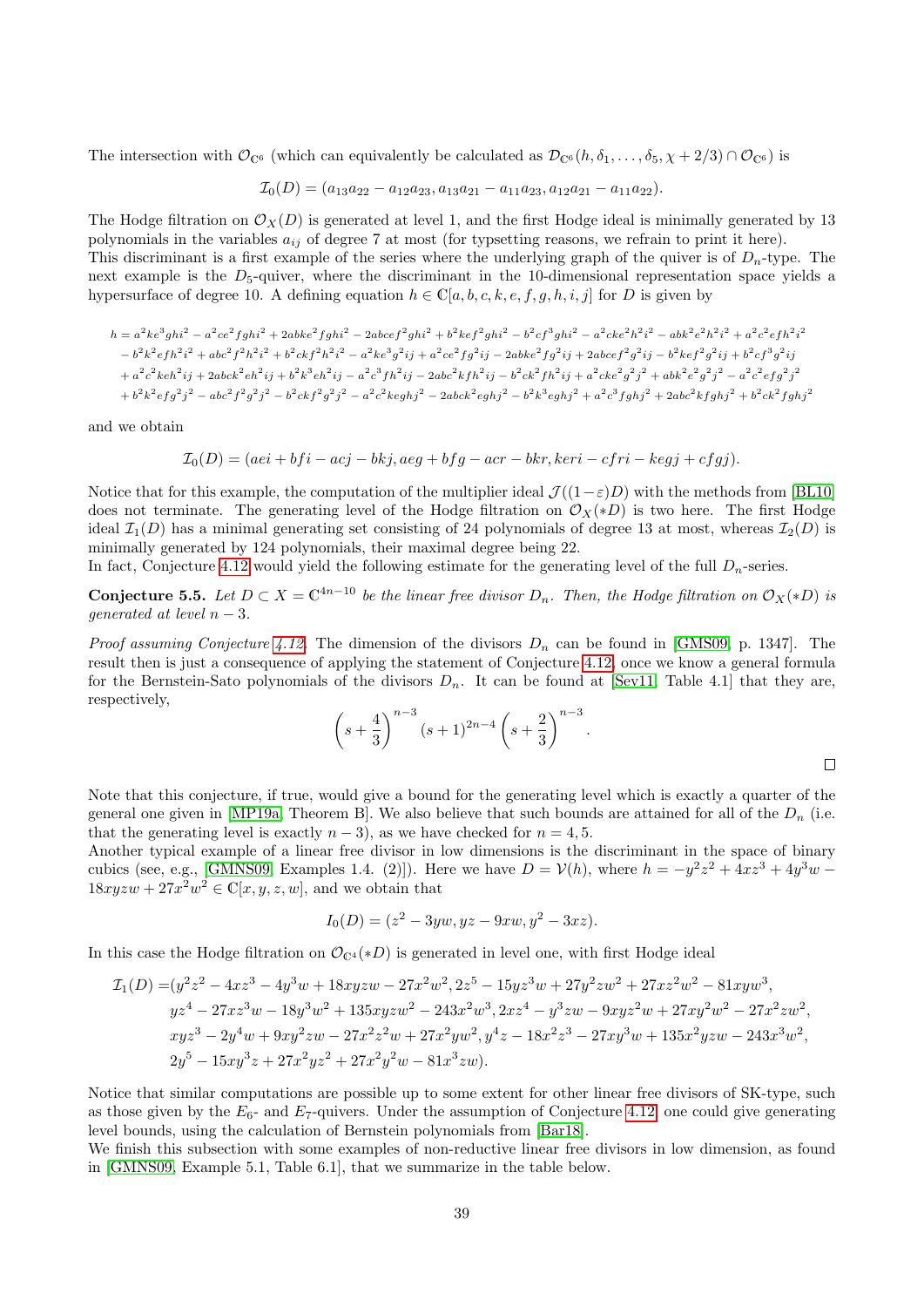| Name                | Equation                                                                                                                                                       | $\mathcal{I}_{0}(\mathbf{D})$                |
|---------------------|----------------------------------------------------------------------------------------------------------------------------------------------------------------|----------------------------------------------|
| $\dim 3$            | $(y^2+xz)z$                                                                                                                                                    | (y, z)                                       |
| $\dim 4$ , case 1   | $(y^2+xz)zw$                                                                                                                                                   | (y,z)                                        |
| $dim 4$ , case 2    | $(yz + xw)zw$                                                                                                                                                  | (z,w)                                        |
| $\dim 4$ , case 3   | $x(y^3-3xyz+3x^2w)$                                                                                                                                            | $(x, y^2)$                                   |
| $Sym_3(\mathbb{C})$ | $\boldsymbol{z}$<br>$x\begin{vmatrix} x & y \\ y & u \end{vmatrix}\begin{vmatrix} x & y \\ y & u \\ z & v \end{vmatrix}$<br>$\boldsymbol{v}$<br>$\overline{w}$ | $\vert (xv - yz, xu - y^2, xzu - xyv) \vert$ |

In all those cases, the Hodge filtration on the corresponding ring of meromorphic functions is generated at level 0.

#### <span id="page-39-0"></span>5.4 The Whitney umbrella and the cross caps

We finish this section by mentioning two examples that slightly fall out of the general setup of this paper. Namely, consider the Whitney umbrella  $D = V(h) = V(x^2 - y^2z) \subset \mathbb{C}^3$ . This is not a free divisor, indeed, we have  $\Theta(-\log D) = \sum_{i=1}^{4} \mathcal{O}_{\mathbb{C}^3} \delta_i$  where

$$
\delta_1 = y\partial_y - 2z\partial_z, \delta_2 = -yz\partial_x - x\partial_y, \delta_3 = -y^2\partial_x - 2x\partial_z, \delta_4 = \chi = (1/2)x\partial_x + (1/3)y\partial_y + (1/3)z\partial_z,
$$

so that  $\Theta(-\log D)$  is not  $\mathcal{O}_{\mathbb{C}^3}$ -locally free. However, the isomorphism

$$
\mathcal{D}_{\mathbb{C}^3}/(\delta_1, \delta_2, \delta_3, \chi+1) \cong \mathcal{O}_{\mathbb{C}^3}(*D)
$$

of left  $\mathcal{D}_{\mathbb{C}^3}$ -modules still holds true, and we find that  $b_h(s) = (s+1)^2(s+3/2)$ . According to Lemma [3.2](#page-14-1) from above, we have  $b_{V^{\bullet}}^{N(h)}$  $V_{\bullet}^{(h)} = s^2(s-1/2)$ . One checks that the main results of this paper can also be applied to this example. In particular, it follows that the integer  $r$  appearing in Lemma [4.6](#page-27-0) is zero, and hence we deduce from Corollary [4.7](#page-28-1) that

$$
F_{\bullet}^H \mathcal{O}_{\mathbb{C}^3}(*D) \cong F_{\bullet}^{\text{ord}} \mathcal{O}_{\mathbb{C}^3}(*D).
$$

In particular, in this example the generating level of the Hodge filtration is zero since  $F_{\bullet}^{\text{ord}}\mathcal{O}_{\mathbb{C}^3}(*D)$  is generated at level 0.

A similar reasoning applies to the higher dimensional example

$$
D = \mathcal{V}(h) := \mathcal{V}(x_1 x_2 x_3^2 x_4 + x_3^3 x_4^2 - x_1^2 x_3^2 x_5 + x_2^3 x_4 - x_1 x_2^2 x_5 + 3 x_2 x_3 x_4 x_5 - 2 x_1 x_3 x_5^2 - x_5^3) \subset \mathbb{C}^5,
$$

called cross-cap, which again is not free (the module of logarithmic vector fields has 9 generators), here we have

$$
b_h(s) = (s+1)^3(s+3/2)(s+4/3)(s+5/3).
$$

As a conclusion, we obtain that for both the Whitney umbrella and the cross-cap we have  $\mathcal{I}_0(D) = \mathcal{O}_X$ , but  $\mathcal{I}_k(D) \subsetneq \mathcal{O}_X$  for all  $k > 1$ .

Actually, these two examples are the first two of a whole series, which is discussed in [\[HL09\]](#page-40-19). However, it is unclear at this point whether we always have the equality  $F^H_{\bullet} \mathcal{O}_{\mathbb{C}^n}(*D) \cong F^{\text{ord}}_{\bullet} \mathcal{O}_{\mathbb{C}^n}(*D)$  since this needs the fact that the roots of  $b_h(s)$  are contained in  $(-2, -1]$ , and a general formula for the Bernstein polynomial for the elements in this series is not known (actually, it seems computational impossible to obtain  $b_h(s)$  even for the next example, which is a divisor in  $\mathbb{C}^7$ .

### References

- <span id="page-39-2"></span>[Bar18] Christian Barz, Differential invariants of prehomogeneous vector spaces, Ph.D. thesis, Technische Universität Chemnitz, 2018, available at [https://www.logos-verlag.de/cgi-bin/engbuchmid?](https://www.logos-verlag.de/cgi-bin/engbuchmid?isbn=4894&lng=deu&id=) [isbn=4894&lng=deu&id=](https://www.logos-verlag.de/cgi-bin/engbuchmid?isbn=4894&lng=deu&id=).
- <span id="page-39-1"></span>[BL10] Christine Berkesch and Anton Leykin, Algorithms for Bernstein-Sato polynomials and multiplier ideals, ISSAC 2010—Proceedings of the 2010 International Symposium on Symbolic and Algebraic Computation, ACM, New York, 2010, pp. 99–106.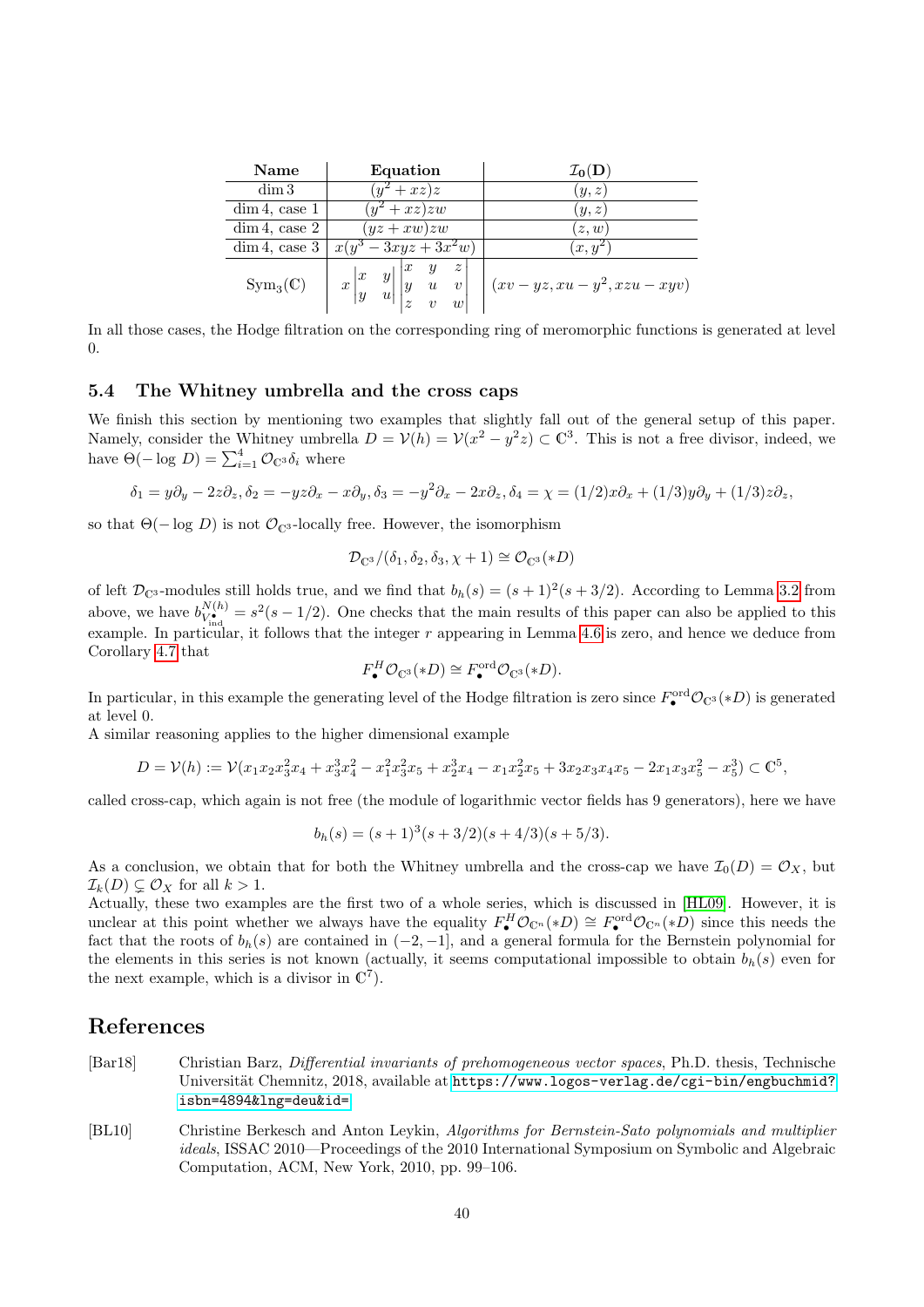- <span id="page-40-14"></span> $[Bou07]$  N. Bourbaki, Éléments de mathématique. Algèbre. Chapitre 10. Algèbre homologique, Springer-Verlag, Berlin, 2007, Reprint of the 1980 original.
- <span id="page-40-17"></span>[BM06] Ragnar-Olaf Buchweitz and David Mond, Linear free divisors and quiver representations, Singularities and computer algebra, London Math. Soc. Lecture Note Ser., vol. 324, Cambridge Univ. Press, Cambridge, 2006, pp. 41–77.
- <span id="page-40-0"></span>[BS05] Nero Budur and Morihiko Saito, Multiplier ideals, V -filtration, and spectrum, J. Algebraic Geom. 14 (2005), no. 2, 269–282.
- <span id="page-40-7"></span>[CM99] Francisco J. Calderón Moreno, Logarithmic differential operators and logarithmic de Rham complexes relative to a free divisor, Ann. Sci. Ecole Norm. Sup.  $(4)$  32  $(1999)$ , no. 5, 701–714.
- <span id="page-40-16"></span>[CMNM02] Francisco J. Calderón Moreno and Luis Narváez Macarro, The module  $\mathcal{D}f^s$  for locally quasihomogeneous free divisors, Compositio Math. **134** (2002), no. 1, 59–74.
- <span id="page-40-8"></span>[CMNM05] Francisco J. Calderón Moreno and Luis Narváez Macarro, *Dualité et comparaison sur les complexes* de de Rham logarithmiques par rapport aux diviseurs libres, Ann. Inst. Fourier (Grenoble) 55 (2005), no. 1, 47–75.
- <span id="page-40-12"></span>[CMNM09] Francisco J. Calderón Moreno and Luis Narváez Macarro, On the logarithmic comparison theorem for integrable logarithmic connections., Proc. London Math. Soc. 98 (2009), no. 3, 585–606.
- <span id="page-40-6"></span>[CJNMM96] Francisco J. Castro-Jiménez, Luis Narváez-Macarro, and David Mond, Cohomology of the complement of a free divisor, Trans. Amer. Math. Soc. 348 (1996), no. 8, 3037–3049.
- <span id="page-40-10"></span>[Che99] Sophie Chemla, A duality property for complex Lie algebroids, Math. Z. 232 (1999), no. 2, 367–388.
- <span id="page-40-5"></span>[DSS+13] G. Denham, H. Schenck, M. Schulze, M. Wakefield, and U. Walther, Local cohomology of logarithmic forms, Ann. Inst. Fourier (Grenoble) 63 (2013), no. 3, 1177–1203.
- <span id="page-40-4"></span>[Dim17] Alexandru Dimca, Hyperplane arrangements. An introduction, Universitext, Springer, Cham, 2017.
- <span id="page-40-1"></span>[Dut20] Yajnaseni Dutta, Vanishing for Hodge ideals on toric varieties, Mathematische Nachrichten 293 (2020), no. 1, 79–87.
- <span id="page-40-11"></span>[FF74] Robert Fossum and Hans-Bjørn Foxby, The category of graded modules, Math. Scand. 35 (1974), 288–300.
- <span id="page-40-3"></span>[GMNS09] Michel Granger, David Mond, Alicia Nieto, and Mathias Schulze, Linear free divisors and the global logarithmic comparison theorem., Ann. Inst. Fourier (Grenoble) 59 (2009), no. 1, 811–850.
- <span id="page-40-9"></span>[GS10] Michel Granger and Mathias Schulze, On the symmetry of b-functions of linear free divisors, Publ. Res. Inst. Math. Sci. 46 (2010), no. 3, 479–506.
- <span id="page-40-18"></span>[GMS09] Ignacio de Gregorio, David Mond, and Christian Sevenheck, Linear free divisors and Frobenius manifolds, Compositio Mathematica 145 (2009), no. 5, 1305–1350.
- <span id="page-40-15"></span>[HTT08] Ryoshi Hotta, Kiyoshi Takeuchi, and Toshiyuki Tanisaki, D-modules, perverse sheaves, and representation theory. Progress in Mathematics, vol. 236, Birkhäuser Boston Inc., Boston, MA, 2008, Translated from the 1995 Japanese edition by Takeuchi.
- <span id="page-40-19"></span>[HL09] Kevin Houston and Daniel Littlestone, Vector fields liftable over corank 1 stable maps, 2009, Preprint 0905.0556 [math.DG].
- <span id="page-40-2"></span>[JKYS19] Seung-Jo Jung, In-Kyun Kim, Youngho Yoon, and Morihiko Saito, Hodge ideals and spectrum of isolated hypersurface singularities, Preprint arXiv:1904.02453, to appear in "Annales de l'Institut Fourier", 2019.
- <span id="page-40-13"></span>[Kas83] M. Kashiwara, Vanishing cycle sheaves and holonomic systems of differential equations, Algebraic geometry (Tokyo/Kyoto, 1982) (Michel Raynaud and Tetsuji Shioda, eds.), Lecture Notes in Math., vol. 1016, Springer, Berlin, 1983, pp. 134–142.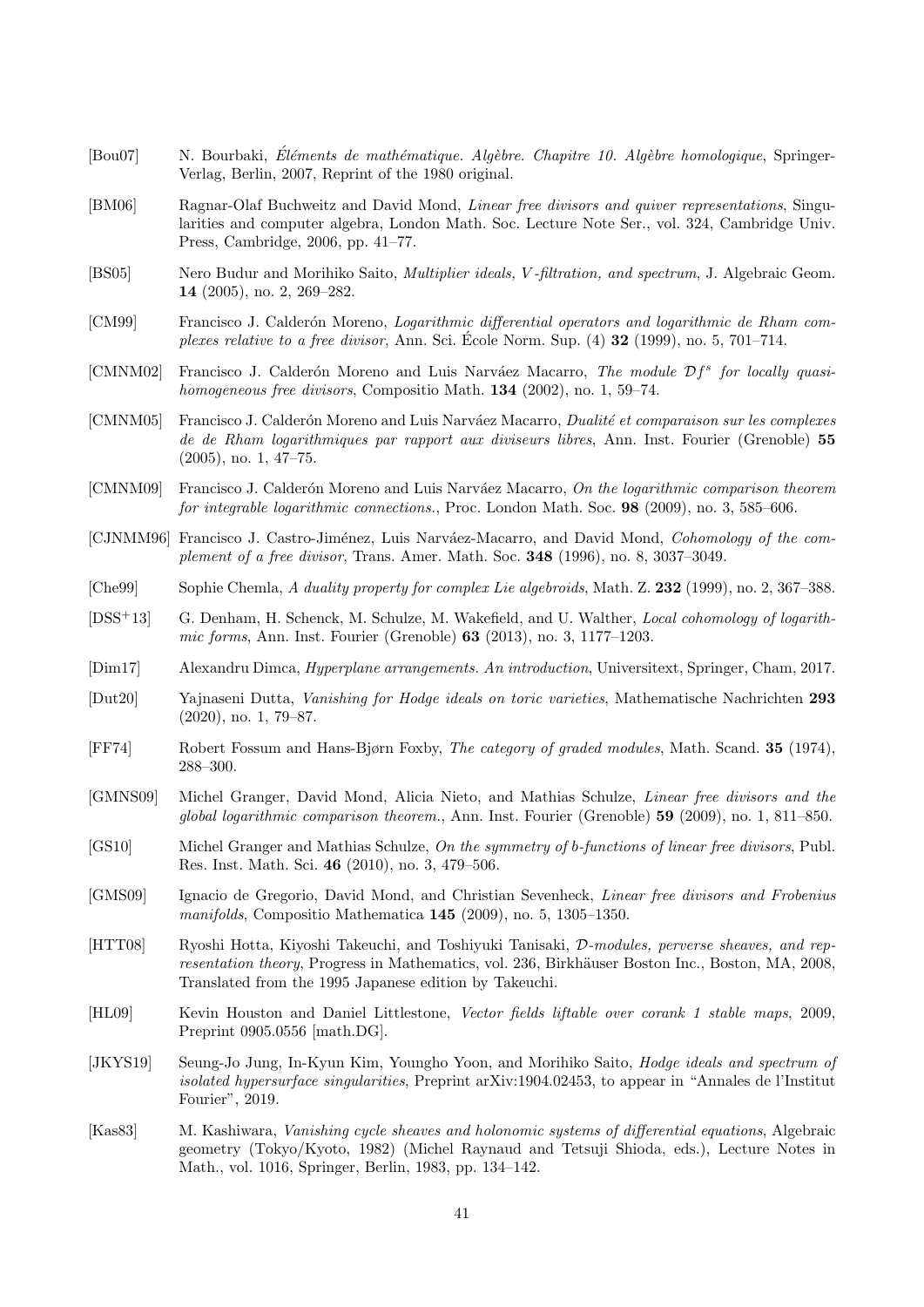- <span id="page-41-8"></span>[Laz04] Robert Lazarsfeld, Positivity in algebraic geometry. II, Ergebnisse der Mathematik und ihrer Grenzgebiete. 3. Folge. A Series of Modern Surveys in Mathematics, vol. 49, Springer-Verlag, Berlin, 2004, Positivity for vector bundles, and multiplier ideals.
- <span id="page-41-10"></span>[Loo84] Eduard J. N. Looijenga, Isolated singular points on complete intersections, London Mathematical Society Lecture Note Series, vol. 77, Cambridge University Press, Cambridge, 1984.
- <span id="page-41-14"></span>[Mac05] Kirill C. H. Mackenzie, General theory of Lie groupoids and Lie algebroids, London Mathematical Society Lecture Note Series, vol. 213, Cambridge University Press, Cambridge, 2005.
- <span id="page-41-17"></span>[MM04] Philippe Maisonobe and Zoghman Mebkhout, Le théorème de comparaison pour les cycles  $évanescents$ , Eléments de la théorie des systèmes différentiels géométriques, Sémin. Congr., vol. 8, Soc. Math. France, Paris, 2004, pp. 311–389.
- <span id="page-41-18"></span>[Mal75] Bernard Malgrange, Le polynôme de Bernstein d'une singularité isolée, Fourier integral operators and partial differential equations (Colloq. Internat., Univ. Nice, Nice, 1974), Lecture Notes in Math., vol. 459, Springer, Berlin, 1975, pp. 98–119.
- <span id="page-41-3"></span>[MP19a] Mircea Mustată and Mihnea Popa, *Hodge ideals*, Mem. Amer. Math. Soc. 262 (2019), no. 1268, v+80.
- <span id="page-41-4"></span>[MP19b] , Hodge ideals for Q-divisors: birational approach, J. Ec. polytech. Math. ´ 6 (2019), 283–328.
- <span id="page-41-5"></span>[MP20a] , Hodge filtration, minimal exponent, and local vanishing, Invent. Math. 220 (2020), no. 2, 453–478.
- <span id="page-41-6"></span>[MP20b] , Hodge ideals for Q-divisors, V-filtration, and minimal exponent, Forum Math. Sigma 8 (2020), e19, 41.
- <span id="page-41-12"></span>[NM15] Luis Narváez Macarro, A duality approach to the symmetry of Bernstein-Sato polynomials of free divisors, Adv. Math. **281** (2015), 1242-1273.
- <span id="page-41-11"></span>[PS08] Chris A. M. Peters and Joseph H. M. Steenbrink, Mixed Hodge structures, Ergebnisse der Mathematik und ihrer Grenzgebiete. 3. Folge. A Series of Modern Surveys in Mathematics, vol. 52, Springer-Verlag, Berlin, 2008.
- <span id="page-41-20"></span>[RS20] Thomas Reichelt and Christian Sevenheck, Hypergeometric Hodge modules, Algebr. Geom. 7 (2020), no. 2, 263–345.
- <span id="page-41-13"></span>[Rin63] George S. Rinehart, Differential forms on general commutative algebras, Trans. Amer. Math. Soc. 108 (1963), 195–222.
- <span id="page-41-15"></span>[SS19] Claude Sabbah and Christian Schnell, The MHM Project, [http://www.cmls.polytechnique.fr/](http://www.cmls.polytechnique.fr/perso/sabbah/MHMProject/mhm.html) [perso/sabbah/MHMProject/mhm.html](http://www.cmls.polytechnique.fr/perso/sabbah/MHMProject/mhm.html), 2019.
- <span id="page-41-9"></span>[Sai80] Kyoji Saito, Theory of logarithmic differential forms and logarithmic vector fields, J. Fac. Sci. Univ. Tokyo Sect. IA Math. 27 (1980), no. 2, 265–291.
- <span id="page-41-0"></span>[Sai88] Morihiko Saito, Modules de Hodge polarisables, Publ. Res. Inst. Math. Sci. 24 (1988), no. 6, 849– 995 (1989).
- <span id="page-41-1"></span>[Sai90] , Mixed Hodge modules, Publ. Res. Inst. Math. Sci. 26 (1990), no. 2, 221–333.
- <span id="page-41-2"></span>[Sai93]  $, On\ b\$ -function, spectrum and rational singularity, Math. Ann. 295 (1993), no. 1, 51–74.
- <span id="page-41-16"></span>[Sai94] , On microlocal b-function, Bull. Soc. Math. France **122** (1994), no. 2, 163-184.
- <span id="page-41-7"></span> $[Sal09]$  , On the Hodge filtration of Hodge modules, Mosc. Math. J. 9 (2009), no. 1, 161–191.
- <span id="page-41-19"></span>[Sai16] , Bernstein-Sato polynomials of hyperplane arrangements, Selecta Math. (N.S.) 22 (2016), no. 4, 2017–2057.